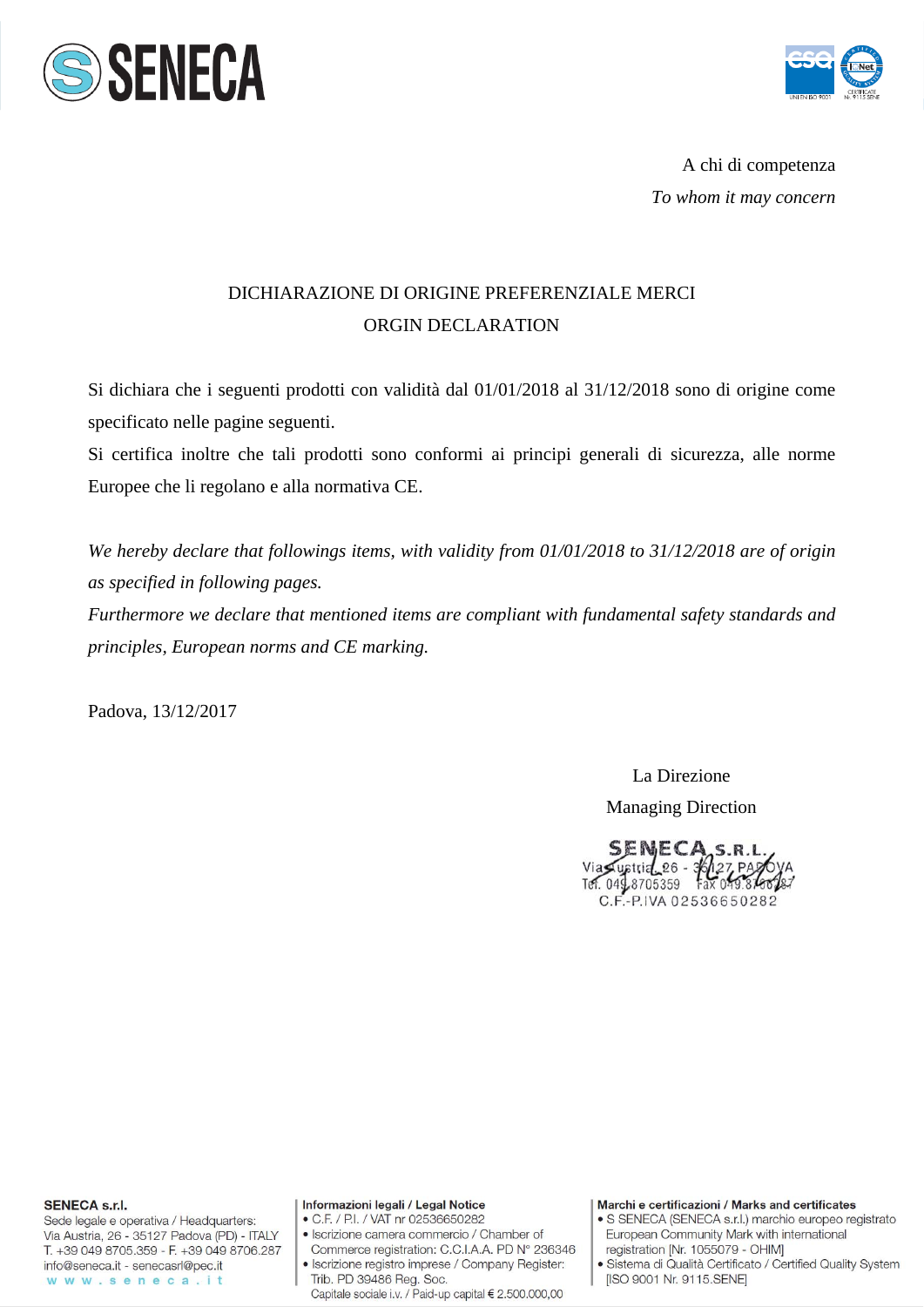



| <b>CODICE Order Code</b> | <b>TARIC</b> | <b>ECCN</b> | Origine -<br><b>Origin</b> | <b>Descrizione IT</b>                                           | <b>EN Description</b>                                         |
|--------------------------|--------------|-------------|----------------------------|-----------------------------------------------------------------|---------------------------------------------------------------|
| A                        |              |             |                            |                                                                 |                                                               |
| A-169DV12                | 85291039     | 5A001       | $\mathsf{I}\mathsf{T}$     | Antenna 169MHz, dip. verticale lambda/2, BNC<br>M,cavo 5 mt     | 169MHz vert.Dip. lambda/2 ant, BNC M, 5mt,low<br>loss cable   |
| A-169DV14                | 85291039     | 5A001       | IT                         | Ant. 169MHz, stilo vert.lambda/4, BNC M, L=450<br>mm            | 169MHz vert.Dip. lambda/4 ant, BNC M, L=450<br>mm             |
| A-169DV16                | 85291039     | 5A001       | IT                         | Antenna 169MHz, 1/4 lambda, lunghezza 45 cm.,<br>+ BNC M        | 169MHz vert.Dip. lambda/4 ant, BNC M                          |
| A-169YAGI                | 85291039     | 5A001       | IT                         | Antenna 169MHz, Yaqi a 3 elementi, BNC M,<br>cavo 10 mt         | 169MHz 3 elem. Yagi Ant., BNC M, 10 mt, low<br>loss cable     |
| A-DIN-T201               | 85389099     | 5A001       | IT                         | Aggancio in plastica da guida DIN per Serie<br>T <sub>201</sub> | DIN rail plastic clip for T201 Series                         |
| A-DIR-10-869             | 85291039     | 5A001       | IT                         | Antenna esterna direttiva 10 elementi UHF 824-<br>960 MHz       | Base station antenna, direct., 869 MHz, 10<br>elements        |
| A-DIR-6-869              | 85291039     | 5A001       | IT                         | Antenna esterna direttiva 6 elementi UHF 824-<br>960 MHz        | Base station antenna, directional, 869 MHz, 6<br>elements     |
| A-GPS                    | 85291039     | 5A001       | IT                         | Antenna GPS esterna con base magnetica<br>MMCX, cavo 3 mt       | External GPS antenna - magnetic mount                         |
| A-GPS-SMA                | 85291039     | 5A001       | IT                         | Antenna GPS con attacco SMA                                     | GPS antenna with SMA connector                                |
| A-GSM                    | 85291039     | 5A001       | $\mathsf{I}\mathsf{T}$     | Antenna esterna GSM dual band swing cavo 3,2<br>m               | Dual band swing GSM external antenna, cable 3,2<br>m, SMA     |
| A-GSM-DIR-5M             | 85291039     | 5A001       | IT                         | Antenna direz. triband GSM-DECT-UMTS SMA-<br>M,cavo 5 mt        | GSM-DECT-UMTS directive compact antenna                       |
| A-GSM-OMNIDIR            | 85291039     | 5A001       | IT                         | Antenna Omnidir. GSM-UMTS-WIFI, 5.1 dB,<br>SMA-M cavo 5 mt      | GSM-UMTS-WIFI Omnidirectional Antenna                         |
| A-GSM-OMNIDIR-10         | 85291039     | 5A001       | IT                         | Antenna Omnidir. GSM-UMTS-WIFI, 5.1 dB,<br>SMA-M cavo 10 mt     | GSM-UMTS-WIFI Omnidirectional Antenna, L=10<br>m              |
| A-GSM-QUAD               | 85291039     | 5A001       | IT                         | Antenna esterna omnidirezionale 4G, SMA-M,<br>cavo 5 mt         | 4G omnidirectional antenna, SMA-M, L=5mt                      |
| ALIM-MY2                 | 85369010     | EAR99       | IT                         | Alimentatore 230 V / 12 V per MYALARM2 e R-<br>KEY-LT           | Power Supply Unit for MYALARM2 and R-KEY-LT                   |
| ANT-LINK1-MG             | 85291039     | 5A001       | IT                         | Antenna esterna magnetica dual band SMA cavo<br>$2,5$ mt        | Dual band external antenna for Z-LINK1                        |
| A-STIL                   | 85291039     | 5A001       | IT                         | Antenna stilo GSM 90° SMA-M                                     | GSM stilo antena for M-RTU                                    |
| A-STIL-D                 | 85291039     | 5A001       | IT                         | Antenna stilo GSM stilo diritta SMA-M                           | Straight GSM Antenna for MY2                                  |
| B                        |              |             |                            |                                                                 |                                                               |
| <b>BATTHP</b>            | 85076000     | 3A226       | IT                         | Batteria HP, pacco batteria litio, 14.4V, 18,5 Ah               | Micro-RTU Lithium batteries, 14,4V, 18,5 Ah                   |
| BATT-MY2                 | 85076000     | 3A226       | $\mathsf{I}\mathsf{T}$     | Batteria lito 3,7V - 1.200mAh per MYALARM2                      | Lithium Polymer (LiPo) Battery Pack 3.7V -<br>1200mAh for MY2 |
| BATT-S                   | 85076000     | 3A226       | IT                         | Pacco singolo batterie litio3 celle 11,1 V - 14,5<br>Ah         | Single battery pack 3 cell 11,1 V - 14,5 Ah                   |
| BATT-2S                  | 85076000     | 3A226       | IT                         | Pacco doppio batterie litio3 celle 11,1 V - 14,5<br>Ah          | Double battery pack 3 cell 11,1 V - 14,5 Ah                   |
| BATT6                    | 85076000     | 3A226       | IT                         | Batteria LiPo 3.7V - 1200mAh per MYALARM2                       | LiPo 3,7V - 1200mAh battery for MYALARM2                      |
| BOX-1000-008-10          | 85437090     | EAR99       | IT                         | Divisore di tensione 1000 Vdc - 10 V / 80 mV                    | Voltage divider 1000 Vdc - 80 mVdc                            |
| BOX-1000-01-10           | 85437090     | EAR99       | IT                         | Divisore di tensione 1000 Vdc - 10 V / 100 mV                   | Voltage divider 100 0Vdc - 100m Vdc / 10 Vdc                  |
| BOX-RTU-IP65             | 85369095     | 5A991       | $\mathsf{I}\mathsf{T}$     | Cassetta IP65 con supporto installazione batterie               | IP65 junction box with fixing support                         |
| $\mathsf C$              |              |             |                            |                                                                 |                                                               |
| CASS01                   | 85369095     | 5A002       | IT                         | Cassetta per installazione in esterno su piantana               | M-RTU external application case (type shell)                  |
| <b>CLOUD BOX</b>         | 84714100     | 5A991       | IT                         | Micro Scada / Industrial IoT Box                                | Micro Scada / Industrial IoT Box                              |
| <b>CODESYS</b>           | 85238090     | 2D002       | DE                         | Piattaforma CODESYS IEC 61131 v.2.3 prog. Z-<br>TWS5            | IEC 61131 CODESYS v.2.3 envir. for Z-TWS5<br>programm.        |
| CODESYS-SP               | 85238090     | 2D002       | DE                         | CODESYS SENECA PACKAGE                                          | CODESYS SENECA PACKAGE                                        |
| <b>COMPOSITOR</b>        | 85238090     | 2D002       | IT                         | Tool di configurazione e test per convertitori f.o.             | Test and programming toolkit for fiber optic<br>converters    |
| CE-RJ45-RJ45-C           | 85444290     | 0A606       | IT                         | Cavo Ethernet incrociato (RJ45 / RJ45) 1,5 MT                   | Crossover Ethernet cable (RJ45-RJ45)                          |
| CE-RJ45-RJ45-R           | 85444290     | 0A606       | IT                         | Cavo Ethernet diritto (RJ45 / RJ45) 1,5 MT                      | Straight-thru Ethernet cable (RJ45-RJ45)                      |
| CS-DB9F-CFV10            | 85444290     | 0A606       | IT                         | Cavo di collegamento RS232 (DB9F-CFV10) per<br>M-RTU            | RS232 connection cable (DB9F-CFV10)                           |
| CS-DB9F-CLAMP            | 85444290     | 0A606       | IT                         | Cavo ser. RS485 (DB9F / morsetti) 1,5 MT -<br>VISUAL/Z-FLOW     | RS485 conn. cable (DB9F-Clamps) for VISUAL                    |
| CS-DB9F-DB25M            | 85444290     | 0A606       | IT                         | Cavo seriale colleg. S21N - Stampante a<br>impatto FH190-24     | Serial connection cable S21N - FH190-24                       |

*Dichiarazione a lungo termine - Long term declaration SENECA 2018 2*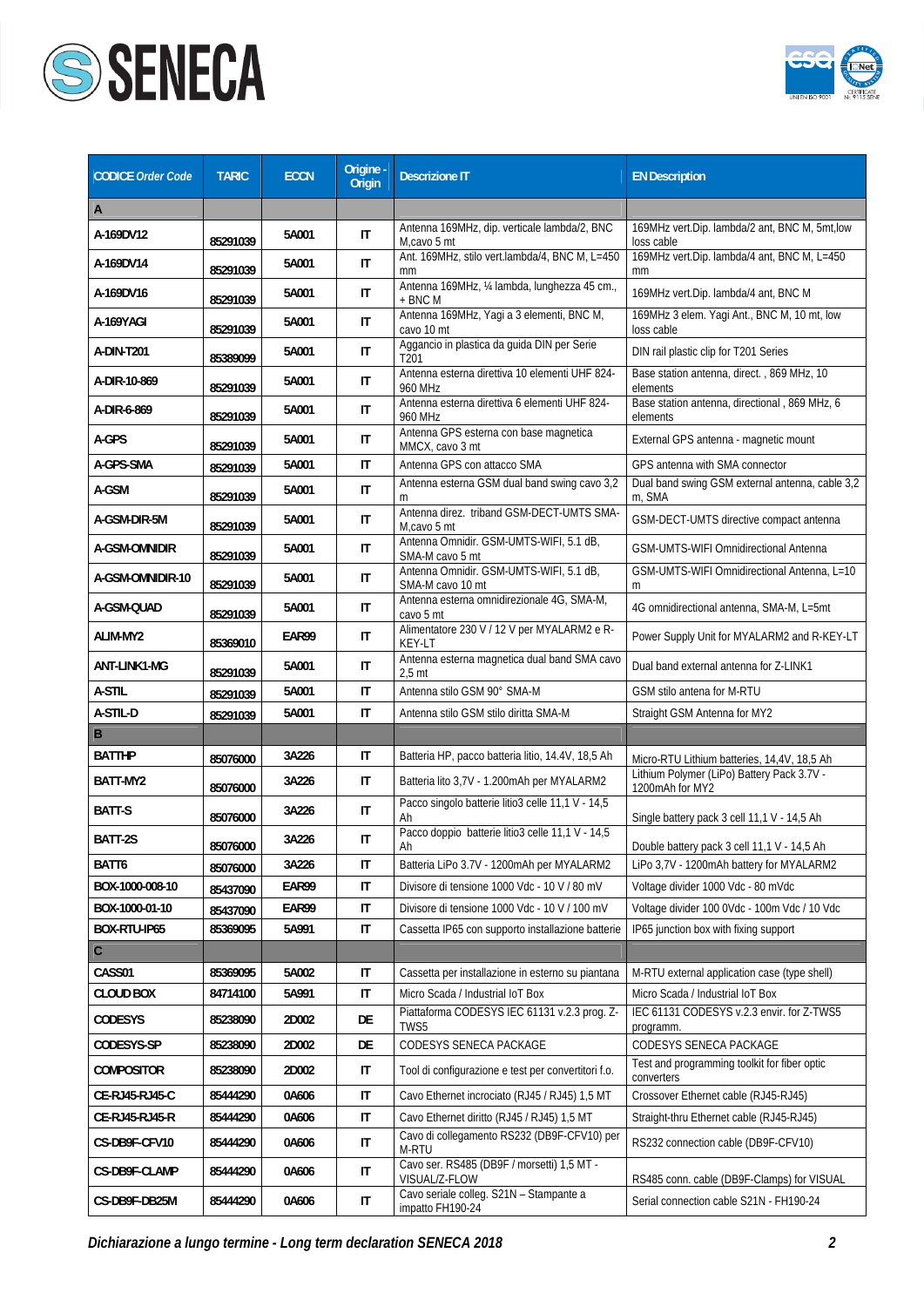



| <b>CODICE Order Code</b> | <b>TARIC</b> | <b>ECCN</b> | Origine -<br><b>Origin</b> | <b>Descrizione IT</b>                                                   | <b>EN Description</b>                                              |
|--------------------------|--------------|-------------|----------------------------|-------------------------------------------------------------------------|--------------------------------------------------------------------|
| CS-DB9F-DB9F             | 85444290     | 0A606       | IT                         | Cavo seriale RS232 (DB9F / DB9F)                                        | RS232 serial connection cable (DB9F / DB9F)                        |
| CS-DB9F-TIP              | 85444290     | 0A606       | IT                         | Cavo di comunicazione K107B RS232 (DB9F -<br>puntali)                   | RS232 communication cable (DB9F - tips)                            |
| CS-DB9F-TIP-V            | 85444290     | 0A606       | IT                         | Cavo seriale RS485 (DB9F / puntali) 1,5 MT -<br>VISUAL <sub>1/2/3</sub> | RS485 serial conn. cable (DB9F - tips) for<br>VISUAL1/2/3          |
| CS-DB9M-DB9F             | 85444290     | 0A606       | $\mathsf{I}\mathsf{T}$     | Cavo seriale RS232 diritto per prog. (DB9M /<br>DB9F)                   | RS232 straight thru programming cable (DB9M -<br>DB9F)             |
| CS-DB9M-DB9F-CR          | 85444290     | 0A606       | IT                         | Cavo seriale firmware 2mt [DB9M / DB9F) per<br>RTU-LP                   | Update firmware serial cable (DB9M / DB9F) for<br>RTU-LP           |
| CS-DB9M-DB9M             | 85444290     | 0A606       | IT                         | Cavo seriale RS232 (DB9M / DB9M)                                        | RS232 serial connection cable (DB9M - DB9M)                        |
| CS-DB9M-MEF-1012         | 85444290     | 0A606       | IT                         | Cavo com.seriale Z-KEY (DB9M / MEF 10-12)<br>$1.5$ MT                   | Serial commun. cable (DB9M / MEF 10-12) for Z-<br>KEY              |
| CS-DB9M-MEF-PH           | 85444290     | 0A606       | $\mathsf{I}\mathsf{T}$     | Cavo com. seriale (DB9M / MEF PH) 3 fili 1,5<br>МT                      | Serial comm. cable (DB9M / MEF 10-12) 3 wires,<br>1.5 <sub>m</sub> |
| <b>CS-DB9M-MICROB</b>    | 85444290     | 0A606       | IT                         | Cavo di comunicazione seiale (DB9M / Micro<br>USB) - Z-TWS5             | Serial comm. Cable (DB9M / Micro USB) - Z-<br>TWS5                 |
| CS-DB9M-TIP              | 85444290     | 0A606       | IT                         | Cavo seriale RS485 per radiomodem (DB9M /<br>Puntali)                   | RS485 serial connection cable (DB9M - tips)                        |
| CS-DB9M-TIP-V            | 85444290     | 0A606       | IT                         | Cavo seriale RS485 (DB9M / puntali) per HMI<br>VISUAL4                  | RS485 serial conn. cable (DB9M - tips) for<br>VISUAL4              |
| <b>CS-JACK-DB9F</b>      | 85444290     | 0A606       | IT                         | Cavo seriale di programmazione (Jack / DB9F)                            | Serial programming cable (Jack / DB9F)                             |
| <b>CS-JACK-JACK</b>      | 85444290     | 0A606       | $\mathsf{I}\mathsf{T}$     | Cavo di programmazione Z109REG2 / Test-3<br>(Jack / Jack)               | Programming cable Z109REG2 (Jack / Jack)                           |
| CS-RJ10-AMP              | 85444290     | 0A606       | IT                         | Cavo prog. T120 / K120RTD (RJ10 / AMP<br>MODU II 4 F)                   | Programm. cable T120/T121/<br>K120RTD/K121/K111/MyAlarm            |
| CS-RJ10-DB25M-1          | 85444290     | 0A606       | IT                         | Cavo comunicazione modem (RJ10 / DB25M)                                 | Communication cable for modem (RJ10 / DB25M)                       |
| CS-RJ10-DB25M-2          | 85444290     | 0A606       | IT                         | Cavo comunicazione modem e HMI (RJ10 /<br>DB25M)                        | Comm. cable for modem and oper. panels (RJ10 /<br>DB25M)           |
| CS-RJ10-DB9F             | 85444290     | 0A606       | IT                         | Cavo seriale RS232 (RJ10 / DB9F)                                        | RS232 serial connection cable (RJ10 / DB9F)                        |
| CS-RJ10-DB9M             | 85444290     | 0A606       | IT                         | Cavo seriale modem (RJ10 / DB9M)                                        | Modem serial connection cable (RJ10 / DB9M)                        |
| CS-RJ10-TIP              | 85444290     | 0A606       | IT                         | Cavo comunicazione seriale (RJ10/ 4 Puntali) mt<br>1,5                  | Serial communication cable (RJ10 / 4 tips) 1,5 mt                  |
| CS-TIP-MEF-PH            | 85444290     | 0A606       | $\mathsf{I}\mathsf{T}$     | Cavo com. seriale (Puntali /Connettore 4 vie)                           | Serial communication cable (tips/4-ways<br>connector)              |
| <b>CS-TIP-MICROB</b>     | 85444290     | 0A606       | $\mathsf{I}\mathsf{T}$     | Cavo com. seriale ((Puntali / Micro USB) - Z-<br>TWS5                   | Serial communication cable (Tips/Micro USB) - Z-<br>TWS5           |
| <b>CS-TPW-TIP</b>        | 85444290     | 0A606       | IT                         | Cavo seriale RS485 Tp-wire (Tp-wire / Puntali)                          | RS485 Tp-Wire serial cable (Tp-Wire / tips)                        |
| <b>CS-TPW-TPW</b>        | 85444290     | 0A606       | $\mathsf{I}\mathsf{T}$     | Cavo Tp-Wire (Tp-wire / Tp-wire)                                        | Tp-Wire cable (Tp-Wire / Tp-Wire)                                  |
| <b>CU-A-MICROB</b>       | 85444290     | 0A606       | IT                         | Cavo plug USB-A Micro USB-B 5P (KIT-USB,<br>MY2, Z109REGBP)             | USB-A Micro USB-B 5 P plug cable                                   |
| CU-A-MINIB-1             | 85444290     | 0A606       | IT                         | Cavo plug USB-A Mini USB-B 5 P, 1 mt                                    | USB-A Mini USB-B 5 P plug cable, 1 mt                              |
| CU-A-MINIB-2             | 85444290     | 0A606       | IT                         | Cavo plug USB-A Mini USB-B 5 P, 2 mt                                    | USB-A Mini USB-B 5 P plug cable, 2 mt                              |
| <b>CU-A-MICRO-OTG</b>    | 85444290     | 0A606       | $\mathsf{I}\mathsf{T}$     | Cavo adattatore Micro USB OTG - USB Tipo A<br>femmina                   | Micro USB OTG to USB Type A (female) Adapter<br>Cable              |
| D                        |              |             |                            |                                                                         |                                                                    |
| DL169-RS232              | 85176200     | 5A001       | $\mathsf{I}\mathsf{T}$     | Radiomodem 169MHz, cust. alluminio, RS232,<br>ant. dip.vert             | Simple/Half-duplex Radiomodem, RS232 with<br>vert.dip. Ant.        |
| DL169-RS232-Y            | 85176200     | 5A001       | IT                         | Radiomodem 169MHz, cust. alluminio, RS232,<br>antenna 3 el.             | Simple/Half-duplex Radiomod, RS232 with Yagi 3<br>el. Ant.         |
| <b>DL-COUNT</b>          | 84716070     | 3A992       | IT                         | Datalogger IP 65 ingresso impulsi                                       | IP65 pulse input datalogger                                        |
| DL-MA                    | 84716070     | 3A992       | IT                         | Datalogger IP 65 ingresso mA                                            | IP65 mA input datalogger                                           |
| DL-MV                    | 84716070     | 3A992       | IT                         | Datalogger IP 65 ingresso mV                                            | IP65 mV input datalogger                                           |
| DL-V                     | 84716070     | 3A992       | IT                         | Datalogger IP 65 ingresso V                                             | IP65 V input datalogger                                            |
| <b>DR-2</b>              | 85238090     | 2D002       | IT                         | Software acquisizione e registrazione dati 2<br>canali                  | 2-CH Data Recorder, acquis. & visual. sw for<br>Modbus IO          |
| DR-4                     | 85238090     | 2D002       | IT                         | Software acquisizione e registrazione dati 4<br>canali                  | 4-CH Data Recorder, acquis. & visual. sw for<br>Modbus IO          |
| DR-8                     | 85238090     | 2D002       | IT                         | Software acquisizione e registrazione dati 8<br>canali                  | 8-CH Data Recorder, acquis. & visual. sw for<br>Modbus IO          |
| DR-16                    | 85238090     | 2D002       | IT                         | Software acquisizione e registrazione dati 16<br>canali                 | 16-CH Data Recorder, acquis. & visual. sw for<br>Modbus IO         |
| DR-32                    | 85238090     | 2D002       | IT                         | Software acquisizione e registrazione dati 32<br>canali                 | 32-CH Data Recorder, acquis. & visual. sw for<br>Modbus IO         |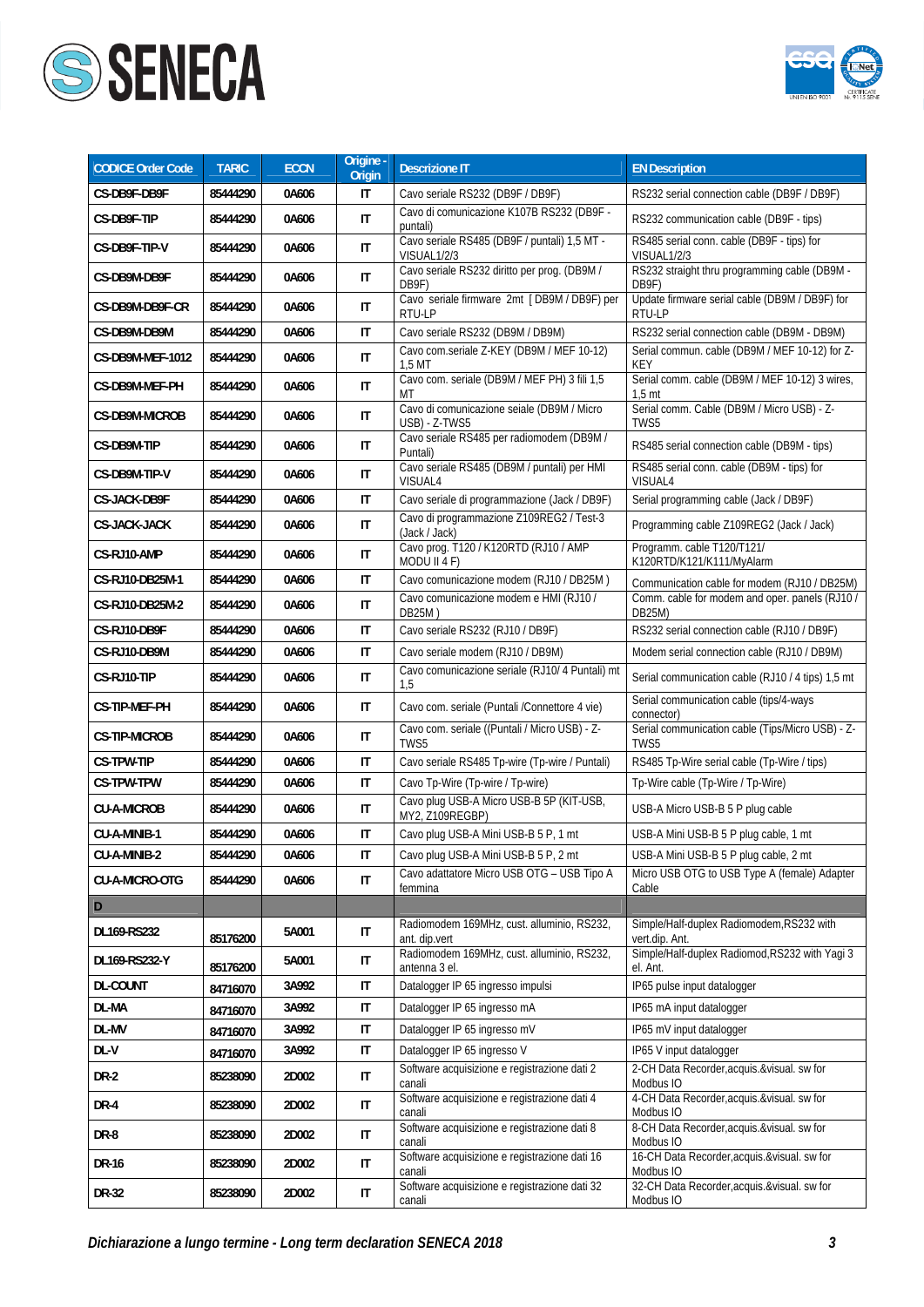



| <b>CODICE Order Code</b>            | <b>TARIC</b> | <b>ECCN</b> | Origine -<br><b>Origin</b> | <b>Descrizione IT</b>                                            | <b>EN Description</b>                                              |
|-------------------------------------|--------------|-------------|----------------------------|------------------------------------------------------------------|--------------------------------------------------------------------|
| <b>DR-64</b>                        | 85238090     | 2D002       | IT                         | Software acquisizione e registrazione dati 64<br>canali          | 64-CH Data Recorder, acquis. & visual. sw for<br>Modbus IO         |
| DR-UN                               | 85238090     | 2D002       | IT                         | Software acquisizione e registrazione dati canali<br>illimitati  | Unlimited-CH Data Recorder, acquis. & visual. sw<br>for Modbus IO  |
| DR-2-PLUS                           | 85238090     | 2D002       | IT                         | Data Recorder 2 canali + pacchetto plus                          | 2-CH Data Recoder+plus<br>(alarm, math, report, multi-client)      |
| DR-4-PLUS                           | 85238090     | 2D002       | IT                         | Data Recorder 4 canali + pacchetto plus                          | 4-CH Data Recoder+plus<br>(alarm, math, report, multi-client)      |
| DR-8-PLUS                           | 85238090     | 2D002       | $\mathsf{I}\mathsf{T}$     | Data Recorder 8 canali + pacchetto plus                          | 8-CH Data Recoder+plus<br>(alarm, math, report, multi-client)      |
| DR-16-PLUS                          | 85238090     | 2D002       | IT                         | Data Recorder 16 canali + pacchetto plus                         | 16-CH Data Recoder+plus<br>(alarm, math, report, multi-client)     |
| DR-32-PLUS                          | 85238090     | 2D002       | IT                         | Data Recorder 32 canali + pacchetto plus                         | 32-CH Data Recoder+plus<br>(alarm, math, report, multi-client)     |
| DR-64-PLUS                          | 85238090     | 2D002       | IT                         | Data Recorder 64 canali + pacchetto plus                         | 64-CH Data Recoder+plus<br>(alarm,math,report,multi-client)        |
| DR-UN-PLUS                          | 85238090     | 2D002       | IT                         | Data Recorder canali illimitati + pacchetto plus                 | Unlimited-CH Data Recoder+plus<br>(alarm,math,report,multi-client) |
| D-USB                               | 85238090     | 2D002       | IT                         | Driver USB (S107USB, K107USB, EASY USB,<br>S117P1)               | USB drivers (S107USB, K107USB, EASY-USB,<br>S117P1)                |
| E.                                  |              |             |                            |                                                                  |                                                                    |
| <b>EASY CEI</b>                     | 85238090     | 2D002       | IT                         | Software di gestione MYALARM2 CEI                                | MYALARM2 CEI software manager                                      |
| <b>EASY FLOW</b><br><b>COMPUTER</b> | 85238090     | 2D002       | $\mathsf{I}\mathsf{T}$     | Software di gestione Z-FLOWCOMPUTER                              | Z-FLOWCOMPUTER sofware manager                                     |
| <b>EASY LOG VIEWER</b>              | 85238090     | 2D002       | IT                         | Software DAQ e visualizz. dati per datalogger<br><b>GSM/GPRS</b> | Data acquis. and visual. sw for MY2, Z-GPRS2, Z-<br>РC             |
| <b>EASY LP</b>                      | 85238090     | 2D002       | IT                         | Raccolta configuratore plug&play strumenti loop<br>powered       | Plug&Play sw suite for K120RTD, K121, T120,<br>T121                |
| <b>EASY MYALARM2</b>                | 85238090     | 2D002       | IT                         | Configuratore MYALARM2                                           | MYALARM2 configuratore                                             |
| <b>EASY RELAY</b>                   | 85437090     | 5A991       | $\mathsf{I}\mathsf{T}$     | Modulo uscita allarme a nº 2 relè SPDT 250 Vac<br>- 3 A          | 2-CH SPDT relay alarm module, 250 Vac, 3 A                         |
| <b>EASY RTU LP</b>                  | 85238090     | 2D002       | IT                         | RTU-LP devices software configurator                             | RTU-LP devices software configurator                               |
| <b>EASY SETUP</b>                   | 85238090     | 2D002       | IT                         | Suite configuratori strumenti programmabili<br><b>SENECA</b>     | Plug&Play sw suite for SENECA programmable<br>instr.               |
| <b>EASY SETUP APP</b>               | 85238090     | 2D002       | IT                         | App iOS / Android Suite Completa EASY SETUP                      | App ioS / Android EASY SETUP suite for Seneca<br>instr.            |
| <b>EASY Z-KEY</b>                   | 85238090     | 2D002       | $\mathsf{I}\mathsf{T}$     | Tool di configurazione indirizzo IP Z-KEY                        | Configuration toolkit fot Z-KEY IP address                         |
| <b>EASY-USB</b>                     | 85437090     | EAR99       | $\mathsf{I}\mathsf{T}$     | Convertitore USB - UART TTL con software di<br>prog.             | USB - UART TTL converter                                           |
| EB 8000                             | 85238090     | 2D002       | TW                         | Software di configurazione pannelli operatore<br>VISUAL1/2       | Config. sw for touchscreen oper. panels VISUAL<br>1/2              |
| EB PRO                              | 85238090     | 2D002       | TW                         | Software di configurazione pannelli operatore<br>VISUAL3/4       | Config. sw for touchscreen oper. panels VISUAL<br>3/4              |
| <b>EDS</b>                          | 85238090     | 2D002       | $\mathsf{I}\mathsf{T}$     | Raccolta file EDS per moduli I/O CANopen                         | EDS files connection for CANopen I/P modules                       |
| <b>E-POWER PACK</b>                 | 85238090     | 2D002       | $\mathsf{I}\mathsf{T}$     | Software di gestione analizzatori di rete Serie<br>S604          | Management software for S604 Series power<br>meters                |
| <b>E-MODBUS PACK</b>                | 85238090     | 2D002       | IT                         | Software di gestione Serie S500 - Modbus /<br>Ethernet           | Sw for S500 energy count. with Modbus/Eth<br>comm.                 |
| <b>E-M-BUS PACK</b>                 | 85238090     | 2D002       | IT                         | Software di gestione Serie S500 - M-BUS                          | Sw for S500 energy count. with Mbus comm.                          |
| F                                   |              |             |                            |                                                                  |                                                                    |
| FO TEST                             | 85238090     | 2D002       | IT                         | Software test automatico per convertitori fibra<br>ottica        | Fiber optics automatic test software                               |
| <b>FD01</b>                         | 85437090     | EAR99       | IT                         | Fotorilevatore per conteggio impulsi, max freq 10<br>Hz          | Pulsecap for Energy counter measurement                            |
| FH190-24                            | 85371091     | EAR99       | IT                         | Stampante a impatto 24 colonne - alim. 9-40 Vdc                  | Impact printer, 9-40 Vdc, for S20N1 e S21N1                        |
| <b>FLEX-DIN</b>                     | 85389099     | EAR99       | IT                         | ATTACCO GUIDA DIN PER FLEXTOP E<br><b>FLEXTOP ISO</b>            | Din rail adapter for T120/T121                                     |
| J                                   |              |             |                            |                                                                  |                                                                    |
| <b>JMOBILE</b>                      | 85238090     | 2D002       | IT                         | Suite di configurazione per pannelli operatore<br>VISUAL5        | HMI VISUAL5 configuration suite                                    |
| $\mathsf K$                         |              |             |                            |                                                                  |                                                                    |
| K107A                               | 85437090     | EAR99       | $\mathsf{I}\mathsf{T}$     | AMPLIFICATORE SERIALE RS485/RS485<br>ISOLATO - ALIM. 24 Vdc      | RS485 <-> RS485 serial amplifier/Isolator                          |
| K107B                               | 85437090     | EAR99       | IT                         | CONVERTITORE SERIALE RS232/RS485<br>ISOLATO - ALIM. 24 Vdc       | RS232 <-> RS485 serial converter/Isolator                          |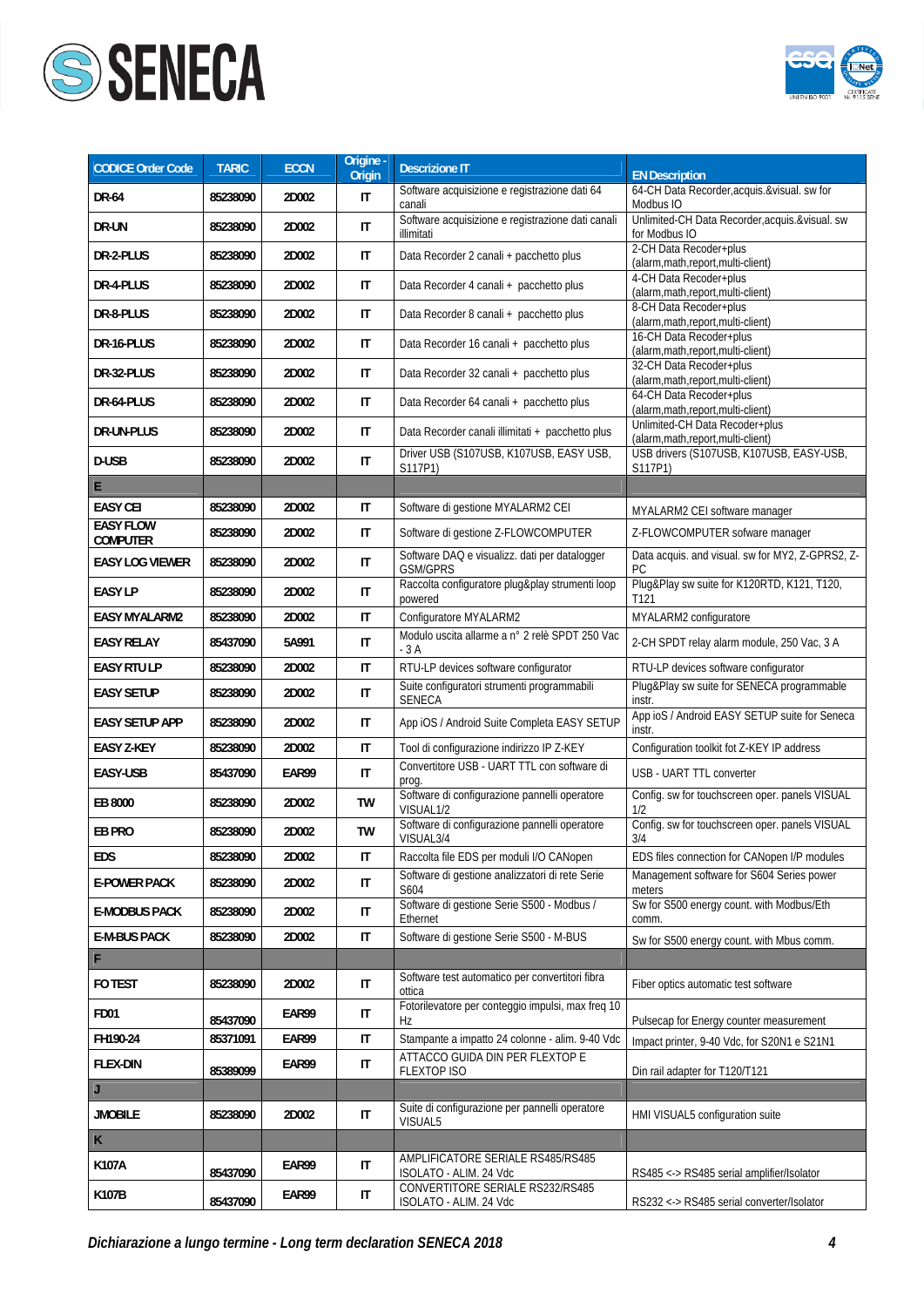



| <b>CODICE Order Code</b>                                                                                   | <b>TARIC</b> | <b>ECCN</b> | Origine -<br>Origin    | <b>Descrizione IT</b>                                       | <b>EN Description</b>                                      |
|------------------------------------------------------------------------------------------------------------|--------------|-------------|------------------------|-------------------------------------------------------------|------------------------------------------------------------|
| K107USB                                                                                                    | 85437090     | EAR99       | IT                     | <b>CONVERTITORE USB - RS485</b>                             | USB <-> RS485 converter / Isolator                         |
| K109LV                                                                                                     | 85437090     | EAR99       | $\mathsf{I}\mathsf{T}$ | Isolatore convertitore shunt, alim. 24 Vdc, 6,2<br>mm       | mV to DC Current/Voltage Isolator/Converter                |
| K109PT                                                                                                     | 85437090     | EAR99       | $\mathsf{I}\mathsf{T}$ | CONVERTITORE PT100 / V-mA - ALIM. 24 Vdc<br>- CONT. 6,2mm   | PT100 to DC Current/Voltage Isolator/Converter             |
| K109PT1000                                                                                                 | 85437090     | EAR99       | $\mathsf{I}\mathsf{T}$ | CONVERTITORE PT1000 / V-mA - ALIM. 24<br>Vdc - CONT. 6,2mm  | PT1000 to DC Current/Voltage Isolator/Converter            |
| K109PT-HPC                                                                                                 | 85437090     | EAR99       | IT                     | CONVERTITORE PT100 / V-mA - ALIM. 24 Vdc<br>$-CONT. 6, 2mm$ | PT100 to DC Current/Volt. Isol/Conv. High prec.            |
| K109S                                                                                                      | 85437090     | EAR99       | $\mathsf{I}\mathsf{T}$ | ISOLATORE GALVANICO - ALIM. 24 Vdc -<br>CONT. 6,2mm         | DC Current/Voltage to DC Current/Voltage<br>Converter      |
| K109TC                                                                                                     | 85437090     | EAR99       | IT                     | CONVERTITORE TC / V-mA - ALIM. 24 Vdc -<br>CONT. 6,2mm      | TC to DC Current/Volt. Isolator/Converter-with<br>alarm    |
| K109UI                                                                                                     | 85437090     | EAR99       | $\mathsf{I}\mathsf{T}$ | CONVERTITORE V-mA / V-mA - ALIM. 24 Vdc -<br>CONT. 6,2mm    | DC Current/Volt. to DC Current/Volt.<br>Isolator/Converter |
| K111                                                                                                       | 85437090     | EAR99       | $\mathsf{I}\mathsf{T}$ | SOGLIA DI FREQUENZA CON 2 USCITE<br><b>ISOLATE</b>          | Isolated dual output frequency trip amplifier              |
| K111D                                                                                                      | 85437090     | EAR99       | $\mathsf{I}\mathsf{T}$ | Divisore ripetitore di frequenza con due uscite<br>isolate  | 2-CH frequency divider-repeater with 2 isolated<br>outputs |
| K111-C                                                                                                     | 85437090     | EAR99       | IT                     | SOGLIA DI FREQUENZA CON 2 USCITE<br>ISOLATE - CONFIGURATA   | Isolated dual output frequency trip amplifier -<br>config. |
| K112                                                                                                       | 85437090     | EAR99       | IT                     | ACCOPPIATORE DIGITALE ISOLATO A<br>DOPPIO CANALE DI USCITA  | Universal digital Coupler/Isolator                         |
| K120RTD                                                                                                    | 85437090     | EAR99       | $\mathsf{I}\mathsf{T}$ | CONVERTITORE DI RTD LOOP-POWERED<br>NON ISOLATO 420mA       | Pt100, Ni100 loop powered converter                        |
| K120RTD-C                                                                                                  | 85437090     | EAR99       | IT                     | CONVERTITORE DI RTD LOOP-POWERED<br>PROGRAMMATO             | Pt100, Ni100 loop powered converter, config.               |
| K121                                                                                                       | 85437090     | EAR99       | IT                     | CONVERTITORE UNIVERSALE LOOP<br>POWERED                     | Universal isolator converter loop powered                  |
| K121-C                                                                                                     | 85437090     | EAR99       | IT                     | CONVERTITORE UNIVERSALE LOOP<br>POWERED - Preconfigurato    | Universal isolator converter loop powered - config.        |
| <b>K400CL</b>                                                                                              | 85363030     | EAR99       | DE                     | Prot. Sovrat. 25VAC/36VDC,C1/2/3/D1,<br>mA/V/Digit          | Analog and Digital Signals Surge Protection, 6,2<br>slim   |
| K400CL-10                                                                                                  | 85363030     | EAR99       | DE                     | Kit 10 p.zi prot. sovrat. K400CL-1                          | K400CL-1 10 pieces kit                                     |
| K-BUS                                                                                                      | 85437090     | EAR99       | $\mathsf{I}\mathsf{T}$ | Connettore 2 slot guida DIN 35 mm per alim.<br>rapida       | Expandable power supply connector                          |
| <b>K-SUPPLY</b>                                                                                            | 85369010     | EAR99       | IT                     | Modulo alim. con protezioni elettroniche della<br>linea     | Redundant power supply module for K-Line<br>modules        |
| KIT-USB                                                                                                    | 85437090     | 2D002       | IT                     | KIT PROGRAMMAZIONE (Cavo USB + CD)                          | Programming toolkit for USB interface instruments          |
|                                                                                                            |              |             |                        |                                                             |                                                            |
| <b>LOG FACTORY</b>                                                                                         | 85238090     | 2D002       | IT                     | Tool di visualizzazione e archiviazione dati                | Visualization and log data tool                            |
| LS-C                                                                                                       | 85238090     | 2D002       | IT                     | Librerie SENECA - CoDeSys                                   | SENECA - CoDeSys libraries                                 |
| LS-I                                                                                                       | 85238090     | 2D002       | IT                     | Librerie SENECA - Isagraf                                   | SENECA - Isagraf libraries                                 |
| LS-S                                                                                                       | 85238090     | 2D002       | IT                     | Librerie SENECA - Straton                                   | SENECA - Straton libraries                                 |
| LS-VI                                                                                                      | 85238090     | 2D002       | $\mathsf{I}\mathsf{T}$ | Librerie SENECA - LabVIEW Driver VI                         | SENECA - LabVIEW Driver VI libraries                       |
| $\mathsf{M}% _{T}=\mathsf{M}_{T}\!\left( a,b\right) ,\ \mathsf{M}_{T}=\mathsf{M}_{T}\!\left( a,b\right) ,$ |              |             |                        |                                                             |                                                            |
| M-RTU-1                                                                                                    | 85176200     | 5A991       | IT                     | Micro RTU base, 4DI, 2AI, 2DO, morsetti<br>estraibili       | Battery powered compact telemetry unit 4DI, 2AI,<br>2DO    |
| M-RTU-2                                                                                                    | 85176200     | 5A991       | IT                     | Micro RTU base, 2 I, 2AI, 2DO, collettori ad<br>anello      | Battery powered compact telemetry unit 2DI, 2AI            |
| M-RTU-GP                                                                                                   | 85176200     | 5A991       | IT                     | KIT Micro RTU per applicazioni generali                     | Micro-RTU for general purpose monit.                       |
| M-RTU-PC                                                                                                   | 85176200     | 5A991       | IT                     | KIT Micro RTU per protezioni catodiche                      | Micro-RTU for cathodiuc protection monit.                  |
| M-RTU-WB                                                                                                   | 85176200     | 2D002       | IT                     | Software di programmazione Micro RTU                        | M-RTU Workbench (M-RTU programming<br>environment)         |
| <b>MSD</b>                                                                                                 | 85235100     | EAR99       | IT                     | Micro SD memory card con adattatore                         | Micro SD memory card with adapter                          |
| MY-0                                                                                                       | 85176200     | 5A991       | IT                     | UNITA' GSM DI GESTIONE ALLARMI E<br>TELECONTROLLO           | Alarm management & Remote Control GSM Unit                 |
| MY-1                                                                                                       | 85176200     | 5A991       | IT                     | MYALARM1, unità compatta di teleallarme e<br>telecontrollo  | MYALARM1, alarm management & remote contro<br>unit         |
| MY-PT-150-3                                                                                                | 90251920     | EAR99       | IT                     | Trasmettitore portatile per PT100 con PT-150-3-<br>M12      | PT100 handheld transmitter with PT-150-3-M12<br>probe      |
| MY-PT-250-2                                                                                                | 90251920     | EAR99       | $\mathsf{I}\mathsf{T}$ | Trasmettitore portatile per PT100 con PT-250-2-<br>M12      | PT100 handheld transmitter with PT-250-2-M12<br>probe      |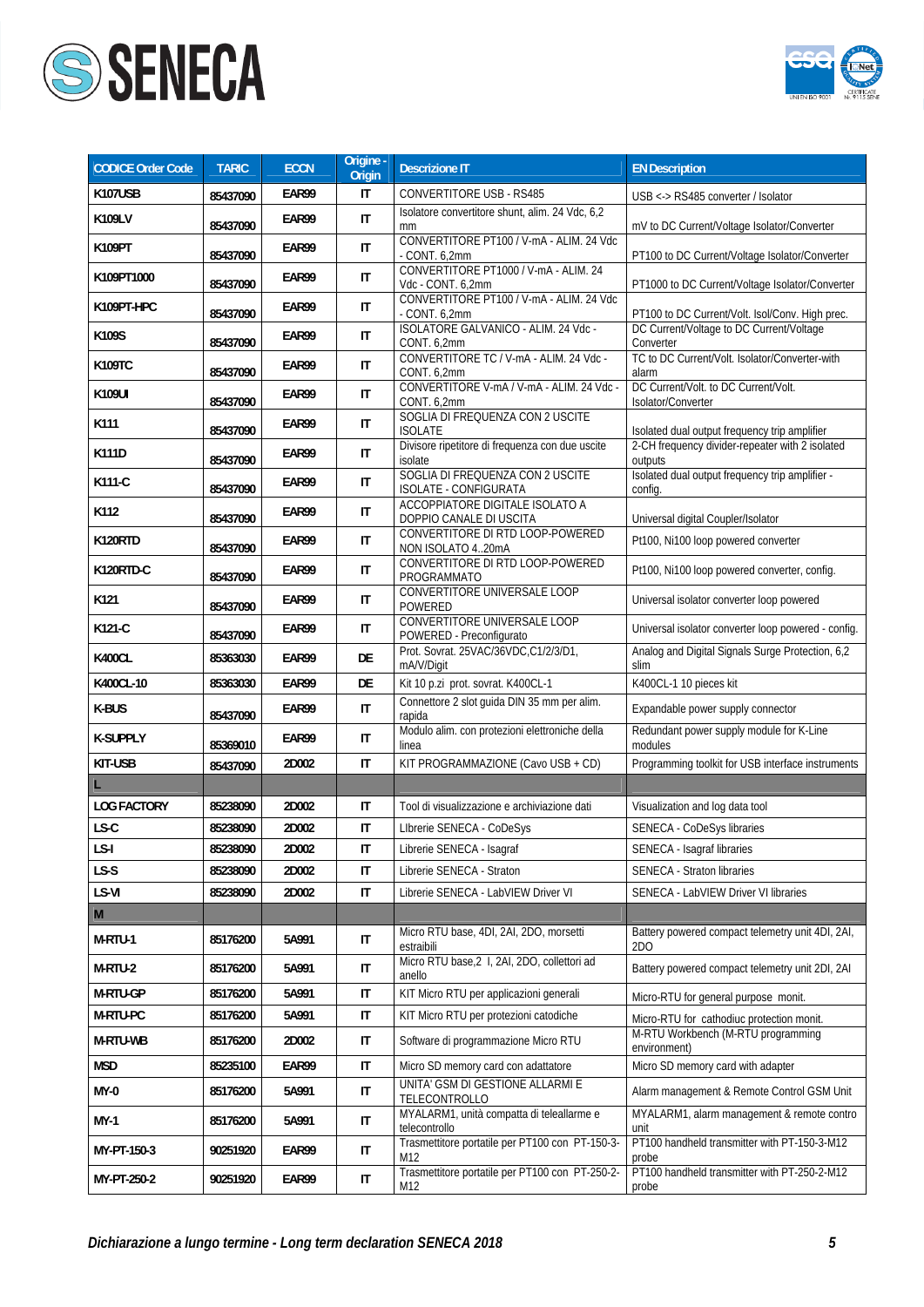



| <b>CODICE Order Code</b> | <b>TARIC</b> | <b>ECCN</b> | Origine -<br>Origin    | <b>Descrizione IT</b>                                               | <b>EN Description</b>                                        |
|--------------------------|--------------|-------------|------------------------|---------------------------------------------------------------------|--------------------------------------------------------------|
| MY-PT-150-3R             | 90251920     | EAR99       | IT                     | Trasmettitore portatile per PT100 con PT-150-<br>3R-M12             | PT100 handheld transmitter with PT-150-3R-M12<br>probe       |
| MY-PT-KIT                | 90251920     | EAR99       | $\mathsf{I}$           | Trasmettitore portatile per PT100 con 3 sonde<br>PT                 | PT100 hand. trans. kit with PT-150-3, PT-250-2,<br>PT-150-3R |
| MY-TC-250-3              | 90251920     | EAR99       | $\mathsf{I}\mathsf{T}$ | Trasmettitore portatile per termocoppia con<br>sonda TCK            | TC hand. trans. with TCK-250-3-M12 and TCK-W-<br>1000-M12    |
| MY-TC-250-1.5            | 90251920     | EAR99       | $\mathsf{I}\mathsf{T}$ | Trasmettitore portatile per termocoppia con 2<br>sonde TCK          | TC hand. Trans. with TCK-250-1,5-M12 and TCK-<br>W-1000-M12  |
| MY-TC-AC                 | 90251920     | EAR99       | $\mathsf{I}\mathsf{T}$ | Trasmettitore portatile per termocoppia con 2<br>sonde TCK          | TC hand. Trans. with TCK-AC-M12 and TCK-W-<br>1000-M12       |
| <b>MY-TC-KIT</b>         | 90251920     | EAR99       | $\mathsf{I}\mathsf{T}$ | Trasmettitore portatile per termocoppia con 4<br>sonde TCK          | TC hand. Trans. Kit with Seneca handled<br>termocouples      |
| MY-UT                    | 90251920     | EAR99       | IT                     | Trasmettitore portatile temp./umidità con sonda<br><b>UT-M12</b>    | Temp./Relat. Humidity hand. Trans. with UT-M12<br>probe      |
| MY2CEI-016-A-220         | 85176200     | EAR99       | IT                     | MYALARM2-CEI 0-16, ant. est. A-GSM, alim.<br>220Vac - 12Vdc         | MY2-CEI, A-GSM, 220 Vac - 12 Vdc                             |
| MY2CEI-016-A-24          | 85176200     | EAR99       | IT                     | MYALARM2-CEI 0-16, ant. est. A-GSM, alim.<br>24Vdc - 12Vdc          | MY2-CEI, A-GSM, 24 Vac - 12 Vdc                              |
| MY2CEI-016-0-220         | 85176200     | EAR99       | IT                     | MYALARM2-CEI 0-16, ant. integrata, alim.<br>220Vac - 12Vdc          | MY2-CEI, built-in antenna, 220 Vac - 12 Vdc                  |
| MY2CEI-016-0-24          | 85176200     | EAR99       | $\mathsf{I}\mathsf{T}$ | MYALARM2-CEI 0-16, ant.a integrata, alim.<br>24Vdc - 12Vdc          | MY2-CEI, built-in antenna, 24 Vac - 12 Vdc                   |
| MY2B-0-0-M-B             | 85176200     | 5A991       | IT                     | MyAlarm2, base / datalogger, Morsetti,                              | MyALARM2 - basic version, no relay, clamps,<br>blue color    |
| MY2B-0-0-M-G             | 85176200     | 5A991       | IT                     | MyAlarm2, base / datalogger, Morsetti,                              | MyALARM2 - basic version, no relay, clamps,<br>grey color    |
| MY2-KITIP66              | 85369095     | 5A991       | IT                     | KIT IN ABS PER MONTAGGIO RAPIDO IP66<br>PROTECTION                  | IP66 ABS kit enclosure for field application                 |
| MY2B-R-0-M-B             | 85176200     | 5A991       | IT                     | MyAlarm2, base / datalogger, Relè, Morsetti,                        | MyALARM2 - basic version, relay, clamps, blue<br>color       |
| MY2B-R-0-M-G             | 85176200     | 5A991       | IT                     | MyAlarm2, base / datalogger, Relè, Morsetti,                        | MyALARM2 - basic version, relay, clamps, grey<br>color       |
| MY2B-0-0-M-B-4X          | 85176200     | 5A991       | $\mathsf{I}\mathsf{T}$ | MyAlarm2, base / datalogger, Morsetti, Custodia<br><b>IP66</b>      | MyALARM2 - basic, no relay, clamps, blue, IP66<br>case       |
| MY2B-0-0-M-G-4X          | 85176200     | 5A991       | IT                     | MyAlarm2, Base / datalogger, Morsetti, Custodia<br>IP <sub>66</sub> | MyALARM2 - basic, no relay, clamps, grey, IP66<br>case       |
| MY2B-R-0-M-B-4X          | 85176200     | 5A991       | $\mathsf{I}\mathsf{T}$ | MyAlarm2, base / datalogger, Relè, Morsetti,<br>Cust. IP66          | MyALARM2 - basic, relay, clamps, blue, IP66<br>case          |
| MY2B-R-0-M-G-4X          | 85176200     | 5A991       | IT                     | MyAlarm2, base / datalogger, Relè, Morsetti,<br>Cust. IP66          | MyALARM2 - basic, relay, clamps, grey, IP66<br>case          |
| MY2G-0-0-M-B             | 85176200     | 5A991       | IT                     | MyAlarm2, versione GPS, SD card, morsetti,                          | MyALARM2 - gps version, no relay, clamps, blue<br>color      |
| MY2G-0-0-M-G             | 85176200     | 5A991       | IT                     | MyAlarm2, versione GPS, SD card, morsetti,                          | MyALARM2 - gps version, no relay, clamps, grey<br>color      |
| MY2G-R-0-M-B             | 85176200     | 5A991       | IT                     | MyAlarm2, versione GPS, SD card, relè,<br>morsetti,                 | MyALARM2 - gps version, relay, clamps, blue<br>COIOL         |
| MY2G-R-0-M-G             | 85176200     | 5A991       | IT                     | MyAlarm2, versione GPS, SD card, relè,<br>morsetti,                 | MyALARM2 - qps version, relay, clamps, grey<br>color         |
| MY2G-0-0-M-B-4X          | 85176200     | 5A991       | IT                     | MyAlarm2, versione GPS, SD card, morsetti,<br>Custodia IP66         | MyALARM2 - qps, no relay, clamps, blue, IP66<br>case         |
| MY2G-0-0-M-G-4X          | 85176200     | 5A991       | IT                     | MyAlarm2, versione GPS, SD card, morsetti,<br>Custodia IP66         | MyALARM2 - gps, no relay, clamps, grey, IP66<br>case         |
| MY2G-R-0-M-B-4X          | 85176200     | 5A991       | IT                     | MyAlarm2, versione GPS, SD card, relè,<br>morsetti, IP66            | MyALARM2 -gps, relay, clamps, blue, IP66 case                |
| MY2G-R-0-M-G-4X          | 85176200     | 5A991       | IT                     | MyAlarm2, versione GPS, SD card, relè,<br>morsetti, IP66            | MyALARM2 - gps, relay, clamps, grey, IP66<br>case            |
| MY2S-0-0-M-B             | 85176200     | 5A991       | IT                     | MyAlarm2, security audio, SD card, morsetti,                        | MyALARM2 - security, no relay, clamps, blue<br>color         |
| MY2S-0-0-M-G             | 85176200     | 5A991       | $\sf IT$               | MyAlarm2, versione GPS, SD card, morsetti,<br>grigio                | MyALARM2 - security, no relay, clamps, grey<br>color         |
| MY2S-R-0-M-B             | 85176200     | 5A991       | IT                     | MyAlarm2, security audio, SD card, relè,<br>morsetti,               | MyALARM2 - security, relay, clamps, blue color               |
| MY2S-R-0-M-G             | 85176200     | 5A991       | IT                     | MyAlarm2, security audio, SD card, relè,<br>morsetti,               | MyALARM2 - security, relay, clamps, grey color               |
| MY2S-0-0-M-B-4X          | 85176200     | 5A991       | IT                     | MyAlarm2, security audio, SD card, morsetti,<br>Cust. IP66          | MyALARM2 - security, no relay, clamps, blue,<br>IP66 case    |
| MY2S-0-0-M-G-4X          | 85176200     | 5A991       | IT                     | MyAlarm2, security audio, SD card, morsetti,<br>Cust. IP66          | MyALARM2 - security, no relay, clamps, grey,<br>IP66 case    |
| MY2S-R-0-M-B-4X          | 85176200     | 5A991       | IT                     | MyAlarm2, security audio, SD card, relè,<br>morsetti, IP66          | MyALARM2 -security, relay, clamps, blue, IP66<br>case        |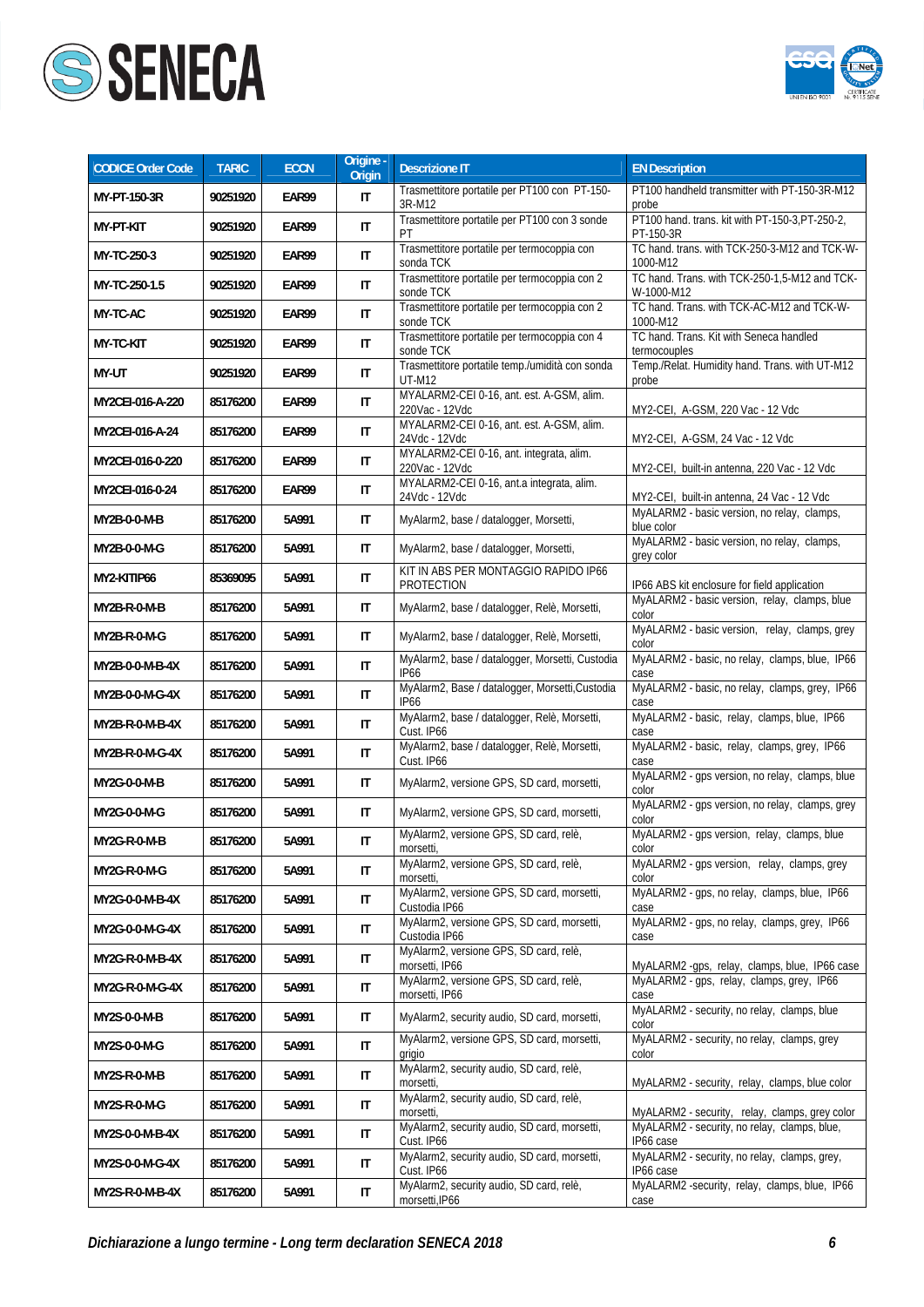



| <b>CODICE Order Code</b> | <b>TARIC</b> | <b>ECCN</b>  | Origine -<br>Origin    | Descrizione IT                                              | <b>EN Description</b>                                      |
|--------------------------|--------------|--------------|------------------------|-------------------------------------------------------------|------------------------------------------------------------|
| MY2S-R-0-M-G-4X          | 85176200     | 5A991        | IT                     | MyAlarm2, security audio, SD card, relè,<br>morsetti, IP66  | MyALARM2 - security, relay, clamps, grey, IP66<br>case     |
| 0                        |              |              |                        |                                                             |                                                            |
| OPC-SERVER-IO-1          | 85238090     | 2D002        | IT                     | Software OPC Server I/O 100 tag                             | OPC Server I/O 100 tags                                    |
| OPC-SERVER-IO-2          | 85238090     | 2D002        | $\mathsf{I}\mathsf{T}$ | Software OPC Server I/O 500 tag                             | OPC Server I/O 500 tags                                    |
| OPC-SERVER-IO-3          | 85238090     | 2D002        | IT                     | Software OPC Server I/O tag illimitati                      | OPC Server I/O unlimited tags                              |
| OPC-SERVER-MB-1          | 85238090     | 2D002        | $\mathsf{I}\mathsf{T}$ | Software OPC Server ModBUS Slave 100 tag                    | OPC Server ModBUS Slave 100 tags                           |
| OPC-SERVER-MB-2          | 85238090     | 2D002        | $\mathsf{I}\mathsf{T}$ | Software OPC Server ModBUS Slave 500 tag                    | OPC Server ModBUS Slave 500 tags                           |
| OPC-SERVER-MB-3          | 85238090     | 2D002        | $\mathsf{I}\mathsf{T}$ | Software OPC Server ModBUS Slave tag<br>illimitati          | OPC Server ModBUS Slave unlimited tags                     |
| OPC-SERVER-D             | 85238090     | 2D002        | IT                     | Software OPC Server per Z-TWS1/2/3/64,<br>versione demo     | OPC Server demo (30')                                      |
| P                        |              |              |                        |                                                             |                                                            |
| <b>PIV APP</b>           | 85238090     | 2D002        | IT                     | App Android per conf. sonde portali MY-PT, MY-<br>TC, MY-UT | App Android for hanheld probes .(MY-PT, MY-TC,<br>MY-UT)   |
| POZZ-100                 | 90259000     | EAR99        | $\mathsf{I}\mathsf{T}$ | POZZETTO INOX ATT. 1/2" GM PER PT100<br>$L=100$ mm          | Weld-in thermowell, lenght 100 mm                          |
| POZZ-150                 | 90259000     | <b>EAR99</b> | $\mathsf{I}\mathsf{T}$ | POZZETTO INOX ATT. 1/2" GM PER PT100<br>$L=150$ mm          | Weld-in thermowell, lenght 150 mm                          |
| <b>POZZ-200</b>          | 90259000     | <b>EAR99</b> | $\mathsf{I}\mathsf{T}$ | POZZETTO INOX ATT. 1/2" GM PER PT100<br>$L=200$ mm          | Weld-in thermowell, lenght 200 mm                          |
| POZZ-250                 | 90259000     | EAR99        | $\mathsf{I}\mathsf{T}$ | POZZETTO INOX ATT. 1/2" GM PER PT100<br>$L = 250$ mm        | Weld-in thermowell, lenght 100 mm                          |
| POZZ-300                 | 90259000     | EAR99        | IT                     | POZZETTO INOX ATT. 1/2" GM PER PT100<br>$L = 300$ mm        | Weld-in thermowell, lenght 100 mm                          |
| <b>POZZ-50</b>           | 90259000     | EAR99        | IT                     | POZZETTO INOX ATT. 1/2" GM PER PT100<br>$L = 50$ mm         | Weld-in thermowell, lenght 100 mm                          |
| PT-150-3-M12             | 90251920     | EAR99        | IT                     | PT100 classe B, d=3 mm, L= 150 mm, attacco<br>M12           | PT100 class B, d=3 mm, L= 150 mm, M12<br>connector         |
| PT-250-2-M12             | 90251920     | EAR99        | $\mathsf{I}\mathsf{T}$ | PT100 classe B, d=2 mm, L= 250 mm, attacco<br>M12           | PT100 class B, d=2 mm, L= 250 mm, M12<br>connector         |
| PT-150-3R-M12            | 90251920     | EAR99        | $\mathsf{I}\mathsf{T}$ | PT100 classe B, d=3 mm, L= 150 mm, term.<br>rastr. att. M12 | PT100 class B, d=3 mm, L= 150 mm, tapered<br>terminal, M12 |
| PT100-100                | 90251920     | EAR99        | IT                     | Pt100 L=100 mm 3 fili testa stagna att.1/2" G.M.            | Pt100 std length 100 mm                                    |
| PT100-100-MA             | 90251920     | EAR99        | IT                     | Pt100 L=100 mm 3 fili testa stagna att.1/2" G.M.<br>4-20 mA | Pt100 std length 100 mm, 4-20 mA output                    |
| PT100-150                | 90251920     | EAR99        | IT                     | Pt100 L=150 mm 3 fili testa stagna att.1/2" G.M.            | Pt100 std length 150 mm                                    |
| PT100-150-MA             | 90251920     | EAR99        | IT                     | Pt100 L=150 mm 3 fili testa stagna att.1/2" G.M.<br>4-20 mA | Pt100 std length 150 mm, 4-20 mA output                    |
| PT100-200                | 90251920     | EAR99        | IT                     | Pt100 L=200 mm 3 fili testa stagna att.1/2" G.M.            | Pt100 std length 200 mm                                    |
| PT100-200-MA             | 90251920     | EAR99        | $\sf IT$               | Pt100 L=200 mm 3 fili testa stagna att.1/2" G.M.<br>4-20 mA | Pt100 std length 200 mm, 4-20 mA output                    |
| PT100-250                | 90251920     | EAR99        | IT                     | Pt100 L=250 mm 3 fili testa stagna att.1/2" G.M.            | Pt100 std length 250 mm                                    |
| PT100-250-MA             | 90251920     | EAR99        | $\mathsf{I}\mathsf{T}$ | Pt100 L=250 mm 3 fili testa stagna att.1/2" G.M.<br>4-20 mA | Pt100 std length 250 mm, 4-20 mA output                    |
| PT100-300                | 90251920     | EAR99        | IT                     | Pt100 L=300 mm 3 fili testa stagna att.1/2" G.M.            | Pt100 std length 300 mm                                    |
| PT100-300-MA             | 90251920     | EAR99        | $\mathsf{I}\mathsf{T}$ | Pt100 L=300 mm 3 fili testa stagna att.1/2" G.M.<br>4-20 mA | Pt100 std length 300 mm, 4-20 mA output                    |
| PT100-50                 | 90251920     | EAR99        | $\sf IT$               | Pt100 L=50 mm 3 fili testa stagna att.1/2" G.M.             | Pt100 std length 50 mm                                     |
| PT100-50-MA              | 90251920     | EAR99        | IT                     | Pt100 L=50 mm 3 fili testa stagna att.1/2" G.M.<br>4-20 mA  | Pt100 std length 50 mm, 4-20 mA output                     |
| PT100-A                  | 90251920     | EAR99        | $\sf IT$               | TERMORES. X ARIA AMBIENTE [CONT. IP66]<br>STANDARD          | Atmosphere PT100                                           |
| <b>PT100-A-MA</b>        | 90251920     | EAR99        | $\mathsf{I}\mathsf{T}$ | TERMORES. X ARIA AMBIENTE [CONT. IP66]<br>USCITA 4-20mA     | Atmosphere PT100, 4-20 mA output                           |
| PT100-SOLAR              | 90251920     | EAR99        | IT                     | PT100 SOLARE CON PIASTRINA 25x25x3 mm,<br>CON CAVO 3 METRI  | Single elem. 3 wires Pt100 for photovoltaic<br>modules     |
| PT100-SOLAR-MA           | 90251920     | EAR99        | $\mathsf{I}\mathsf{T}$ | SONDA DI TEMPERATURA MODULI F.V. con<br>uscita 4-20Ma       | Single elem. Pt100 for photovolt. modules, out 4-<br>20 mA |
| $\mathsf R$              |              |              |                        |                                                             |                                                            |
| R-KEY-LT                 | 85176200     | 5A991        | IT                     | Gateway industriale ModBUS compatto                         | Compact industrial ModBUS gateway                          |
| RC-V250-100              | 85437090     | EAR99        | $\sf IT$               | Sensore Rogowski 100mV/kA - 50/60Hz cavo<br>2mt             | Rogowski coil, 100 mv/kA output, 50-60 Hz, Ø 115<br>mm     |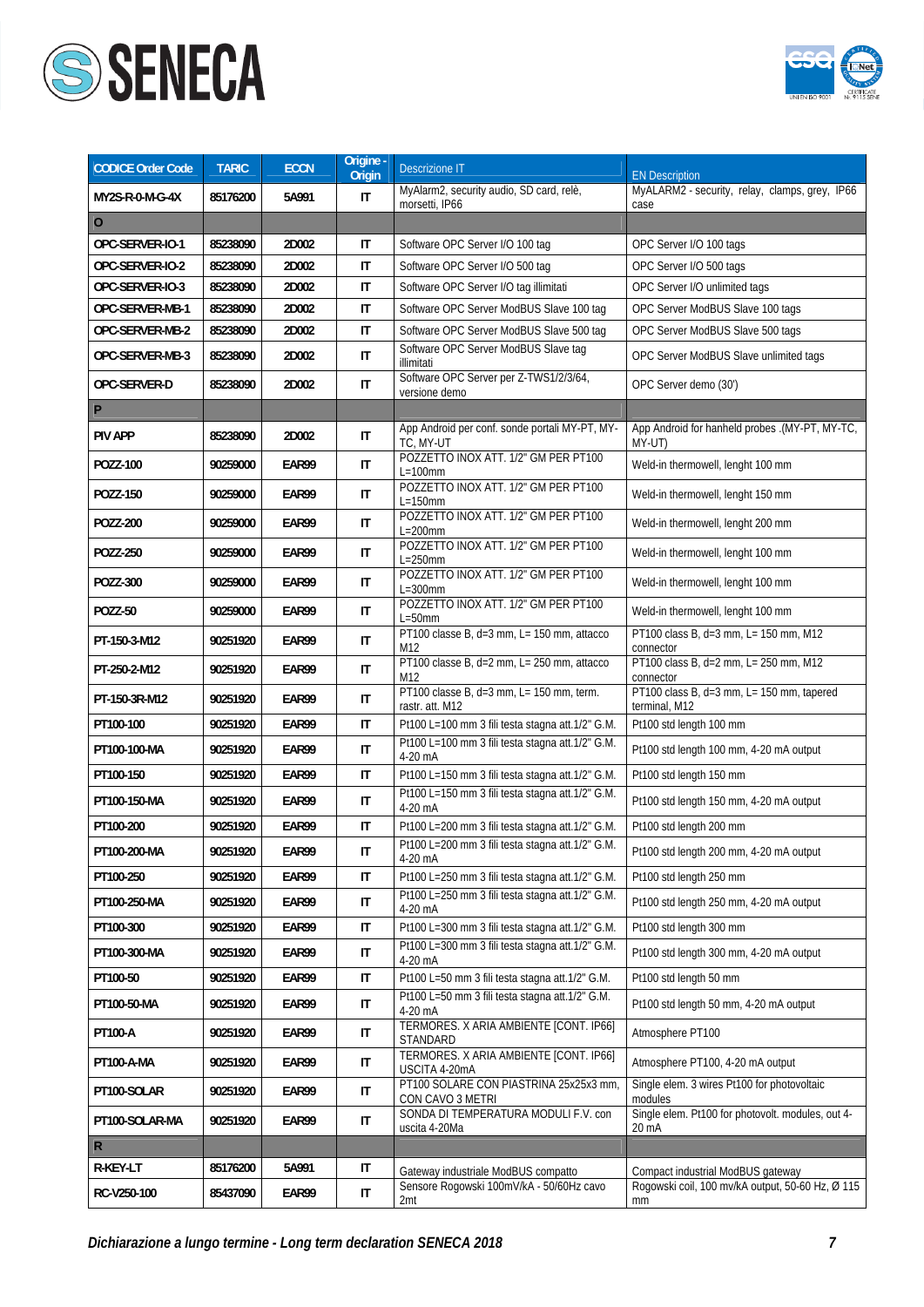



| <b>CODICE Order Code</b> | <b>TARIC</b>         | <b>ECCN</b>    | Origine -<br><b>Origin</b> | <b>Descrizione IT</b>                                                                     | <b>EN Description</b>                                                                   |
|--------------------------|----------------------|----------------|----------------------------|-------------------------------------------------------------------------------------------|-----------------------------------------------------------------------------------------|
| RC-V400-050              | 85437090             | EAR99          | IT                         | Sensore Rogowski 50mV/kA - 50/60Hz cavo<br>2mt                                            | Rogowski coil, 50 mv/kA output, 50-60 Hz, Ø 115<br>mm                                   |
| RC-V400-100              | 85437090             | EAR99          | $\mathsf{I}\mathsf{T}$     | Sensore Rogowski 100mV/kA - 50/60Hz cavo<br>2mt                                           | Rogowski coil, 100 mv/kA output, 50-60 Hz, Ø 115<br>mm                                  |
| RC-V500-100              | 85437090             | EAR99          | IT                         | Sensore Rogowski 100mV/kA - 50/60Hz cavo<br>2mt                                           | Rogowski coil, 100 mv/kA output, 50-60 Hz, Ø 147<br>mm                                  |
| RC150-025-100-3M         | 85437090             | EAR99          | IT                         | Sens. Rogowski L=25cm D.int.8cm 100mV/1KA-<br>50Hz cavo 3mt                               | Rogowski Coil L=25cm Øint.8cm,100mV/1KA-<br>50Hz, L=3mt.                                |
| RC150-035-100-3M         | 85437090             | EAR99          | $\mathsf{I}\mathsf{T}$     | Sens. Rogowski L=35cm D.int.11cm<br>100mV/1KA-50Hz cavo 3mt                               | Rogowski Coil L=35cm Øint.11cm,100mV/1KA-<br>50Hz, L=3mt.                               |
| RC150-040-100-3M         | 85437090             | EAR99          | IT                         | Sens. Rogowski L=40cm D.int.12cm<br>100mV/1KA-50Hz cavo 3mt                               | Rogowski Coil L=40cm Øint.12cm,100mV/1KA-<br>50Hz, L=3mt.                               |
| RC150-060-100-3M         | 85437090             | EAR99          | $\mathsf{I}\mathsf{T}$     | Sens. Rogowski L=60cm D.int.19cm<br>100mV/1KA-50Hz cavo 3m                                | Rogowski Coil L=60cm Øint.19cm,100mV/1KA-<br>50Hz, L=3mt.                               |
| RC150-090-100-3M         | 85437090             | EAR99          | $\mathsf{I}\mathsf{T}$     | Sens. Rogowski L=90cm D.int.28cm<br>100mV/1KA-50Hz cavo 3m                                | Rogowski Coil L=90cm Øint.28cm,100mV/1KA-<br>50Hz, L=3mt.                               |
| RC150-120-100-3M         | 85437090             | EAR99          | $\mathsf{I}\mathsf{T}$     | Sens. Rogowski L=12cm D.int.38cm<br>100mV/1KA-50Hz cavo 3m                                | Rogowski Coil L=120cm Øint.38cm,100mV/1KA-<br>$50Hz$ , L= $3mt$                         |
| RC150-180-100-3M         | 85437090             | EAR99          | $\mathsf{I}\mathsf{T}$     | Sens. Rogowski L=180cm D.int.57cm<br>100mV/1KA-50Hz cavo 3m                               | Rogowski Coil L=180cm Øint.57cm,100mV/1KA-<br>$50Hz$ , L=3mt                            |
| RC150-RIC-KIT30          | 85437090             | EAR99          | $\mathsf{I}\mathsf{T}$     | Ricambio Kit Rog RC150 L=30cm D. 9,5cm<br>100mV/1KA cavo 3m                               | Rogowski Coil Kit Spare Parts RC150 L= 30cm                                             |
| RC150-RIC-KIT45          | 85437090             | EAR99          | $\sf IT$                   | Ricambio KIT ROG RC150 L=45cm D. 14cm<br>100mV/1KA cavo 3mt                               | Rogowski Coil Kit Spare Parts RC150 L= 45cm                                             |
| RC150-RIC-KIT70          | 85437090             | EAR99          | $\mathsf{I}\mathsf{T}$     | Ricambio KIT ROG RC150 L=70cm D. 22cm                                                     | Rogowski Coil Kit Spare Parts RC150 L= 70cm                                             |
| RC150-025-100-5          | 85437090             | EAR99          | IT                         | 100mV/1KA cavo 3mt<br>Sens. Rogowski L=25cm D.int.8cm 100mV/1KA-                          | Rogowski Coil L=25cm Øint.8cm,100mV/1KA-                                                |
| RC150-040-100-5          | 85437090             | EAR99          | $\mathsf{I}\mathsf{T}$     | 50Hz cavo 5mt<br>Sens. Rogowski L=40cm D.int.8cm 100mV/1KA-                               | 50Hz, cable L=5mt.<br>Rogowski Coil L=40cm Øint.11cm,100mV/1KA-                         |
| RC190-030-333-3M         | 85437090             | EAR99          | IT                         | 50Hz cavo 5mt<br>Sens. Rogowski L=30cm D.int.9cm 333mV/1KA-                               | 50Hz,cable L=5mt.<br>Rogowski Coil L=30cm Øint.9,5cm,333mV/1KA-                         |
| RM169-169DV12            |                      | 5A991          | $\mathsf{I}\mathsf{T}$     | 50Hz cavo 3m<br>Radiomodem 169MHZ, 1DI, 1DO, RS485, ant.                                  | 50H, L=3mt<br>Radiomodem 169MHZ, 1DI,1DO,1RS485, vertical                               |
| RM169-169YAGI            | 85176200             | 5A991          | IT                         | dip. lambda/2<br>Radiomodem 169MHZ, 1DI, 1DO, RS485 + ant.                                | dipole ant.<br>Radiomodem 169MHZ, 1DI, 1DO, 1RS485, 3                                   |
| RM169-169DV14            | 85176200             | 5A991          | $\sf IT$                   | Yagi 3 el.<br>Radiomodem 169MHZ, 1DI, 1DO, RS485, ant.                                    | elements Yagi ant.<br>Radiomodem 169MHZ, 1DI,1DO,1RS485, vertical                       |
| <b>RM169</b>             | 85176200             | 5A991          | $\mathsf{I}\mathsf{T}$     | stilo lambda/4<br>Radiomodem 169MHZ, 1DI, 1DO, RS485                                      | stilo ant.<br>Radiomodem 169MHZ, 1DI, 1DO, 1RS485, BNC-F                                |
| RM169-1                  | 85176200             | 5A991          | $\mathsf{I}\mathsf{T}$     | connett. BNC F no ant.<br>Radiomodem 169MHZ, 1DI,1DO, RS485                               | connector<br>169MHZ Radiomode, 1DI, 1DO, 1RS485, BNC-F                                  |
| RM169-1-169DV12          | 85176200             | 5A991          | $\mathsf{I}\mathsf{T}$     | connett. BNC F no ant Dir. RED<br>Radiomodem 169MHZ, 1DI, 1DO, RS485, ant.                | connector, RED directive<br>169MHZ Radiomodem, 1DI,1DO,1RS485, vertical                 |
| RM169-1-169YAGI          | 85176200             | 5A991          | IT                         | dip. lambda/2, dir. RED<br>Radiomodem 169MHZ, 1DI, 1DO, RS485 + ant.                      | dipole antenna, RED directive<br>169MHZ Radiomodem, 1DI,1DO,1RS485, 3                   |
| RM169-1-169DV14          | 85176200             | 5A991          | IT                         | Yagi 3 el., dir. RED<br>Radiomodem 169MHZ, 1DI,1DO, RS485, ant.                           | elements Yagi antenna, RED directive<br>169MHZ Radiomodem, 1DI,1DO,1RS485, vertical     |
| RM169-SETUP              | 85176200<br>85238090 | 2D002          | IT                         | stilo lambda/4, dir.RED<br>Software di configurazione radiomodem RM169                    | stilo antenna, RED directive<br>RM169 radiomodem software configuration                 |
| RM169-1-SETUP            | 85238090             | 2D002          | IT                         | Software di configurazione radiomodem RM169-                                              | RM169-1 radiomodem software configuration                                               |
| RTU-LP-CB                | 85176200             | 5A991          | IT                         | RTU low power, versione CloudBOX, 4DI, 2AI,                                               | Low power RTU, CloudBOX version, 4DI, 2AI,                                              |
|                          |                      |                |                            | 2D <sub>O</sub>                                                                           | 2DO                                                                                     |
| RTU-LP-PC<br>RTU-LP-ST   | 85176200<br>85176200 | 5A991<br>5A991 | IT<br>IT                   | RTU low power, versione protezione catodica<br>RTU low power, versione FTP, 4DI, 2AI, 2DO | Low power RTU, cathodic protection version<br>Low power RTU, FTP version, 4DI, 2AI, 2DO |
|                          |                      |                |                            | RTU low power, versione FTP, 4DI, 2AI, 2DO,                                               | Low power RTU, FTP version, 4DI, 2AI, 2DO,                                              |
| RTU-LP-ST1               | 85176200             | 5A991          | IT                         | batterie std<br>RTU low power, versione FTP, 4DI, 2AI, 2DO,                               | single battery pack<br>Low power RTU, FTP version, 4DI, 2AI, 2DO,                       |
| RTU-LP-ST2               | 85176200             | 5A991          | IT                         | batteria doppia<br>Rtu Radio 169MHZ, 4DI, 2 DO, 1 contatore,2                             | double battery pack<br>Radiomodem 169MHZ, 4DI, 2DO, 2AO, 2AI,                           |
| RTURADIO-169             | 85176200             | 5A991          | IT                         | AO, 2 AI, RS485<br>Rtu Radio 169MHZ, 4DI, 2 DO, 1 contatore,2                             | <b>RS485</b><br>Radiomodem 169MHZ, 4DI, 2DO, 2AO, 2AI,                                  |
| RTURADIO-169DV14         | 85176200             | 5A991          | IT                         | AO, 2 AI, RS485<br>Rtu Radio 169MHZ, 4DI, 2 DO, 1 contatore,2                             | RS485, vertical<br>Radiomodem 169MHZ, 4DI, 2DO, 2AO, 2AI,                               |
| RTURADIO-169DV12         | 85176200             | 5A991          | IT                         | AO, 2 AI, RS485<br>Rtu Radio 169MHZ, 4DI, 2 DO, 1 contatore,2                             | RS485, dipole<br>Radiomodem169MHZ, 4DI, 2DO, 2AO, 2AI,                                  |
| RTURADIO-169YAGI         | 85176200             | 5A991          | IT                         | AO, 2 AI, RS485                                                                           | RS485, yagi                                                                             |
| RTURADIO-SETUP           | 85238090             | 2D002          | $\sf IT$                   | Software di configurazione radiomodem<br><b>RTURADIO</b>                                  | RTURADIO radiomodem software configuration                                              |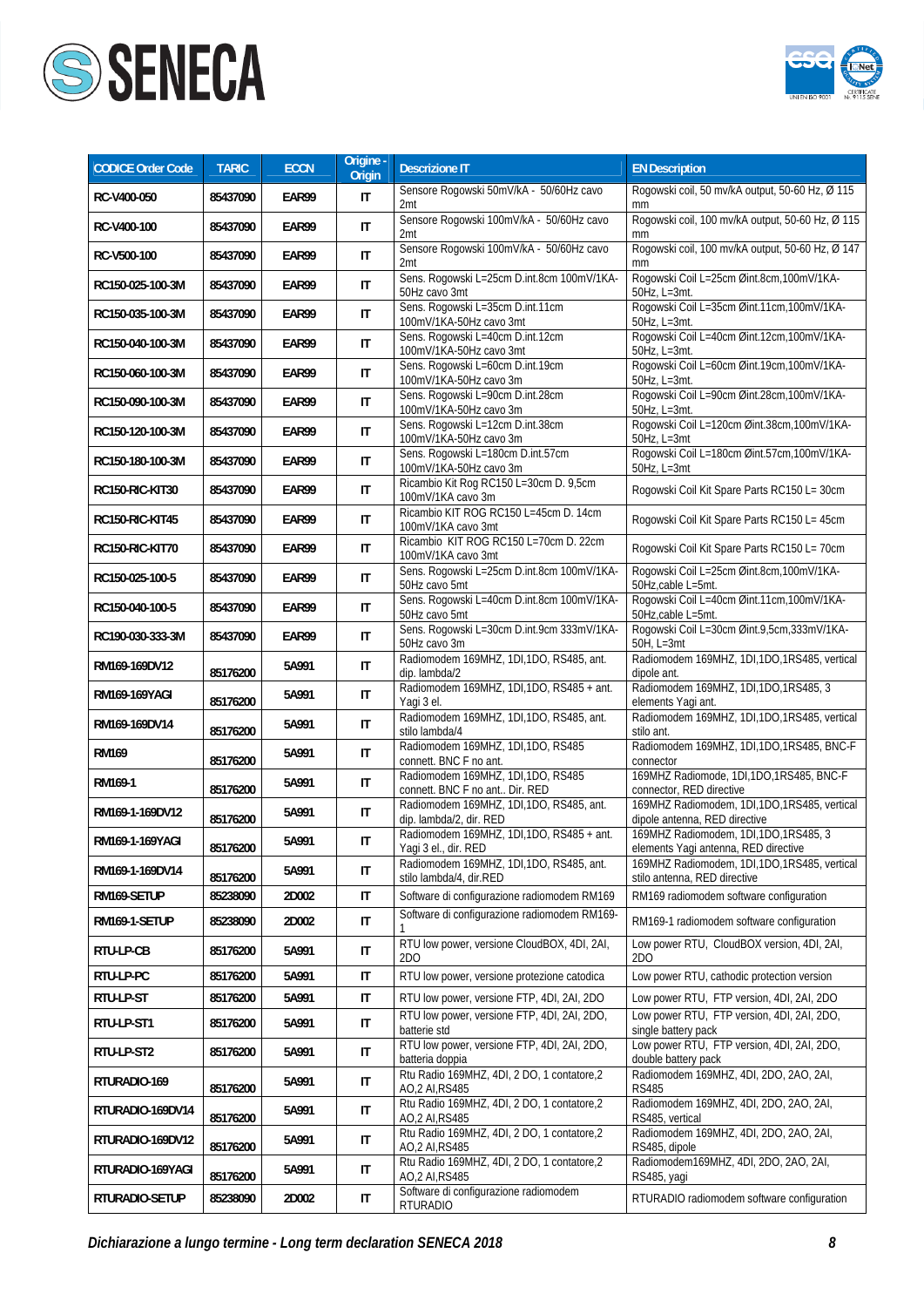



| <b>CODICE Order Code</b> | <b>TARIC</b> | <b>ECCN</b> | Origine -<br><b>Origin</b> | <b>Descrizione IT</b>                                       | <b>EN Description</b>                                      |
|--------------------------|--------------|-------------|----------------------------|-------------------------------------------------------------|------------------------------------------------------------|
| S                        |              |             |                            |                                                             |                                                            |
| S100S-1-ST               | 85044030     | EAR99       | IT                         | Alim. doppio per loop di corrente, alim. 115 / 230<br>Vac   | Current loop dual power supply, 115 / 230 Vac              |
| S100S-3-ST               | 85044030     | EAR99       | IT                         | ALIMENTATORE DOPPIO PER LOOP DI<br>CORRENTE - ALIM. 24 Vac  | Current loop dual power supply, 24 V                       |
| S102-1-ST                | 85437090     | EAR99       | IT                         | CONVERTITORE Ohm/V-I - ALIM. 115/230 Vac                    | Potentiometer to DC isolator / converter, 115 / 230<br>Vac |
| S104-1-ST                | 85437090     | EAR99       | IT                         | CONVERTITORE V-I/FREQUENZA ISOLATO -<br>ALIM. 115/230 Vac   | DC to frequency isolator - converter, 115 / 230<br>Vac     |
| S107P                    | 85437090     | EAR99       | IT                         | CONVERTITORE SERIALE RS232-RS485/422<br>(PORTATILE)         | RS232 - RS485/422 serial converter, portable<br>version    |
| S107MBU                  | 85437090     | EAR99       | IT                         | CONVERTITORE/ADATTATORE USB - M-BUS                         | USB - M-BUS converter / adapter (S500 Series)              |
| <b>S107USB</b>           | 85437090     | EAR99       | IT                         | <b>CONVERTITORE USB - RS485</b>                             | RS485/USB serial converter, portable version               |
| S108                     | 85437090     | EAR99       | IT                         | PROTEZ. PER CORRENTI ALTERNATE -<br>ALIM. 115/230 Vac       | AC Amperometer protection, 115 / 230 Vac                   |
| S109PT-1-ST              | 85437090     | EAR99       | IT                         | Convertitore isolatore Pt100 / V-I alim. 115 / 230<br>Vac   | Pt100 to DC isolator - converter, 115 / 230 Vac            |
| S109REG-1-ST             | 85437090     | EAR99       | IT                         | Convertitore isolatore Pt100 / V-I alim. 115 / 230<br>Vac   | DC current - voltage converter/isolator, 115/230<br>Vac    |
| S109REG-1-X7             | 85437090     | EAR99       | IT                         | Convertitore isolatore V-I / V-I ingresso fino a<br>200 Vdc | DC curr.-volt. conv./isol., 115/230 Vac, max in 200<br>Vdc |
| S109S-1-ST               | 85437090     | EAR99       | IT                         | Isolatore per loop 420 mA, alim. 115 / 230 Vac              | Galvanic isolator for 4-20 mA current loop,<br>115/230 Vac |
| S111-1-ST                | 85437090     | EAR99       | $\mathsf{I}\mathsf{T}$     | CONVERTITORE FREQUENZA/V-I ISOLATO -<br>ALIM. 115/230 Vac   | Frequency to DC isolator - converter, 115 / 230<br>Vac     |
| S112A-1-ST               | 85437090     | EAR99       | IT                         | AMPLIFICATORE PER CONTATTI DIGITALI -<br>ALIM. 115/230 Vac  | On/Off digital amplifier, 1 relay output, 115 / 230<br>Vac |
| S112D-1-ST               | 85437090     | EAR99       | IT                         | Alim. - amplif. on-off, 2 uscite relè, 115/230 Vac          | On/Off digital amplifier, 2 relay output, 115 / 230<br>Vac |
| S112M-1-ST               | 85437090     | EAR99       | IT                         | Alim. - amplif. on-off, 5 uscite relè, 115/230 Vac          | On/Off digital amplifier, 5 relay output, 115 / 230<br>Vac |
| S112M-23-ST              | 85437090     | EAR99       | IT                         | AMPLIF. PER CONTATTI DIGITALI MULTIPLO<br>- ALIM. 24 Vac/dc | On/Off digital amplifier, 5 relay output, 24 Vac/dc        |
| S113S-1-ST               | 85437090     | EAR99       | IT                         | SOGLIA DI ALLARME 1 USCITA RELE' - ALIM.<br>115/230 Vac     | DC current / voltage alarm trip module, 1 relay<br>output  |
| S113T-1-ST               | 85437090     | EAR99       | IT                         | SOGLIA DI ALLARME 3 USCITE RELE' - ALIM.<br>115/230 Vac     | DC current / voltage alarm trip module, 3 relay<br>output  |
| S117P1                   | 85437090     | EAR99       | IT                         | CONVERTITORE SERIALE RS232-TTL-<br><b>RS485/USB</b>         | RS232/USB, TTL/USB, RS485/USB serial<br>converter          |
| S170-1-ST                | 85437090     | EAR99       | IT                         | DUPLICATORE CONVERTITORE DI SEGNALE<br>- ALIM. 115/230 Vac  | DC duplicator - isolator, 115 / 230 Vac                    |
| S190-1-ST                | 85437090     | EAR99       | IT                         | SOMMATORE-SOTTRATTORE - ALIM. 115/230<br>Vac                | DC adder subtractor - isolator, 115 / 230 Vac              |
| S2000-1-ST               | 85371091     | EAR99       | $\sf IT$                   | MODULO DI CALCOLO A<br>MICROPROCESSORE - ALIM. 115/230 Vac  | Flow computer, 115 / 230 Vac                               |
| S2000-23-ST              | 85371091     | EAR99       | IT                         | MODULO DI CALCOLO A<br>MICROPROCESSORE - ALIM. 24 Vac/dc    | Flow computer, 24 Vac/dc                                   |
| S200-1-ST                | 85044030     | EAR99       | IT                         | ALIMENTATORE STABILIZZATO DUALE -<br>ALIM. 115/230 Vca      | Dual stabilized power supply, 115/230 Vac                  |
| S200D-1-ST               | 85437090     | EAR99       | IT                         | Indicatore a 3 1/2 cifre con alimentatore, 115 /<br>230 Vac | Power supply - 3 1/2 digit indicator, 115/230 Vac          |
| S200G                    | 85044030     | EAR99       | IT                         | GENERATORE DI SEGNALE 0-20 mA - ALIM.<br>230 Vca            | Power supply signal generator, 115 / 230 Vac               |
| S200REG-16               | 85044030     | EAR99       | IT                         | ALIMENTATORE STABILIZZATO REGOLABILE<br>14-18Vdc / 0,5A MAX | Adj. stabilized power supply, 1418 Vdc - Imax<br>500 mA    |
| S200REG-24               | 85044030     | EAR99       | IT                         | Alim. stabilizzato regolabile, 2226 Vdc - Imax<br>350 mA    | Adj. stabilized power supply, 2226 Vdc - Imax<br>350 mA    |
| S201D-1-ST               | 85044030     | EAR99       | IT                         | INDICATORE 3 1/2 CFR CON USCITA +24 Vdc<br>- ALIM. 230 Vac  | Power supply, 3 1/2 digit, 115/230 Vac, ext power<br>24Vdc |
| S201DP-1-ST              | 85044030     | EAR99       | IT                         | Indic.a 3 1/2 cifre con alim. e setpoint,. 115 / 230<br>Vac | Power supply, 3 1/2 digit, 115/230 Vac, setpoint           |
| S201RC-LP                | 85437090     | 3B992       | IT                         | Convertitore di corrente loop powered per sens.<br>Rogowski | Loop powered current converter for Rogowski<br>Coils       |
| S203RC-D                 | 90303330     | 3A002       | IT                         | ANALIZZATORE DI RETE TRIFASE PER<br>TRASDUTTORI ROGOWSKI    | Three-phase Network Analyzer for Rogowski's<br>sensor      |
| S203T                    | 90303330     | 3A002       | IT                         | Analizz. rete trifase 600Vac/100mA, 0,2, AO, TA<br>prec.    | AC triple phase network analyzer, 100 mA input             |
| <b>S203TA</b>            | 90303330     | 3A002       | IT                         | Analizz. rete trifase 600Vac/5Arms, 0,2, AO, TA<br>standard | AC three phase network analyzer up to 5 Arms<br>input      |

*Dichiarazione a lungo termine - Long term declaration SENECA 2018 9*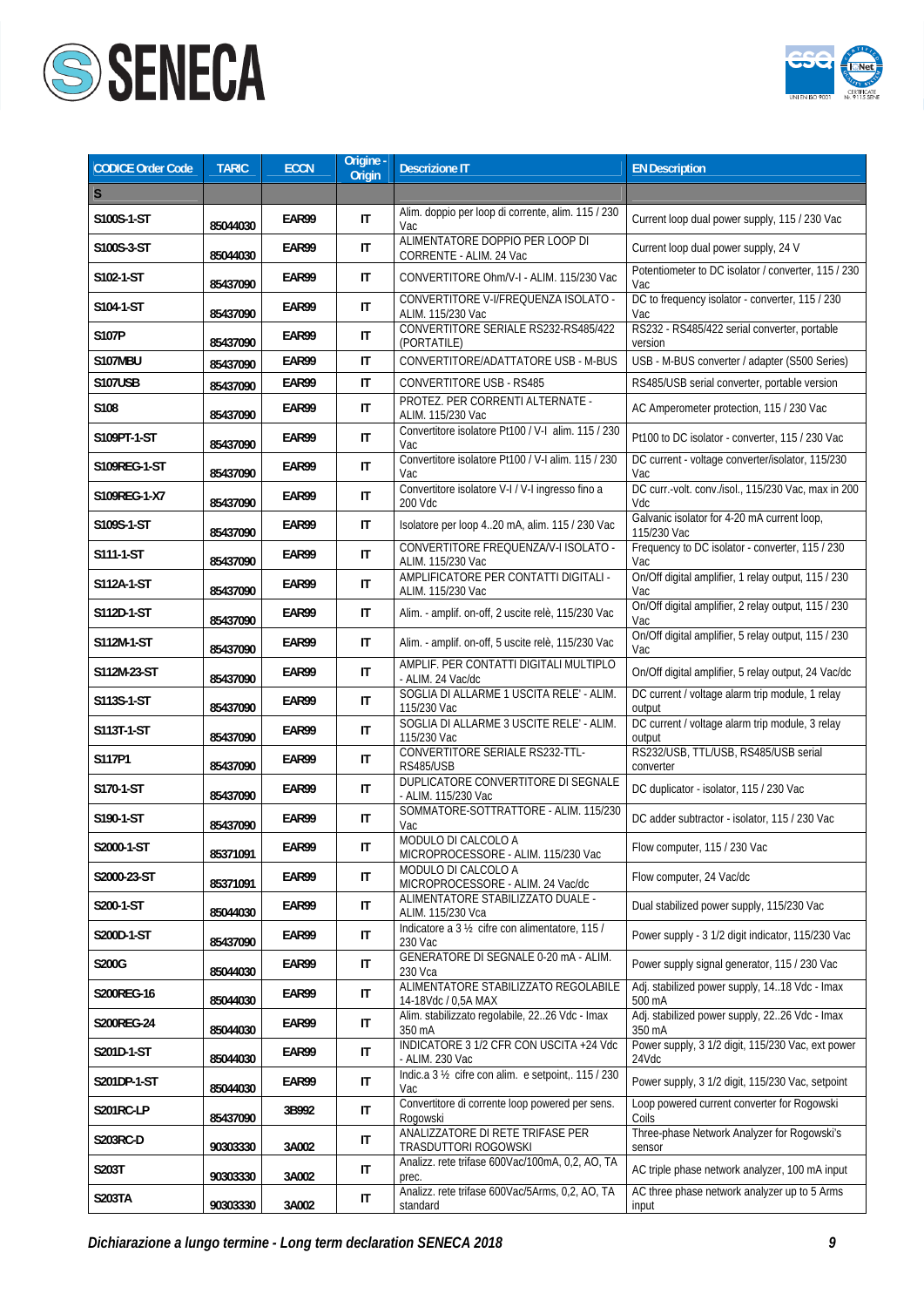



| CODICE Order Code | <b>TARIC</b> | <b>ECCN</b> | Origine -<br><b>Origin</b> | <b>Descrizione IT</b>                                            | <b>EN Description</b>                                      |
|-------------------|--------------|-------------|----------------------------|------------------------------------------------------------------|------------------------------------------------------------|
| S203TA-D          | 90303330     | 3A002       | IT                         | Analizzatore di rete trifase con contatore<br>bidirezionale      | AC three phase network analyzer with energy<br>meter       |
| S20ADP            | 85437090     | EAR99       | IT                         | Scheda adattrice di ingressi - Standard                          | Input adapter board self-powered for S20N1,<br>S21N1, S30  |
| S20ADP-CM         | 85437090     | EAR99       | $\sf IT$                   | SCHEDA ADATTATRICE DI INGRESSI - IN<br>CONTENITORE MODULARE      | Self-powered input adapter board for S20N1,<br>S21N1, S30  |
| S20ADP-CM-S       | 85437090     |             | $\mathsf{I}\mathsf{T}$     | Scheda adattatrice impulsi sinusoidali NPN onda<br>quadra        | Adapter module for sinusoidal sensor input                 |
| S20ADP-IP65       | 85437090     | EAR99       | $\mathsf{I}\mathsf{T}$     | SCHEDA ADATTATRICE DI INGRESSI - IN<br><b>CONTENITORE STAGNO</b> | IP65 self-powered input adapter board                      |
| S20N1-1-ST        | 85371091     | 4A001       | IT                         | Predeterminatore, Alim. 115 / 230 Vac                            | Batch controller, 115 / 230 Vac                            |
| S20N1-23-ST       | 85371091     | 4A001       | $\mathsf{I}\mathsf{T}$     | Predeterminatore, Alim. 24 Vac / dc                              | Batch controller, 24 Vac / dc                              |
| S20N1EX-1-ST      | 85371091     | 4A001       | $\mathsf{I}\mathsf{T}$     | Predeterminatore in custodia Eexd, alim. 115 /<br>230 Vac        | Batch controller in EExd case, 115 / 230 Vac               |
| S20N1EX-23-ST     | 85371091     | 4A001       | $\mathsf{I}\mathsf{T}$     | Predeterminatore in custodia Eexd, alim. 24 Vac<br>/ dc          | Batch controller in EExd case, 24 Vac/dc                   |
| S20N1IP65-1-ST    | 85371091     | 4A001       | $\mathsf{I}\mathsf{T}$     | Predeterminatore in custodia IP65, alim. 115 /<br>230 Vac        | Batch controller in IP65 case, 115 / 230 Vac               |
| S20N1IP65-23-ST   | 85371091     | 4A001       | IT                         | PREDETERMINATORE IN CUSTODIA IP65 -<br>ALIM. 24 Vac/dc           | Batch controller in IP65 case, 24 Vac/dc                   |
| S20N1-KIT-1-ST    | 85371091     | EAR99       | $\mathsf{I}\mathsf{T}$     | KIT COMANDI ESTERNI PER S20N / S21 -<br>ALIM. 115/230 Vac        | S20N1 / S21N1 remote board, 115 / 230 Vac                  |
| S20N1-KIT-23-ST   | 85371091     | EAR99       | IT                         | KIT COMANDI ESTERNI PER S20N / S21 -<br>ALIM. 24 Vac/dc          | S20N1 / S21N1 remote board, 24 Vac/dc                      |
| S21N1-1-ST        | 85371091     | 4A001       | $\mathsf{I}\mathsf{T}$     | Predeterminatore con funz. avanzate, alim. 115 /<br>230 Vac      | Batch controller with advanced functions, 115 /<br>230 Vac |
| S21N1-23-ST       | 85371091     | 4A001       | $\mathsf{I}\mathsf{T}$     | PREDETERMINATORE CON FUNZIONI<br>AVANZATE - ALIM. 24 Vac/Dc      | Batch controller with advanced functions, 24 Vac /<br>dc   |
| S21N1EX-1-ST      | 85371091     | 4A001       | $\mathsf{I}\mathsf{T}$     | Predet. con funz. avanzate Eexd, alim. 115 / 230<br>Vac          | Batch controller EExd, advanced functions,<br>115/230 Vac  |
| S21N1EX-23-ST     | 85371091     | 4A001       | $\mathsf{I}\mathsf{T}$     | Predeterminatore funz. avanzate, Eexd, alim. 24<br>Vac/dc        | Batch controller Eexd, advanced functions, 24<br>Vac/dc    |
| S21N1IP65-1-ST    | 85371091     | 4A001       | IT                         | PREDET. FUNZ. AV. IN CUSTODIA IP65 -<br>ALIM. 115/230 Vac        | Batch controller IP65, advanced functions,<br>115/230 Vac  |
| S21N1IP65-23-ST   | 85371091     | 4A001       | $\mathsf{I}\mathsf{T}$     | PREDET. FUNZ. AV. IN CUSTODIA IP65 -<br>ALIM. 24 Vac/dc          | Batch controller IP65, advanced functions, 24<br>Vac/dc    |
| S232-FO-MONO-SL   | 85176200     | 5A991       | $\mathsf{I}\mathsf{T}$     | Convertitore RS232 in fibra monomodale single<br>loop            | RS232 - single mode fiber, single loop converter           |
| S232-FO-MONO-DL   | 85176200     | 5A991       | $\mathsf{I}\mathsf{T}$     | Convertitore RS232 in fibra monomodale double<br>loop            | RS232 - single mode fiber, double loop converter           |
| S232-FO-MULTI-SL  | 85176200     | 5A991       | $\mathsf{I}\mathsf{T}$     | Convertitore multi-drop fibra ottica ? RS232<br>single loop      | RS232 - multi mode fiber, single loop converter            |
| S232-FO-MULTI-DL  | 85176200     | 5A991       | IT                         | Convertitore multi-drop fibra ottica ? RS232<br>double loop      | RS232 - multi mode fiber, double loop converter            |
| S301-1-R          | 90268020     | 3A001       | IT                         | Ind. 4 cifre a µP ingr.univ e uscita ritr. 115 / 230<br>Vac      | 4 digit indicator, univ. input, retr.out, 115/230 Vac      |
| S301-1-R-AOC-S    | 90268020     | 3A001       | IT                         | Ind. 4 cfr uscita rit. 115/230 Vac, 4 all.,<br>RS232/RS485       | 4-digit indicator, 115/230 Vac, 4 o.c.,<br>RS232/RS485     |
| S301-1-R-AR-S     | 90268020     | 3A001       | IT                         | Ind. 4 cfr uscita rit. 115/230 Vac 3 all.<br>RS232/RS485         | 4-digit indicator, 115/230 Vac, 3 SPDT,<br>RS232/RS485     |
| S301-23-R         | 90268020     | 3A001       | $\mathsf{I}\mathsf{T}$     | Ind. 4 cifre uscita rit. 24 Vac/dc                               | 4 digit indicator, univ. input, retr.output, 24 Vac/dc     |
| S301-23-R-AOC-S   | 90268020     | 3A001       | IT                         | Ind. 4 cfr uscita rit. 24 Vac/dc 4 all.<br>RS232/RS485           | 4-digit indicator, 24 Vac/dc, 4 o.c., RS232/RS485          |
| S301-23-R-AR-S    | 90268020     | 3A001       | IT                         | Ind. 4 cfr uscita rit. 24 Vac/dc 3 all. SPDT<br>RS232/RS485      | 4-digit indicator, 24 Vac/dc, 3 SPDT,<br>RS232/RS485       |
| S301B-1-R         | 90268020     | 3A001       | IT                         | Ind. 4 cifre, bargraph, uscita rit, alim. 115 / 230<br>Vac       | 4 digit indicator+barg. univ. in, retr. out,<br>115/230Vac |
| S301B-1-R-AOC-S   | 90268020     | 3A001       | IT                         | Ind.4 cifre 4 all.open coll. Bargraph out<br>ritr.+seriale       | 4-digit indicator+barg. 115/230 Vac, 4 o.c.<br>RS232/RS485 |
| S301B-1-R-AR-S    | 90268020     | 3A001       | IT                         | Ind. 4 cfr barg. out rit. 115/230 Vac 3 all.<br>RS232/RS485      | 4-digit indicator, 115 / 230 Vac, 3 SPDT,<br>RS232/RS485   |
| S301B-23-R        | 90268020     | 3A001       | IT                         | Ind. 4 cifre bargraph uscita rit. alim. 24 Vac/dc                | 4 digit indicator + bargraph, power supply 24<br>Vac/dc    |
| S301B-23-R-AOC-S  | 90268020     | 3A001       | IT                         | Ind. 4 cfr barg. out rit. 24 Vac/dc, 4 all.<br>RS232/RS485       | 4-digit indicator+barg., 24 Vac/dc, 4 o.c.,<br>RS232/RS485 |
| S301B-23-R-AR-S   | 90268020     | 3A001       | IT                         | Ind. 4 cfr barg. out rit. 24 Vac/dc, 3 all.<br>RS232/RS485       | 4-digit indicator+barg., 24 Vac/dc, 3 SPDT,<br>RS232/RS485 |
| S311A-11-H        | 90268020     | 3A001       | IT                         | Ind.tot. 11 cifre, ingresso univ. 80-265 Vac                     | 11 digit indicator, universal analog input, 80-265<br>Vac  |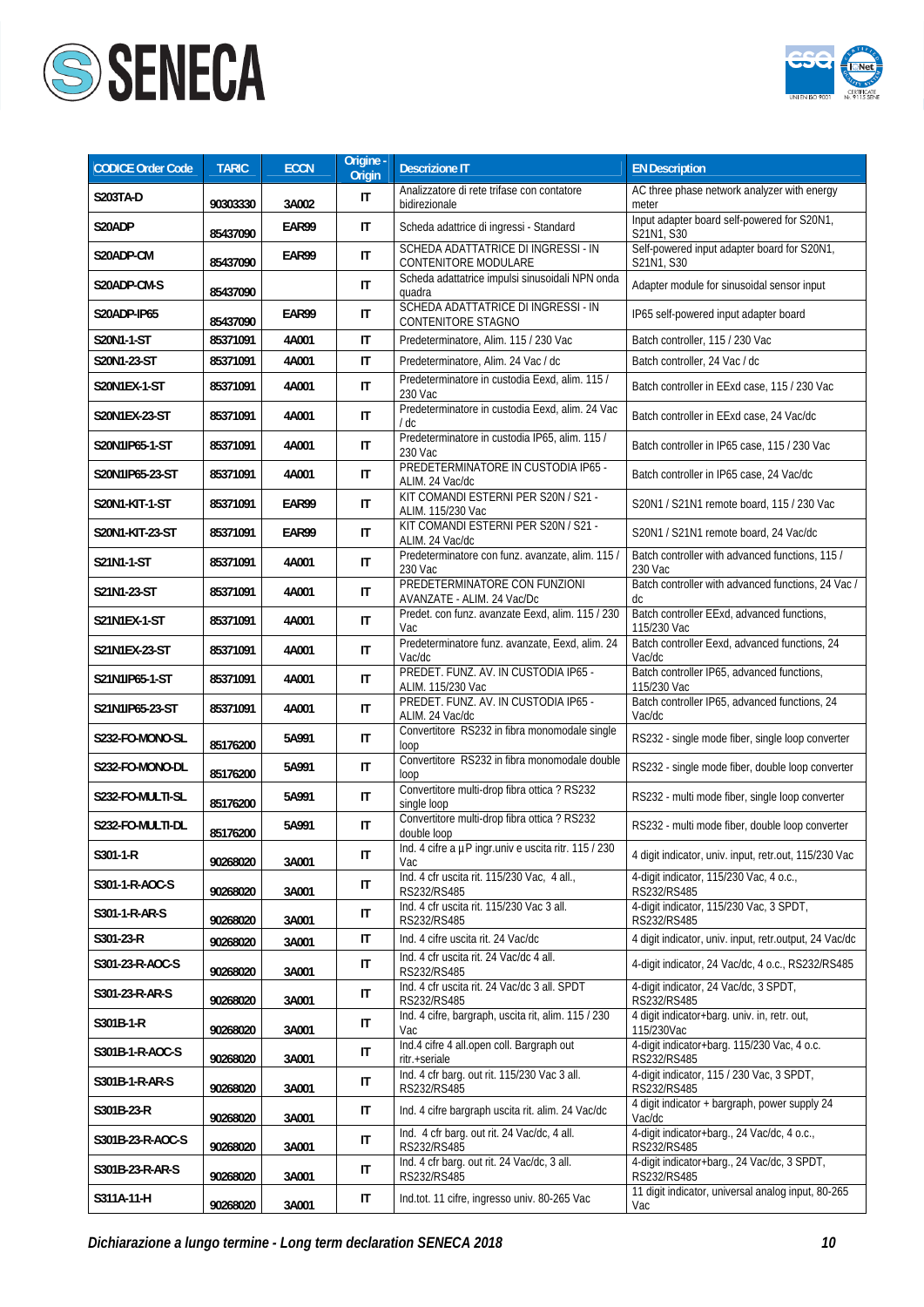



| <b>CODICE Order Code</b> | <b>TARIC</b> | <b>ECCN</b> | Origine -<br>Origin | <b>Descrizione IT</b>                                                   | <b>EN Description</b>                                                       |
|--------------------------|--------------|-------------|---------------------|-------------------------------------------------------------------------|-----------------------------------------------------------------------------|
| S311A-11-H-O             | 90268020     | 3A001       | IT                  | Ind.tot. 11 cifre, ingresso univ. 80-265 Vac<br>scheda opz.             | 11 digit indicator, univ. AI, 80-265 Vac, opt. board                        |
| S311A-11-L               | 90268020     | 3A001       | IT                  | Ind.tot. 11 cifre ingr. univ. 10-40 Vdc / 19-28 Vac                     | 11 digit analog input indicator, 10-40 Vdc/19-28<br>Vac                     |
| S311A-11-L-O             | 90268020     | 3A001       | IT                  | Ind.tot. 11 cfr ingr.univ. 10-40Vdc/19-28Vac<br>scheda opz.             | 11-digit input indicator, 10-40Vdc/19-28Vac, opt.<br>board                  |
| S311A-4-H                | 90268020     | 3A001       | IT                  | Ind.tot. 4 cifre, ingresso univ. 80-265 Vac                             | 4 digit indicator, universal analog input, 80-265<br>Vac                    |
| S311A-4-H-O              | 90268020     | 3A001       | IT                  | Ind.tot. 4 cifre, ingresso univ. 80-265 Vac,<br>scheda opz.             | 4 digit indicator, 80-265 Vac, opt. board                                   |
| S311A-4-L                | 90268020     | 3A001       | IT                  | Ind.tot. 4 cifre ingr. univ. 10-40 Vdc / 19-28 Vac                      | 4 digit indicator, universal AI, 10-40Vdc/19-28 Vac                         |
| S311A-4-L-O              | 90268020     | 3A001       | IT                  | Ind.tot. 4 cfr ingr.univ. 10-40Vdc/19-28 Vac<br>scheda opz.             | 4-digit indicator, 10-40 Vdc/19-28 Vac, opt. Board                          |
| S311A-6-H                | 90268020     | 3A001       | IT                  | Ind.tot. 6 cifre, ingresso univ. 80-265 Vac                             | 6 digit indicator, universal analog input, 80-265<br>Vac                    |
| S311A-6-H-O              | 90268020     | 3A001       | IT                  | Ind.tot. 6 cifre, ingresso univ. 80-265 Vac,<br>scheda opz.             | 6 digit indicator, universal AI, 80-265 Vac, opt.<br>board                  |
| S311A-6-L                | 90268020     | 3A001       | IT                  | Ind.tot. 6 cifre ingr. univ. 10-40 Vdc / 19-28 Vac                      | 6 digit indicator, universal AI, 10-40 Vdc/19-28<br>Vac                     |
| S311A-6-L-O              | 90268020     | 3A611       | IT                  | Ind.tot. 6 cfr ingr.univ. 10-40Vdc/19-28Vac<br>scheda opz.              | 6 digit indicator, 10-40 Vdc / 19-28 Vac, opt. board                        |
| S311A-8-H                | 90268020     | 3A001       | IT                  | Ind.tot. 8 cifre ingr. univ. 80-265 Vac                                 | 8-digit indicator, universal analog input, 80-265<br>Vac                    |
| S311A-8-H-O              | 90268020     | 3A001       | IT                  | Ind.tot. 8 cifre ingr. univ. 80-265 Vac, scheda<br>opz.                 | 8-digit indicator, universal AI, 80-265 Vac, opt.<br>board                  |
| S311A-8-L                | 90268020     | 3A001       | IT                  | Ind.tot. 8 cifre ingr. univ. 10-40 Vdc / 19-28 Vac                      | 8-digit indicator, universal AI 0-40 Vdc/19-28 Vac                          |
| S311A-8-L-O              | 90268020     | 3A001       | IT                  | Ind.tot. 8 cfr ingr.univ. 10-40Vdc/19-28Vac<br>scheda opz.              | 8-digit indicator, 10-40 Vdc/19-28 Vac, opt. board                          |
| S311AK-4-L               | 90268020     | 3A001       | IT                  | INDICATORE AD ALTA PRECISIONE 4 CIFRE                                   | 4 digit indicator analog input, 10-40 Vdc, 19-28<br>Vac                     |
| S311AK-4-L-IP66          | 90268020     | 3A001       | IT                  | INDICATORE AD ALTA PRECISIONE 4 CIFRE                                   | 4 digit indicator analog input 10-40 Vdc/19-28Vac,<br><b>IP66</b>           |
| S311AK-4-L-IP66D         | 90268020     | 3A001       | IT                  | DUE INDICATORI AD ALTA PRECISIONE 4<br><b>CIFRE</b>                     | 4 digit indicator, AI, 10-40 Vdc, 19-28 Vac, IP66<br>(x2)                   |
| S311D-11-H               | 90268020     | 3A001       | IT                  | INDICATORE-TOTALIZZATORE 11CFR CON<br>ING. IN FREQUENZA                 | 11-digit digital input indicator, 80-265 Vac                                |
| S311D-11-H-O             | 90268020     | 3A001       | IT                  | INDICATORE-TOTALIZZATORE 11CFR CON<br>ING. IN FREQUENZA                 | 11 digit digital input indicator, 80-265 Vac opt.<br>board                  |
| S311D-11-L               | 90268020     | 3A001       | IT                  | INDICATORE-TOTALIZZATORE 11CFR CON<br>ING. IN FREQUENZA                 | 11-digit digital input indicator, 10-40 Vdc / 19-28<br>Vac                  |
| S311D-11-L-O             | 90268020     | 3A001       | IT                  | INDICATORE-TOTALIZZATORE 11CFR CON<br>ING. IN FREQUENZA                 | 11-digit dig. input ind., 10-40Vdc/19-28Vac, opt.<br>board                  |
| S311D-4-H                | 90268020     | 3A001       | IT                  | INDICATORE-TOTALIZZATORE 4CFR CON<br>ING. IN FREQUENZA                  | 4-digit, digital input indicator, 80-265 Vac                                |
| S311D-4-H-O              | 90268020     | 3A001       | IT                  | INDICATORE-TOTALIZZATORE 4CFR CON<br>ING. IN FREQUENZA                  | 4 digit digital input indicator, 80-265 Vac, opt.<br>Board                  |
| S311D-4-L                | 90268020     | 3A001       | IT                  | INDICATORE-TOTALIZZATORE 4CFR CON<br>ING. IN FREQUENZA                  | 4-digit digital input indicator, 10-40 Vdc / 19-28<br>Vac                   |
| S311D-4-L-O              | 90268020     | 3A001       | IT                  | INDICATORE-TOTALIZZATORE 4CFR CON<br>ING. IN FREQUENZA                  | 4-digit dig. input ind., 10-40Vdc/19-28Vac, opt.<br>board                   |
| S311D-6-H                | 90268020     | 3A001       | IT                  | INDICATORE-TOTALIZZATORE 6CFR CON<br>ING. IN FREQUENZA                  | 6-digit digital input indicator, 80-265 Vac                                 |
| S311D-6-H-O              | 90268020     | 3A001       | IT                  | INDICATORE-TOTALIZZATORE 6CFR CON<br>ING. IN FREQUENZA                  | 6-digit digital input indicator, 80-265 Vac, opt.<br>Board                  |
| S311D-6-L                | 90268020     | 3A001       | IT                  | INDICATORE-TOTALIZZATORE 6CFR CON<br>ING. IN FREQUENZA                  | 6-digit digital input indicator, 10-40 Vdc/19-28 Vac                        |
| S311D-6-L-O              | 90268020     | 3A001       | IT                  | INDICATORE-TOTALIZZATORE 6CFR CON<br>ING. IN FREQUENZA                  | 6-digit dig. input ind., 10-40Vdc/19-28Vac, opt.<br>board                   |
| S311D-8-H                | 90268020     | 3A001       | IT                  | INDICATORE-TOTALIZZATORE 8CFR CON<br>ING. IN FREQUENZA                  | 8-digit digital input indicator, 80-265 Vac                                 |
| S311D-8-H-O              | 90268020     | 3A001       | IT                  | INDICATORE-TOTALIZZATORE 8CFR CON<br>ING. IN FREQUENZA                  | 8-digit digital input indicator, 80-265 Vac, opt.<br>board                  |
| S311D-8-L                | 90268020     | 3A001       | IT                  | INDICATORE-TOTALIZZATORE 8CFR CON<br>ING. IN FREQUENZA                  | 8-digit digital input indicator, 10-40 Vdc/19-28 Vac                        |
| S311D-8-L-O              | 90268020     | 3A001       | IT                  | INDICATORE-TOTALIZZATORE 8CFR CON<br>ING. IN FREQUENZA                  | 8-digit dig. input ind., 10-40Vdc/19-28 Vac, opt.<br>board                  |
| S311G-4-L                | 90268020     | 3A001       | IT                  | Ind. Gen. con ing. analogico univ. a 4 cifre, 10-<br>40 Vdc / 19-28 Vac | 4-digit universal input indicator/signal generator,<br>10-40 Vdc, 19-28 Vac |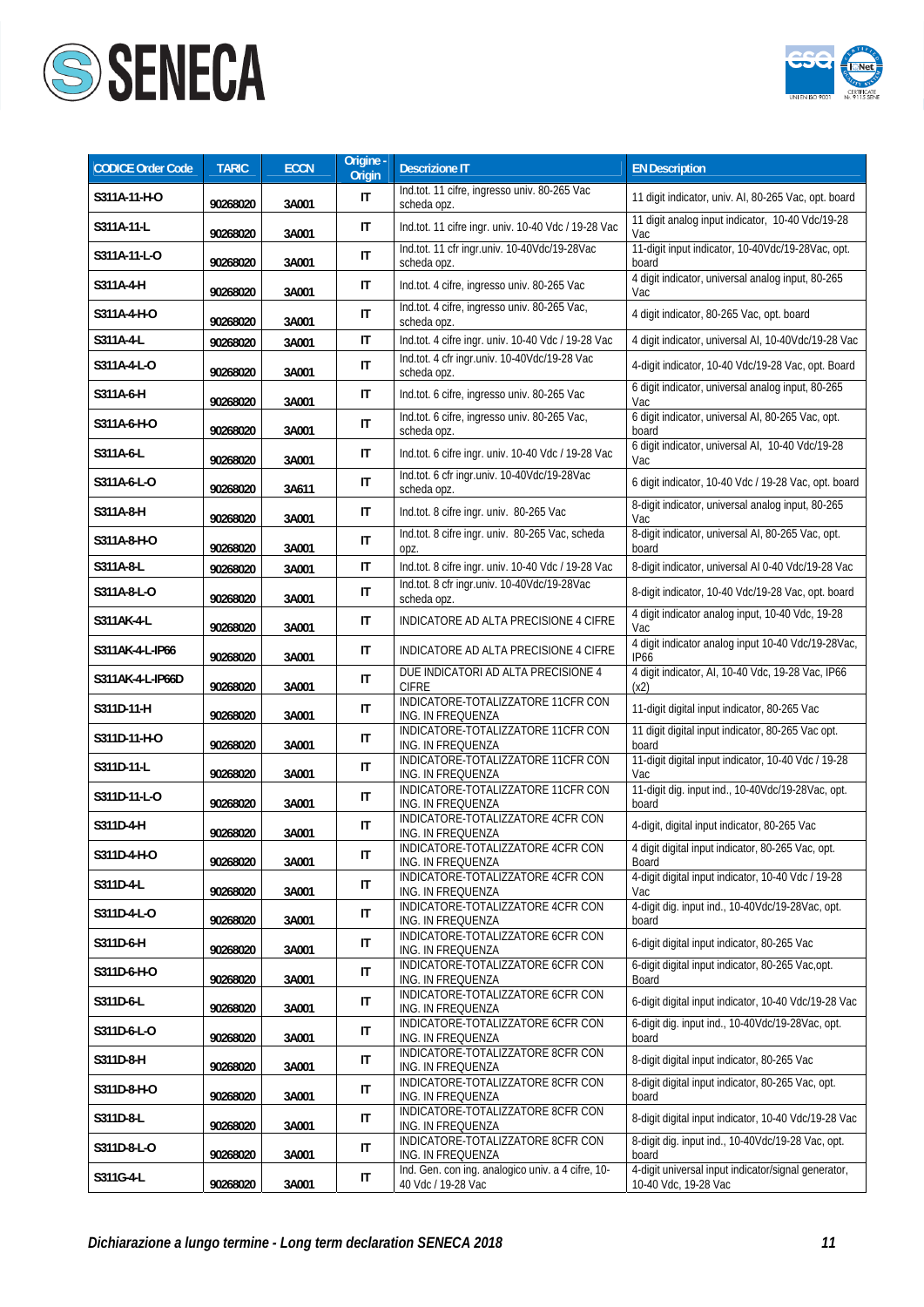



| <b>CODICE Order Code</b> | <b>TARIC</b> | <b>ECCN</b> | Origine -<br>Origin    | <b>Descrizione IT</b>                                                                | <b>EN Description</b>                                                              |
|--------------------------|--------------|-------------|------------------------|--------------------------------------------------------------------------------------|------------------------------------------------------------------------------------|
| S311G-4-L-0              | 90268020     | 3A001       | IT                     | Ind. Gen. con ing. analogico univ. a 4 cifre, 10-<br>40 Vdc / 19-28 Vac, scheda opz. | 4-digit universal input indicator/signal gen., 10-40<br>Vdc, 19-28 Vac, opt. board |
| S311G-4-H                | 90268020     | 3A001       | IT                     | Ind. Gen. con ing. analogico univ. a 4 cifre, 80-<br>265 Vac                         | 4-digit universal input indicator/signal generator,<br>80-265 Vac                  |
| S311G-4-H-O              | 90268020     | 3A611       | $\mathsf{I}\mathsf{T}$ | Ind. Gen. con ing. analogico univ. a 4 cifre, 80-<br>265 Vac, scheda opz.            | 4-digit universal input indicator/signal generator,<br>80-265 Vac, opt. board      |
| S3110PZ                  | 90268020     | 3A001       | IT                     | SCHEDA OPZIONALE PER S311                                                            | S311 optional board, RS485, 2-CH relay, 1-CH DI                                    |
| S311-T                   | 85238090     | 3A001       | IT                     | Servizio di taratura indicatori famiglia S311                                        | Calibration service for S311 Series indicators                                     |
| S312A-4-H-4R             | 90268020     | 3A001       | $\mathsf{I}\mathsf{T}$ | Indicatore analogico universale con display a 4<br>cifre                             | 4-digit analog input Indicator, 4 relay, 85-265 Vac                                |
| S312A-4-L-4R             | 90268020     | 3A001       | $\mathsf{I}\mathsf{T}$ | Indicatore analogico universale con display a 4<br>cifre                             | 4-digit analog input Ind., 4 relay, 10-40Vdc, 19-<br>28Vac                         |
| S315                     | 90268020     | 3A001       | $\mathsf{I}\mathsf{T}$ | INDICATORE LOOP POWERED, INGRESSO<br>4.20mA                                          | 4 digit loop powered display with 4-20 mA input<br>signal                          |
| S315-IP66                | 90268020     | 3A001       | IT                     | INDICATORE LOOP POWERED, INGRESSO<br>4.20mA                                          | 4 digit loop powered display, 4-20 mA input, IP66<br>case                          |
| S315-IP66D               | 90268020     | 3A001       | IT                     | DUE INDICATORI LOOP POWERED,<br>INGRESSO 420mA                                       | 4 digit loop powered display, 4-20 mA, IP66 case<br>(x2)                           |
| S320A-1-ST               | 90268020     | 3A001       | IT                     | Ind. 3 1/2 cifre ing. V-I 2 all.relè, 96x96 mm<br>115/230 Vac                        | 3 1/2 digit indicator, V/I input, 2 relay, 115/230 Vac                             |
| S320A-1-ST-R             | 90268020     | 3A001       | IT                     | Ind. 3 1/2 cfr V-I, 2 relè, 96x96, 115/230 Vac<br>uscita rit.                        | 3 1/2 digit indicator, V/I input, 2 relay AO, 115/230<br>Vac                       |
| S320A-23-ST              | 90268020     | 3A001       | IT                     | Ind. 3 1/2 cifre, V/I, 2 relè, 96x96, 24 Vac/dc                                      | 3 1/2 digit indicator, V/I input, 2 relay, 24 Vac/dc                               |
| S320A-23-ST-R            | 90268020     | 3A001       | $\mathsf{I}\mathsf{T}$ | Ind.3 1/2 cifre, V/I, 2 relè, 96x96, 24 Vac/dc<br>uscita rit                         | 3 1/2 digit indicator, V/I input, 2 relay AO, 24 Vac/dc                            |
| <b>S400CL</b>            | 85363030     | EAR99       | IT                     | PROTEZIONE PER LOOP DI CORRENTE                                                      | Current loop protection                                                            |
| S400HV                   | 85363030     | EAR99       | IT                     | PROTEZIONE PER LINEE DI ALIMENTAZIONE<br>FINO A 230 Vac                              | 230 Vac power line protection                                                      |
| <b>S400LV</b>            | 85363030     | EAR99       | IT                     | PROTEZIONE PER LINEE DI ALIMENTAZIONE<br>FINO A 35 Vac/dc                            | 35 V power line protection                                                         |
| S400HV-2                 | 85363030     | EAR99       | DE                     | Prot. sovrat. 230Vac tipo 2, 3 cond.(L,N,PE) no<br>cont. FM                          | Type 2 230 Vac SPD at 3 conductors (L, N, PE)                                      |
| S400HV-2-RIC-SL          | 85363030     | EAR99       | DE                     | Ricambio spina 1L-N/PE per S400HV-2, no<br>contatto FMII/T2                          | S400HV2 plug spare 1L-NPE, no FM contact                                           |
| S400HV-2-RIC-SN          | 85363030     | EAR99       | DE                     | Ricambio spina N/PE per S400HV2 II/T2<br>335Vac/260Vac/-                             | S400HV2 plug spare N/PE                                                            |
| S400LV-1                 | 85363030     | EAR99       | DE                     | Prot. sovrat. 24V tipo 2, 3 cond. (L,N,PE) no<br>cont. FM                            | Type 3 24 Vac/dc SPD with FM contact at 3<br>conductors                            |
| S400LV-1-RIC-SL          | 85363030     | EAR99       | DE                     | Ricambio spina 24Vac/dc per S400LV-1,<br>contatto FM III/T3                          | S400LV-1 plug spare, with contact FM                                               |
| S400CL-1                 | 85363030     | EAR99       | DE                     | SPD 21Vac/30Vdc C1/2/3/D1 per segn.<br>mA/V/digit. con sez.                          | Analog and Digital Signals SPD with knife<br>disconnector                          |
| S400CL-1-15              | 85363030     | EAR99       | DE                     | Kit 15 p.zi protezione da sovratensioni S400CL-1                                     | S400CL-1 10 pieces kit                                                             |
| S400CL-1-P5              | 85363030     | EAR99       | DE                     | 5 pcs - Parete finale chiusura modulo S400CL-1                                       | S400CL-1 closing side (5 pieces)                                                   |
| S400NET                  | 85363030     | EAR99       | DE                     | PROT. SOVRAT. C1/2/3 D1, LINEE BUS 5F,<br>RS232/422/485, LAN                         | Ethernet, serial, fieldbus networks SPD, 5 wires                                   |
| S400NET-RIC-SL           | 85363030     | EAR99       | DE                     | Ricambio spina per S400NET C1/C2/C3/D1 5,2<br><b>VDC / 3,6 VAC</b>                   | S400NET plug spare                                                                 |
| S400ETH-DSK              | 85363030     | EAR99       | DE                     | SPD B2, C1/2/3, D1 per Eth. Class. D/Cat. 5/5e<br>(1Gbps), PoE                       | Ethernet Networks SPD, Class.D/Cat.5 (100<br>Mbps)/5e                              |
| S401-L                   | 90268020     | EAR99       | IT                     | INDICATORE CON VISUALIZZATORE OLED E<br>INTERFACCIA MODBUS                           | ModBUS RTU indicator with OLED 2,7" display                                        |
| S485-FO-MONO-DL          | 85176200     | 5A991       | IT                     | Convertitore RS485 in fibra monomodale double<br>loop                                | RS485 single mode fiber, double loop converter                                     |
| S485-FO-MULTI-DL         | 85176200     | 5A991       | IT                     | CONVERTITORE RAME/FIBRA RS485<br>DOUBLE LOOP                                         | Multidrop fiber optic - RS485 double loop<br>converter                             |
| S485-FO-MONO-SL          | 85176200     | 5A991       | IT                     | Convertitore RS485 in fibra monomodale single<br>loop                                | RS485 - single mode fiber, single loop converter                                   |
| S485-FO-MULTI-SL         | 85176200     | 5A991       | IT                     | CONVERTITORE RAME/FIBRA RS485<br>SINGLE LOOP                                         | Multidrop fiber optic - RS485 single loop converter                                |
| S50-1-ST                 | 85044030     | EAR99       | IT                     | ALIMENTATORE PER LOOP DI CORRENTE -<br>ALIM. 115/230 Vac                             | Current loop power supply, 115/230 Vac                                             |
| S50-3-ST                 | 85044030     | EAR99       | IT                     | ALIMENTATORE PER LOOP DI CORRENTE -<br>ALIM. 24 Vac                                  | Current loop power supply, 24 V                                                    |
| <b>S500-MOD</b>          | 90289010     | EAR99       | IT                     | Intefaccia di comunicazione ottica - RS485<br>Modbus Rtu                             | RS485 Modbus RTU optical interface module                                          |
| <b>S500-MBU</b>          | 90289010     | EAR99       | IT                     | Intefaccia di comunicazione ottica - M-BUS                                           | M-BUS optical interface module                                                     |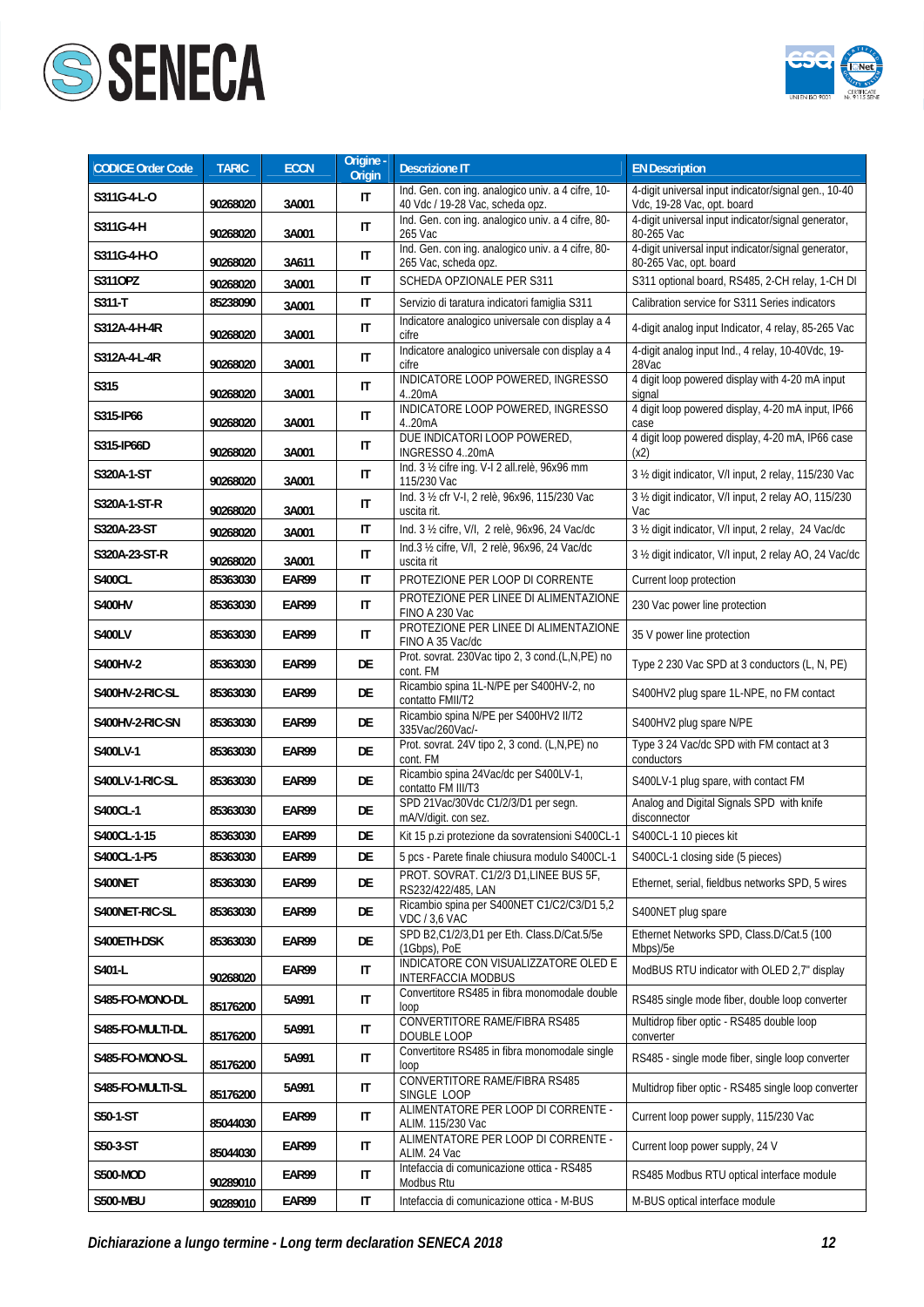



| <b>CODICE Order Code</b> | <b>TARIC</b> | <b>ECCN</b> | Origine -<br>Origin    | <b>Descrizione IT</b>                                                                                     | <b>EN Description</b>                                                                             |
|--------------------------|--------------|-------------|------------------------|-----------------------------------------------------------------------------------------------------------|---------------------------------------------------------------------------------------------------|
| <b>S500-ETH</b>          | 90289010     | EAR99       | IT                     | Intefaccia comunicaz. ottica Modbus TCP-IP,<br>web server                                                 | Ethernet optical interface module                                                                 |
| <b>S500-KNX</b>          | 90289010     | EAR99       | IT                     | Intefaccia di comunicazione ottica - KNX<br>(Konnex)                                                      | Konex optical interface module                                                                    |
| S501-32-0                | 90283011     | EAR99       | IT                     | Contatore Energia 32A monofase 2 fili 1 DIN                                                               | 32A single phase energy counter, 2 wires 1 DIN                                                    |
| S501-32-MBU-MID          | 90283011     | EAR99       | $\mathsf{I}\mathsf{T}$ | Contatore Energia 32A monofase 2 fili 1 DIN-<br>MBus, MID                                                 | 32A single phase energy counters, 2 w 1 DIN,<br>MID, M-BUS                                        |
| S501-40-0                | 90283011     | EAR99       | IT                     | Contatore Energia 40A monofase 2 fili 1 DIN                                                               | 40A single phase energy 2 wires 1 DIN                                                             |
| S501-40-0-MID            | 90283011     | EAR99       | IT                     | Contatore Energia 40A monofase 2 fili 1 DIN,<br>cert. MID                                                 | 40A single phase energy 2 wires 1 DIN, MID<br>certified                                           |
| S501-40-MOD-MID          | 90283011     | EAR99       | IT                     | Contatore Energia 40A monofase 2 fili 1 DIN,<br>RS485 Modbus, cert. MID                                   | 40A single phase energy 2 wires 1 DIN, RS485<br>ModBUS MID certified                              |
| S501-40-MBU-MID          | 90283011     | EAR99       | IT                     | Contatore Energia 40A monofase 2 fili 1 DIN, M-<br>Bus, cert. MID                                         | 40A single phase energy 2 wires 1 DIN, RS485 M-<br>BUS, MID certified                             |
| S502-80-MID              | 90283011     | EAR99       | $\mathsf{I}\mathsf{T}$ | Contatore Energia 80A monofase 2 fili 2 DIN,<br>certif. MID                                               | 80A Single Phase Energy Counter, 2 wires, 1<br>DIN, MID certified                                 |
| S502-80-R                | 90283011     | EAR99       | IT                     | Contatore Energia 80A monofase 2 fili 2 DIN,<br>reset tutti contatori                                     | 80A Single Phase Energy Counter, 2 wires, 1 DIN,<br>counters reset                                |
| S504C-6-MOD-MID          | 90283019     | EAR99       | $\mathsf{I}\mathsf{T}$ | Contatore Energia 1/5A 3fase 4 fili 4 DIN-<br>RS485,MID                                                   | 6A 3-phase energy counter 4 wires 4 DIN,<br>Modbus, MID                                           |
| S504C-6-MBU-MID          | 90283019     | EAR99       | IT                     | Contatore Energia 1/5A 3fase 3/4 fili 4 DIN-<br>MBus, MID                                                 | 6A 3-phase energy counter 4 wires 4 DIN, M-BUS,<br><b>MID</b>                                     |
| S504C-6-ETH-MID          | 90283019     | EAR99       | IT                     | Contatore Energia 1/5A 3fase 4 fili 4 DIN-<br>Ethernet, MID                                               | 6A 3-phase energy counter 4 wires 4 DIN,<br>Ethernet, MID                                         |
| S504C-80-MOD-MID         | 90283019     | EAR99       | IT                     | Contatore Energia 80A 3fase 4 fili 4 DIN-RS485,<br>MID                                                    | 80A 3-phase energy counter 4 wires 4 DIN,<br>Modbus, MID                                          |
| S504C-80-MBU-MID         | 90283019     | EAR99       | $\mathsf{I}\mathsf{T}$ | Contatore Energia 80A 3fase 4 fili 4 DIN-MBus,<br><b>MID</b>                                              | 80A 3-phase energy counter 4 wires 4 DIN, M-<br>BUS, MID                                          |
| S504C-80-ETH-MID         | 90283019     | EAR99       | IT                     | Contatore Energia 80A 3fase 4 fili 4 DIN-<br>Ethernet, MID                                                | 80A 3-phase energy counter 4 wires 4 DIN,<br>Ethernet, MID                                        |
| S534-6-MID               | 90283019     | EAR99       | $\mathsf{I}\mathsf{T}$ | Contatore Energia 1/5A 3fase 3/4 fili 4 DIN,<br>cert.MID                                                  | 6A three phase energy counter 3/4 wires 4 DIN,<br>MID                                             |
| S534-80-MID              | 90283019     | EAR99       | $\mathsf{I}\mathsf{T}$ | Contatore Energia 80A 3fase 3/4 fili 4 DIN,<br>cert.MID                                                   | 80A three phase energy counter 3/4 wires 4 DIN,<br>MID                                            |
| S604B-6-MOD              | 90303900     | 3A002       | IT                     | Analizz. BASIC, Ingresso per TA 1/5A, con<br><b>RS485</b>                                                 | Three phase power meter, BASIC, for CT/5A,<br>Modbus, 1MB                                         |
| S604B-6-ETH              | 90303900     | 3A002       | IT                     | Analizz. BASIC, Ingresso per TA 1/5A, con<br>ETHERNET                                                     | Three-phase power meter, BASIC, CT/5A,<br>Ethernet, 1MB log                                       |
| S604B-80-MOD             | 90303900     | 3A002       | IT                     | Analizz. BASIC, Ingresso diretto 80A, con<br><b>RS485</b>                                                 | Three phase power meter, BASIC, 80A,<br>Modbus, 1MB log                                           |
| S604B-80-ETH             | 90303900     | 3A002       | $\mathsf{I}\mathsf{T}$ | Analizz. BASIC, Ingresso diretto 80A, con<br><b>ETHERNET</b>                                              | Three phase power meter, BASIC, 80A,<br>Ethernet, 1MB log                                         |
| S604B-ROG-MOD-30         | 90303900     | 3A002       | IT                     | Kit Analizz. Energy PLUS 3 Rogowski L=30cm<br>D=9,5cm RS485                                               | Three-phase kit, nr.1 S604E Modbus, nr.3 RC150<br>(30cm)                                          |
| S604B-ROG-MOD-45         | 90303900     | 3A002       | IT                     | Kit Analizz. Energy PLUS 3 Rogowski L=45cm<br>D=14cm, RS485                                               | Three-phase kit, nr.1 S604E Modbus, nr.3 RC150<br>(45cm)                                          |
| S604B-ROG-MOD-70         | 90303900     | 3A002       | IT                     | Kit Analizz. Energy PLUS 3 Rogowski L=70cm<br>D=22cm, RS485                                               | Three-phase kit, nr.1 S604E Modbus, nr.3 RC150<br>(70cm)                                          |
| S604E-6-MOD              | 90303900     | 3A002       | IT                     | Analizzatore di Rete Energy PLUS x TA1/5A-<br>RS485 Modbus, 8MB log. Armoniche                            | Power Meter, Energy PLUS x TA1/5A-RS485<br>Modbus, 8MB log. harmonics                             |
| S604E-6-ETH              | 90303900     | 3A002       | IT                     | Analizzatore di Rete Energy PLUS x TA1/5A-<br>Ethernet, 8MB log. Armoniche                                | Power Meter Energy PLUS x TA1/5A-<br>Ethernet, 8MB log. Harmonics                                 |
| S604E-80-ETH             | 90303900     | 3A002       | IT                     | Analizzatore di Rete Energy PLUS 80A-<br>Ethernet, 8MB log. Armoniche                                     | Power Meter Energy PLUS 80A-Ethernet, 8MB log.<br>Harmonics                                       |
| S604E-ROG-MOD-30         | 90303900     | 3A002       | IT                     | Kit Analizz.re di Rete Energy PLUS RS485<br>Modbus, 8MB log.Arm.+3 Rogowski RC150 L=<br>30cm Øint.9,5cm   | Power Meter Kit Energy PLUS RS485<br>Modbus, 8MB log.Arm.+3 Rogowski RC150 L=<br>30cm Øint.9,5cm  |
| S604E-ROG-MOD-45         | 90303900     | 3A002       | IT                     | Kit Analizz.re di Rete Energy PLUS RS485<br>Modbus, 8MB log. Arm. +3 Rogowski RC150 L=<br>45cm Øint.14cm  | Power Meter Kit Energy PLUS RS485<br>Modbus, 8MB log. Arm. +3 Rogowski RC150 L=<br>45cm Øint.14cm |
| S604E-ROG-MOD-70         | 90303900     | 3A002       | IT                     | Kit Analizz.re di Rete Energy PLUS RS485<br>Modbus, 8MB log. Arm. +3 Rogowski RC150 L=<br>70cm Øint.22cm  | Power Meter Kit Energy PLUS RS485<br>Modbus, 8MB log.Arm.+3 Rogowski RC150 L=<br>70cm Øint.22cm   |
| S604E-ROG-ETH-30         | 90303900     | 3A002       | IT                     | Kit Analizz.re di Rete Energy PLUS<br>Ethernet, 8MB log. Arm. + 3 Rogowski RC150 L=<br>30 cm Øint. 9,5 cm | Power Meter Kit Energy PLUS Ethernet, 8MB<br>log.Arm.+ 3 Rogowski RC150 L= 30 cm Øint. 9,5<br>cm  |
| S604E-ROG-ETH-45         | 90303900     | 3A002       | IT                     | Kit Analizz.re di Rete Energy PLUS<br>Ethernet, 8MB log. Arm. + 3 Rogowski RC150 L=<br>45 cm Øint. 14cm   | Power Meter Kit Energy PLUS Ethernet, 8MB<br>log.Arm.+ 3 Rogowski RC150 L= 45 cm Øint.<br>14cm    |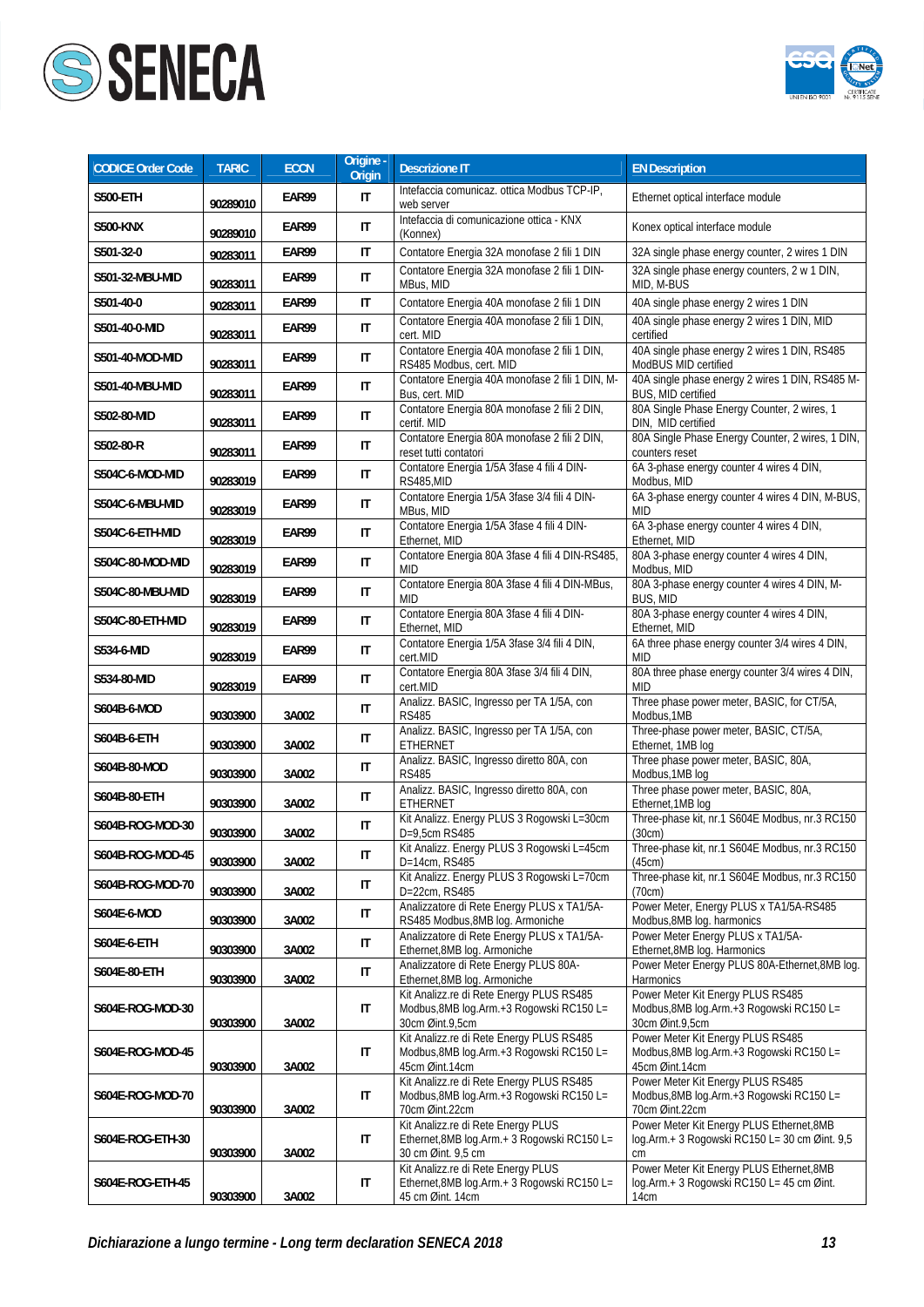



| <b>CODICE Order Code</b> | <b>TARIC</b> | <b>ECCN</b> | Origine -<br><b>Origin</b> | <b>Descrizione IT</b>                                                                                              | <b>EN Description</b>                                                                                     |
|--------------------------|--------------|-------------|----------------------------|--------------------------------------------------------------------------------------------------------------------|-----------------------------------------------------------------------------------------------------------|
| S604E-ROG-ETH-45-<br>5   | 90303900     | 3A002       | IT                         | Kit Analizz.re di Rete Energy PLUS<br>Ethernet, 8MB log. Arm. + 3 Rogowski RC150 L=<br>45 cm Øint. 14cm, cavo 5m   | Power Meter Kit Energy PLUS Ethernet, 8MB<br>log.Arm.+ 3 Rogowski RC150 L= 45 cm Øint.<br>14cm, cable 5m  |
| S604E-ROG-ETH-45-<br>10  | 90303900     | 3A002       | $\mathsf{I}\mathsf{T}$     | Kit Analizz.re di Rete Energy PLUS<br>Ethernet, 8MB log. Arm. + 3 Rogowski RC150 L=<br>45 cm Øint. 14cm, cavo 10 m | Power Meter Kit Energy PLUS Ethernet, 8MB<br>log.Arm.+ 3 Rogowski RC150 L= 45 cm Øint.<br>14cm, cable 10m |
| S604E-ROG-ETH-70         | 90303900     | 3A002       | IT                         | Kit Analizz.re di Rete Energy PLUS<br>Ethernet, 8MB log. Arm. + 3 Rogowski RC150 L=<br>70cm Øint. 22cm             | Power Meter Kit Energy PLUS Ethernet, 8MB<br>log.Arm.+ 3 Rogowski RC150 L= 70cm Øint. 22cm                |
| S6001-PC                 | 85371091     | 5A991       | IT                         | Controllore pompe con I/O integrato, sistema di                                                                    | Advanced Pump Controller with 7" HMI                                                                      |
| S6001-RTU                | 85371091     | 5A991       | IT                         | RTU con I/O integrato, modem 3G+, Straton                                                                          | Remote Control Unit with built-in IO and 3G+<br>modem                                                     |
| S6001-RTU-E              | 85371091     | 5A991       | $\mathsf{I}\mathsf{T}$     | RTU con I/O integrato, modem 3G+, Straton,<br>prot. Energia                                                        | Remote Control Unit with built-in IO, 3G+ modem,<br>energy                                                |
| S711B6MOD                | 90303900     | 3A002       | IT                         | ANALIZATORE BASE TA1/5A RS485 1MB 1 DI/<br>1 DO LCD                                                                | LCD 96x96 BASIC Power Meter, TA1/5A,<br>Modbus, I/O                                                       |
| S711E6MOD                | 90303900     | 3A002       | IT                         | ANALIZATORE ENERGY PLUS TA1/5A RS485<br>8MB DI/DO LCD                                                              | LCD 96x96 Energy PLUS Power Meter, TA1/5A,<br>Modbus                                                      |
| S711E6MODAO              | 90303900     | 3A002       | IT                         | ANALIZATORE ENERGY PLUS TA1/5A RS485<br>8MB DI/DO 1AO LCD                                                          | LCD 96x96 Energy PLUS Power Meter, TA1/5A,<br>Modbus, AO                                                  |
| S711E6ETH                | 90303900     | 3A002       | IT                         | ANALIZATORE ENERGY PLUS TA1/5A<br>ETHERNET 8MB DI/DO LCD                                                           | LCD 96x96 Energy PLUS Power Meter, TA1/5A-<br>Eth., 1DI 2DO                                               |
| S711EROGMOD30            | 90303900     | 3A002       | $\mathsf{I}\mathsf{T}$     | ANALIZATORE ENERGY PLUS RS485<br>8MB+3ROG L30Ø10CM DI/DO LCD                                                       | LCD 96x96 Energy PLUS Kit, Modbus, N.3 RC150<br>(30cm)                                                    |
| S711EROGMOD45            | 90303900     | 3A002       | IT                         | ANALIZATORE ENERGY PLUS RS485<br>8MB+3ROG L45Ø14CM DI/DO LCD                                                       | LCD 96x96 Energy PLUS Kit, Modbus, N.3 RC150<br>(45cm)                                                    |
| S711EROGMOD70            | 90303900     | 3A002       | IT                         | ANALIZATORE ENERGY PLUS RS485<br>8MB+3ROG L70Ø22CM DI/DO LCD                                                       | LCD 96x96 Energy PLUS Kit, Modbus, N.3 RC150<br>(70cm)                                                    |
| S711EROGMOD30AO          | 90303900     | 3A002       | IT                         | <b>ANALIZATORE ENERGY PLUS 485</b><br>8MB+3ROG L30Ø10CM DI/DO/AO LCD                                               | LCD 96x96 Energy PLUS Kit, Modbus AO, Nr.3<br>RC150 (30cm)                                                |
| S711EROGMOD45AO          | 90303900     | 3A002       | IT                         | ANALIZATORE ENERGY PLUS 485<br>8MB+3ROG L45Ø14CM DI/DO/AO LCD                                                      | LCD 96x96 Energy PLUS Kit, Modbus AO, Nr.3<br>RC150 (45cm)                                                |
| S711EROGMOD70AO          | 90303900     | 3A002       | IT                         | ANALIZATORE ENERGY PLUS 485<br>8MB+3ROG L70Ø22CM DI/DO/AO LCD                                                      | LCD 96x96 Energy PLUS Kit, Modbus AO, Nr.3<br>RC150 (70cm)                                                |
| S711EROGETH30            | 90303900     | 3A002       | IT                         | ANALIZATORE ENERGY PLUS ETHER<br>8MB+3ROG L30Ø10CM DI/DO LCD                                                       | LCD 96x96 Energy PLUS Kit, Ethernet, N.3<br>RC150 (30cm)                                                  |
| S711EROGETH45            | 90303900     | 3A002       | IT                         | ANALIZATORE ENERGY PLUS ETHER<br>8MB+3ROG L45Ø14CM DI/DO LCD                                                       | LCD 96x96 Energy PLUS Kit, Ethernet, N.3<br>RC150 (45cm)                                                  |
| S711EROGETH70            | 90303900     | 3A002       | IT                         | ANALIZATORE ENERGY PLUS ETHER<br>8MB+3ROG L70Ø22CM DI/DO LCD                                                       | LCD 96x96 Energy PLUS Kit, Ethernet, N.3<br>RC150 (70cm)                                                  |
| S-DIN                    | 85389099     | EAR99       | IT                         | ACCESSORIO - AGGANCIO PER GUIDA DIN<br>IN POLIAMMIDE                                                               | M-RTU DIN rail quide support                                                                              |
| <b>SCAN-FO-MONO-SL</b>   | 85176200     | 5A991       | $\mathsf{I}\mathsf{T}$     | Convertitore CAN in fibra monomodale single<br>loop                                                                | CAN - single mode fiber, single loop converter                                                            |
| SCAN-FO-MONO-DL          | 85176200     | 5A991       | IT                         | Convertitore CAN in fibra monomodale double<br>loop                                                                | CAN - single mode fiber, double loop converter                                                            |
| SCAN-FO-MULTI-SL         | 85176200     | 5A991       | IT                         | Convertitore CAN in fibra multimodale single<br>loop                                                               | CAN - multimode fiber, single loop converter                                                              |
| <b>SCAN-FO-MULTI-DL</b>  | 85176200     | 5A991       | IT                         | Convertitore CAN in fibra multimodale double<br>loop                                                               | CAN - multimode fiber, double loop converter                                                              |
| SDD                      | 85238090     | 2D002       | IT                         | SENECA Discovery Device, IP scanner per Z-<br>KEY, Z-PASS1/2                                                       | Discovery Device, IP scanner for Z-KEY, Z-<br>PASS1/2                                                     |
| <b>SEAL</b>              | 85238090     | 2D002       | IT                         | SENECA Advanced language, software prog.<br>avanzata                                                               | SENECA Advanced language, programming<br>graphic software                                                 |
| SEAL LEGACY              | 85238090     | 2D002       | IT                         | SENECA Advanced language software con<br>wizard                                                                    | SENECA Advanced language with wizard                                                                      |
| <b>SENECA PACKAGE</b>    | 85238090     | 2D002       | IT                         | Raccolta piattaforma Z-NET                                                                                         | Z-NET software suite                                                                                      |
| <b>SENECA SMS</b>        | 85238090     | 2D002       | $\mathsf{I}\mathsf{T}$     | App iOS / Android per gestione remota<br>MYALARM2 e Z-GPRS2                                                        | MYALARM2 / Z-GPRS2 App iOS / Android for<br>remote config.                                                |
| <b>SENECA TEMP</b>       | 85238090     | 2D002       | IT                         | App iOS MYALARM2 per controllo temperature                                                                         | MYALARM2 App iOS for temperature control                                                                  |
| <b>SESC</b>              | 85238090     | 2D002       | IT                         | SENECA Ethernet to Serial Connection Z-KEY,<br>Z-PASS1/2                                                           | Ethernet to Serial Connection tool for Z-KEY, Z-<br>PASS1/2                                               |
| SETH-FO-MONO-SL          | 85176200     | 5A991       | IT                         | Convertitore Ethernet in fibra monomodale single<br>loop                                                           | Ethernet - single mode fiber, single loop converter                                                       |
| SETH-FO-MONO-DL          | 85176200     | 5A991       | IT                         | Convertitore Ethernet in fibra monomodale<br>double loop                                                           | Ethernet - single mode fiber, dobule loop<br>converter                                                    |
| SETH-FO-MULTI-SL         | 85176200     | 5A991       | IT                         | Convertitore Ethernet in fibra multimodale single<br>loop                                                          | Ethernet - multimode fiber, single loop converter                                                         |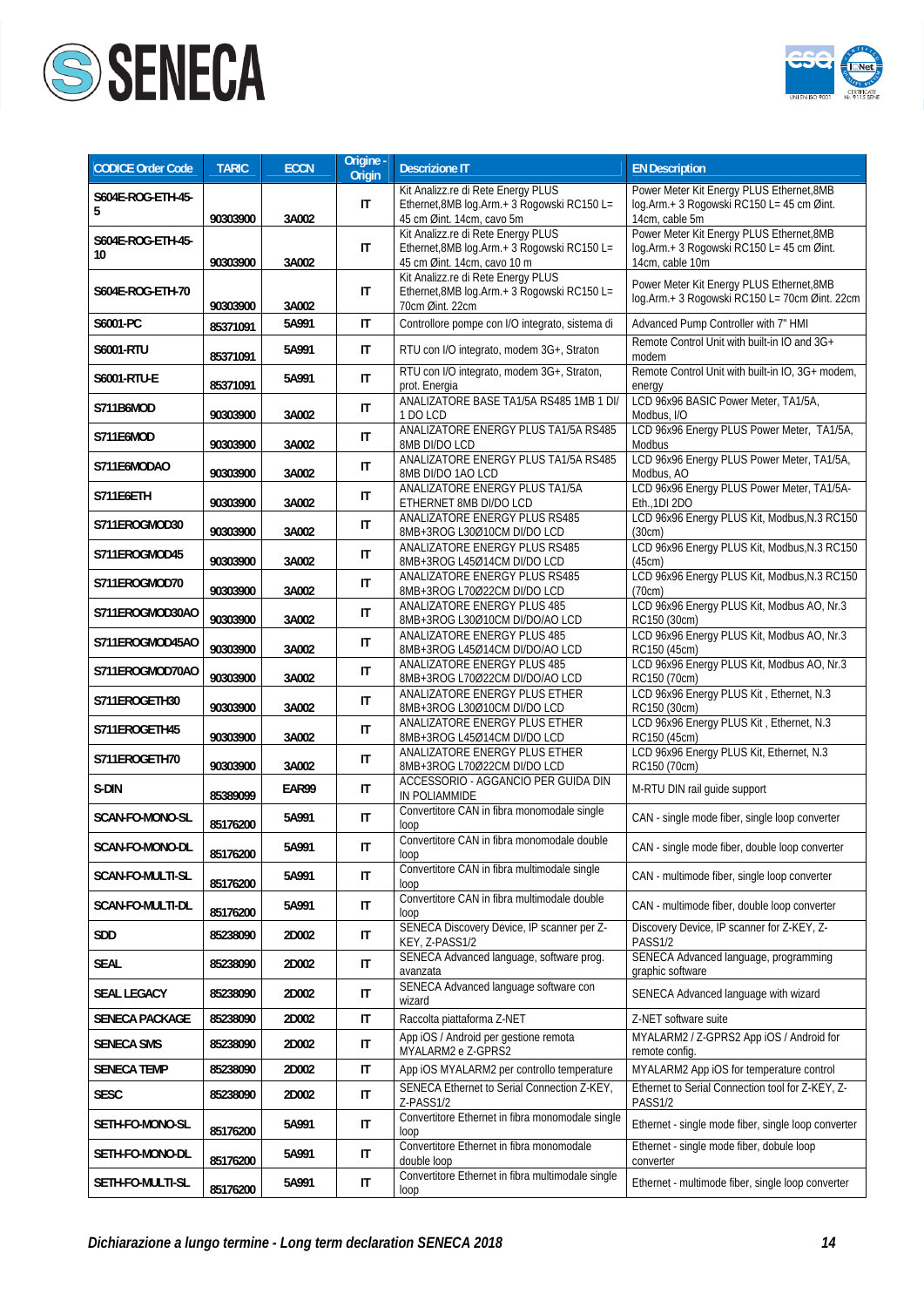



| <b>CODICE Order Code</b> | <b>TARIC</b> | <b>ECCN</b> | Origine -<br>Origin    | <b>Descrizione IT</b>                                                                          | <b>EN Description</b>                                                |
|--------------------------|--------------|-------------|------------------------|------------------------------------------------------------------------------------------------|----------------------------------------------------------------------|
| SETH-FO-MULTI-DL         | 85176200     | 5A991       | IT                     | Convertitore Ethernet in fibra multimodale double<br>loop                                      | Ethernet - multimode fiber, double loop converter                    |
| SG-EQ4                   | 85437090     | EAR99       | IT                     | Scheda di equalizzazione fino a 4 celle di carico                                              | Connection circuit up to 4 load cell in parallel                     |
| SG-E04-BOXPG7            | 85437090     | EAR99       | IT                     | Scheda + box di equalizzazione fino a 4 celle di<br>carico                                     | Connection circuit up to 4 load cell + IP67 box                      |
| SOFT2000DOS              | 85238090     | 2D002       | IT                     | Software di configurazione DOS S2000                                                           | S2000 configuration sofware, DOS based                               |
| SOFT2000WIN              | 85238090     | 2D002       | IT                     | Software di configurazione Windows S2000                                                       | S2000 configuration sofware, Windows based                           |
| SOFT-EDUC                | 85238090     | 2D002       | IT                     | SOFTWARE DI CONFIG./VISUALIZZ. PER DL -<br>REEDUCATOR                                          | Logger Manager, re-educator software                                 |
| SOFT-OTLM                | 85238090     | 2D002       | IT                     | Logger Manager, software standard per DL                                                       | Logger Manager, standard software                                    |
| S-TOOL                   | 85238090     | 2D002       | IT                     | SENECA-TOOL - Kit di Configurazione<br>strmentazione programmabile inclusi Z-PROG e<br>Z-SETUP | Config. toolkit including SW, libraries, CS-JACK-<br>DB9F            |
| STRATON-D-USB            | 85238090     | 2D002       | <b>FR</b>              | <b>STRATON DONGLE USB</b>                                                                      | Straton activation key for IEC 61131 controllers                     |
| STRATON-IDE256           | 85238090     | 2D002       | FR                     | Ambiente Straton 256 tag con chiave di<br>attivazione USB                                      | Straton development env. 256 tags, USB<br>activation key             |
| STRATON-IDE512           | 85238090     | 2D002       | <b>FR</b>              | Ambiente Straton 512 tag con chiave di<br>attivazione USB                                      | Straton development env. 512 tags, USB<br>activation key             |
| STRATON-IDEUN            | 85238090     | 2D002       | FR                     | STRATON IDE UNLIMITED TAG - AMBIENTE<br>SVILUPPO ICE61131                                      | Straton development env. unlimited tags, USB<br>activ. key           |
| STRATON-IEC-E1           | 85238090     | 2D002       | <b>FR</b>              | Licenza attivazione IEC 60870-5-101/104 Slave                                                  | IEC 60870-5-101/104 Slave activation license                         |
| STRATON-IEC-E2           | 85238090     | 2D002       | FR                     | Licenza attivazione IEC 61850 Server                                                           | IEC 61850 Server activation license                                  |
| STRATON-IEC-E3           | 85238090     | 2D002       | FR                     | Lic. IEC 60870-5-101/104 slave + Lic. IEC 61850<br>server                                      | IEC 60870-5-101/104 Slave+IEC 61850 Server<br>license                |
| STRATON-IEC-E4           | 85238090     | 2D002       | FR                     | Licenza attivazione IEC 60870-5-101/104 Master<br>/ Slave                                      | IEC 60870-5-101/104 Master / Slave activation<br>license             |
| STRATON-IEC-E5           | 85238090     | 2D002       | <b>FR</b>              | Licenza attivazione IEC 61850 Client / Server                                                  | IEC 61850 Client / Server activation license                         |
| STRATON-IEC-EF           | 85238090     | 2D002       | <b>FR</b>              | Lic. IEC 60870-5-101/104 Master/Slave + Lic.<br><b>IEC 61850</b>                               | IEC 60870-5-101/104 M/S + IEC 61850 C/Server<br>license              |
| STRATON-SP               | 85238090     | 2D002       | <b>FR</b>              | Straton SENECA Package - CPU Seneca<br>Installer suite                                         | Straton SENECA Package - CPU Seneca Installer<br>suite               |
| STRATON-<br>UPGRADE1     | 85238090     | 2D002       | FR                     | STRATON UPGRADE da 256 a 512 tag                                                               | STRATON UPGRADE From 256 To 512 tag                                  |
| STRATON-<br>UPGRADE2     | 85238090     | 2D002       | FR                     | STRATON UPGRADE da 512 a tag illimitati                                                        | STRATON UPGRADE From 512 To Unlimited<br>tags                        |
| STRATON-<br>UPGRADE3     | 85238090     | 2D002       | FR                     | STRATON UPGRADE da 256 a tag illimitati                                                        | STRATON UPGRADE From 256 To Unlimited<br>tags                        |
| STRATON-WB               | 85238090     | 2D002       | <b>FR</b>              | Straton workbench IEC 61131 free editor                                                        | Straton workbench IEC 61131 free editor                              |
| T                        |              |             |                        |                                                                                                |                                                                      |
| T120                     | 85437090     | EAR99       | IT                     | Trasmettitore a 2 fili loop powered per Pt100 e<br>Ni100                                       | Pt100/Ni100 to 4-20mA out (non-Isolated)                             |
| T120-C                   | 85437090     | EAR99       | IT                     | Trasmett. 2 fili loop powered per Pt100 e Ni100<br>calibr.                                     | Pt100/Ni100 to 4-20mA out (non-Isolated),                            |
| T121                     | 85437090     | EAR99       | $\mathsf{I}\mathsf{T}$ | Trasmettitore di temperatura universale isolato                                                | configured<br>Universal Input to 4-20mA out (Isolated)               |
| T121-C                   | 85437090     | EAR99       | IT                     | standard<br>Trasmettitore di temperatura univ. isolato                                         | Universal Input to 4-20mA out (Isolated),                            |
| T201                     | 85437090     | EAR99       | IT                     | calibrato<br>Trasformatore AC 040Aac, 8 scale, out 4-<br>20mA, D 12mm                          | configured<br>AC Current Transf. 5-40 A to 420 mA (Loop<br>powered); |
| <b>T201DC</b>            | 85437090     | EAR99       | IT                     | Trasf. DC 040Adc, 8 scale, out 4-20mA,<br>(brevettato)                                         | DC Current Transf. 5-40 A to 420 mA (Loop<br>powered);               |
| T201DC100                | 85437090     | EAR99       | IT                     | Trasf. DC 100 Adc, 8 scale, out 4-20 mA,<br>D12mm                                              | DC Current Transf 0-100A to to 420 mA (Loop<br>powered);             |
| <b>T201DCH</b>           | 85437090     | EAR99       | IT                     | Trasf. AC/DC effetto Hall 0-25/50A, out 0-10Vdc<br><b>TRMS</b>                                 | AC/DC Current Transf. 0-50 A to 010V, Auxilary<br>Power              |
| T201DCH100               | 85437090     | EAR99       | IT                     | Trasf. AC/DC eff. Hall 0-50/100A, out bip. 0-<br>10Vdc TRMS                                    | AC/DC CT with Hall effect INP 0-100Aac/dc OUT<br>$0-10Vdc$           |
| T201DCH300               | 85437090     | EAR99       | $\mathsf{I}\mathsf{T}$ | Trasf. AC/DC eff. Hall 0-150/300A, out bip. 0-<br>10Vdc TRMS                                   | AC/DC CT with Hall effect INP 0-300Aac/dc OUT<br>$0-10$ Vdc          |
| T201DCH50-LP             | 85437090     | EAR99       | IT                     | Trasf. AC/DC (± 50 A), effetto Hall, TRMS, out<br>420 mA                                       | AC/DC C.T. (± 50 A), Hall Effect, Loop Powered,<br>4-20 mA           |
| T201DCH100-LP            | 85437090     | EAR99       | $\mathsf{I}\mathsf{T}$ | Trasf. AC/DC (± 100 A) effetto Hall TRMS out<br>4.20 mA                                        | AC/DC C.T. (± 100 A), Hall Effect, Loop Powered,<br>4-20 mA          |
| T201DCH300-LP            | 85437090     | EAR99       | IT                     | Trasf. AC/DC (± 300 A) effetto Hall TRMS out<br>4.20 mA                                        | AC/DC C.T. (± 300 A), Hall Effect, Loop Powered,<br>4-20 mA          |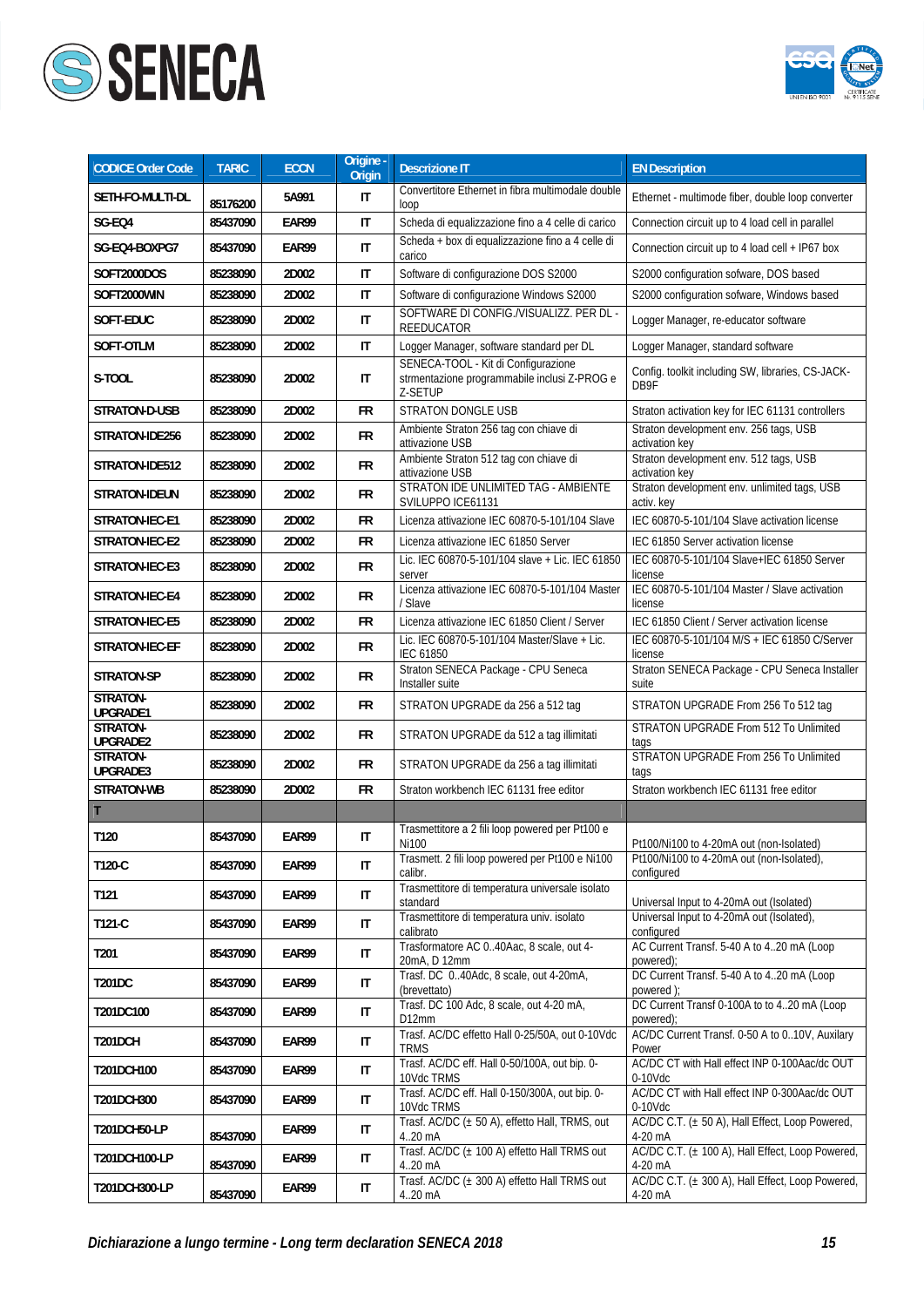



| <b>CODICE Order Code</b> | <b>TARIC</b> | <b>ECCN</b> | Origine -<br>Origin    | <b>Descrizione IT</b>                                          | <b>EN Description</b>                                             |
|--------------------------|--------------|-------------|------------------------|----------------------------------------------------------------|-------------------------------------------------------------------|
| T201DCH50-M              | 85437090     | EAR99       | IT                     | Trasf. AC/DC (± 50 A), effetto Hall, TRMS, out<br>010V, Modbus | AC/DC C.T. (± 50 A), Hall Effect, Loop Powered,<br>0-10V, Modbus  |
| T201DCH100-M             | 85437090     | EAR99       | $\mathsf{I}$           | Trasf. AC/DC (± 100 A) effetto Hall TRMS out<br>010V, Modbus   | AC/DC C.T. (± 100 A), Hall Effect, Loop Powered,<br>0-10V, Modbus |
| T201DCH300-M             | 85437090     | EAR99       | $\mathsf{I}\mathsf{T}$ | Trasf. AC/DC (± 300 A) effetto Hall TRMS ou<br>010V, Modbus    | AC/DC C.T. (± 300 A), Hall Effect, Loop Powered,<br>0-10V, Modbus |
| <b>TA100</b>             | 85437090     | EAR99       | $\mathsf{I}\mathsf{T}$ | TA per S203T, f.s.100 A, classe 0,1% (1/10000)                 | CT for S203T, 100A/100mA, 0,1% of accuracy                        |
| <b>TA15</b>              | 85437090     | EAR99       | IT                     | TA. per S203T, f.s.15 A, classe 0,1% (1/10000)                 | CT for S203T, 15A/100mA, 0,1% of accuracy                         |
| <b>TA25</b>              | 85437090     | EAR99       | IT                     | TA per S203T, f.s.25 A, classe 0,1% (1/10000)                  | Current transf. for S203T, 25A/100mA, 0,1% of<br>accuracy         |
| TAC-C5-00755-023         | 85437090     | EAR99       | CN                     | Trasformatore amperometrico 75/5A CL.0,5 cava<br>Ø23MM         | Current Transducer 75/5A CL.0.5 Ø23MM                             |
| TAC-C5-01005-023         | 85437090     | EAR99       | CN                     | Trasformatore amperometrico 100/5A CL.0,5<br>cava Ø23MM        | Current Transducer 100/5A CL.0,5 Ø23MM                            |
| TAC-C5-01505-023         | 85437090     | EAR99       | CN                     | Trasformatore amperometrico 150/5A CL.0,5<br>cava Ø23MM        | Current Transducer 150/5A CL.0,5 Ø23MM                            |
| TAC-C5-02505-023         | 85437090     | EAR99       | CN                     | Trasformatore amperometrico 250/5A CL.0,5<br>cava Ø23MM        | Current Transducer 250/5A CL.0,5 Ø23MM                            |
| TAC-C5-04005-037         | 85437090     | EAR99       | CN                     | Trasformatore amperometrico 400/5A CL.0,5<br>cava Ø37MM        | Current Transducer 400/5A CL.0,5 Ø37MM                            |
| TAC-C5-06005-037         | 85437090     | EAR99       | CN                     | Trasformatore amperometrico 600/5A CL.0,5<br>cava Ø37MM        | Current Transducer 600/5A CL.0,5 Ø37MM                            |
| TAC-C5-08005-037         | 85437090     | EAR99       | CN                     | Trasformatore amperometrico 800/5A CL.0,5<br>cava Ø37MM        | Current Transducer 800/5A CL.0,5 Ø37MM                            |
| TAC-C5-10005-037         | 85437090     | EAR99       | CN                     | Trasformatore amperometrico 1000/5A CL.0,5<br>cava Ø37MM       | Current Transducer 1000/5A CL.0,5 Ø37MM                           |
| TAC-C5-10005-046         | 85437090     | EAR99       | CN                     | Trasformatore amperometrico 1000/5A CL.0,5<br>cava Ø46MM       | Current Transducer 1000/5A CL.0,5 Ø46MM                           |
| TAC-C5-15005-046         | 85437090     | EAR99       | CN                     | Trasformatore amperometrico 1500/5A CL.0,5<br>cava Ø46MM       | Current Transducer 1500/5A CL.0,5 Ø46MM                           |
| TAC-C5-20005-046         | 85437090     | EAR99       | CN                     | Trasformatore amperometrico 2000/5A CL.0,5<br>cava Ø46MM       | Current Transducer 2000/5A CL.0,5 Ø46MM                           |
| TAC-C5-15005-062         | 85437090     | EAR99       | CN                     | Trasformatore amperometrico 1500/5A CL.0,5<br>cava Ø62MM       | Current Transducer 1500/5A CL.0,5 Ø62MM                           |
| TAC-C5-20005-062         | 85437090     | EAR99       | CN                     | Trasformatore amperometrico 2000/5A CL.0,5<br>cava Ø62MM       | Current Transducer 2000/5A CL.0,5 Ø62MM                           |
| TAC-C5-25005-062         | 85437090     | EAR99       | CN                     | Trasformatore amperometrico 2500/5A CL.0,5<br>cava Ø62MM       | Current Transducer 2500/5A CL.0,5 Ø62MM                           |
| TAC-C5-30005-062         | 85437090     | EAR99       | CN                     | Trasformatore amperometrico 3000/5A CL.0,5<br>cava Ø62MM       | Current Transducer 3000/5A CL.0,5 Ø62MM                           |
| TAC-C5-25005-062         | 85437090     | EAR99       | CN                     | Trasformatore amperometrico 2500/5A CL.0,5<br>cava Ø62MM       | Current Transducer 2500/5A CL.0,5 Ø62MM                           |
| TAC-C5-30005-062         | 85437090     | EAR99       | CN                     | Trasformatore amperometrico 3000/5A CL.0,5<br>cava Ø62MM       | Current Transducer 3000/5A CL.0,5 Ø62MM                           |
| TAC-C5-40005-062         | 85437090     | EAR99       | CN                     | Trasformatore amperometrico 4000/5A CL.0,5<br>cava Ø62MM       | Current Transducer 4000/5A CL.0,5 Ø62MM                           |
| TCK-250-3-M12            | 90251920     | EAR99       | $\mathsf{I}\mathsf{T}$ | Termocoppia K, d=3 mm, L=250 mm, attacco<br>connettore M12     | Thermocouple type K, d=3 mm, L=250 mm, M12<br>connector           |
| TCK-250-1.5-M12          | 90251920     | EAR99       | IT                     | Termocoppia K, d=1.5 mm, L=100 mm,<br>connettore M12           | Thermocouple type K, d=1.5 mm, L=100 mm, M12<br>connector         |
| TCK-W-1000-M12           | 90251920     | EAR99       | IT                     | Termocoppia K, giunto esposto, L=1000 mm,<br>connettore M12    | TC type K, joint exposed, L=1000 mm, M12<br>connector             |
| TCK-AC-M12               | 90251920     | EAR99       | IT                     | Termocoppia tipo K ad archetto, attacco<br>connettore M12      | Thermocouple type K, bow type, M12 connector                      |
| TEMP-TAG-Z-KEY           | 85238090     | 2D002       | $\mathsf{I}\mathsf{T}$ | Template Excel gestione tag modalità gateway -<br>Z-KEY        | Excel template for Z-KEY tags (gateway mode)                      |
| TEMP-WEB-Z-KEY           | 85238090     | 2D002       | IT                     | Template pagina web Z-KEY                                      | Web page template for Z-KEY                                       |
| TEMP-TAG-Z-PASS          | 85238090     | 2D002       | IT                     | Template Excel gestione tag modalità gateway -<br>Z-PASS1/2    | Excel template for Z-PASS-1/2/2S tags (gateway<br>mode)           |
| TEST-4-PWR               | 85238090     | EAR99       | IT                     | Alimentatore per Test-4                                        | Test-4 power supply                                               |
| TEST-4-PK                | 85437090     | EAR99       | $\mathsf{I}\mathsf{T}$ | Precision Kit (set puntali e pinze a cocc.) per<br>Test-4      | Precision kit for Test-4                                          |
| TEST-4-R                 | 85437090     | EAR99       | $\mathsf{I}\mathsf{T}$ | Set puntali di precisione per Test-4                           | Precision test leads for Test-4                                   |
| TEST-4-T                 | 85238090     | 2D002       | IT                     | Certificato di taratura ISO 9001 per Test-4                    | ISO 9001 calibration certificate for Test-4                       |
| TEST-4                   | 85437090     | EAR99       | IT                     | Generatore segnale, misuratore V-mA con<br>simulaz. rampe      | V/I handheld multimeter with ramps simulation                     |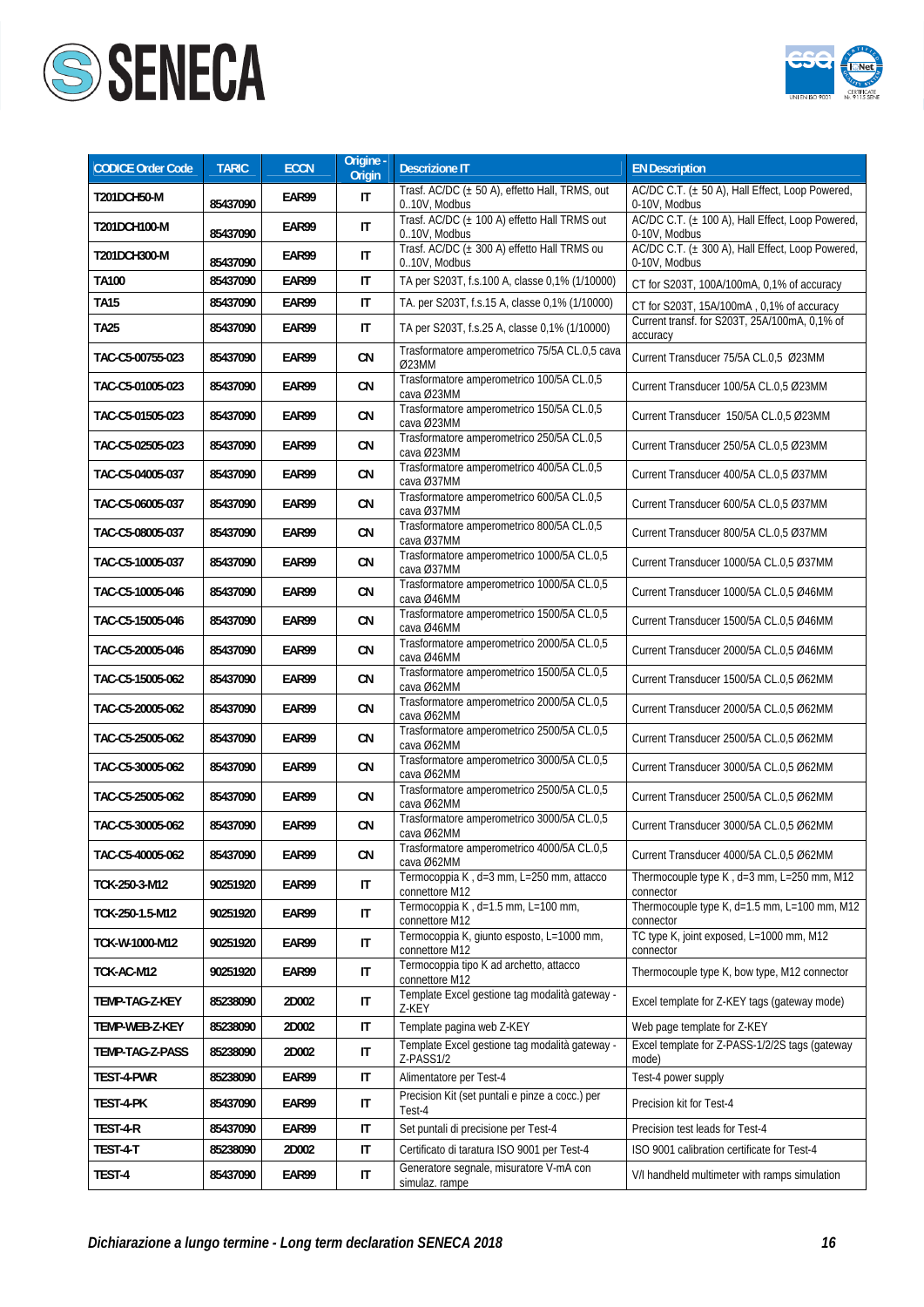



| <b>CODICE Order Code</b> | <b>TARIC</b> | <b>ECCN</b> | Origine -<br>Origin    | <b>Descrizione IT</b>                                                                                           | <b>EN Description</b>                                                                              |
|--------------------------|--------------|-------------|------------------------|-----------------------------------------------------------------------------------------------------------------|----------------------------------------------------------------------------------------------------|
| U                        |              |             |                        |                                                                                                                 |                                                                                                    |
| USB-SW-KEY               | 84719000     | EAR99       | IT                     | Chiave USB per configurazione di base                                                                           | USB-key with controllers software, libraries,<br>manuals                                           |
| <b>UT-M12</b>            | 90251920     | EAR99       | IT                     | Sonda temperatura/umidità relativa, attacco M12                                                                 | Temperature / Relative Humidity probe, M12<br>connector                                            |
| V                        |              |             |                        |                                                                                                                 |                                                                                                    |
| VISUAL1                  | 85312040     | 4A994       | <b>TW</b>              | 4,3" HMI widescreen colors                                                                                      | 4,3" touch screen operator panel, 480x272, RISC<br>400 MHz                                         |
| <b>VISUAL2</b>           | 85312040     | 4A994       | TW                     | 7" HMI widescreen colors                                                                                        | 7" touch screen operator panel, 800x480, RISC<br>400 MHz                                           |
| VISUAL3                  | 85312040     | 4A994       | TW                     | 4,3" HMI widescreen colors, Ethernet interface                                                                  | 4,3" touch screen operator panel, 480x272, ARM<br>600 MHz                                          |
| VISUAL4                  | 85312040     | 4A994       | TW                     | 7" HMI widescreen colors, Ethernet interface                                                                    | 7" touch screen operator panel, 800x480, ARM<br>600 MHz                                            |
| VISUAL4T                 | 85312040     | 4A994       | TW                     | HMI touchscreen7" widescreen a colori,<br>interfaccia Ethernet, custodia alluminio                              | 7" HMI widescreen colors, Ethernet interface,<br>aluminum case                                     |
| VISUAL5-PC               | 85312040     | 4A994       | $\mathsf{I}\mathsf{T}$ | HMI touchscreen7" 64k col. int. Ethernet, ver.<br>ricambio S6001-PC                                             | 7"HMI widescreen 64k colors, Ethernet interface,<br>S6001-PC spare version                         |
| VISUAL5-WB               | 85312040     | 4A994       | IT                     | HMI touchscreen7" 64k col. int. Ethernet, ver.<br>replica HMI / Web Server                                      | 7"HMI widescreen 64k colors, Ethernet interface,<br>HMI / Web Server version                       |
| VISUAL6                  | 85312040     | 4A994       | TW                     | Terminale HMI touchscreen7" widescreen a<br>colori, doppia interfaccia Ethernet                                 | 7" HMI widescreen colors, double Ethernet<br>interface                                             |
| VISUAL7                  | 85312040     | 4A994       | TW                     | Terminale HMI touchscreen10,1" widescreen a<br>colori, interfaccia Ethernet                                     | 10,1" HMI widescreen colors, Ethernet interface                                                    |
| VISUAL8                  | 85312040     | 4A994       | TW                     | Terminale HMI touchscreen10,1" HD,<br>widescreen a colori, interfaccia Ethernet                                 | 10,1" HD HMI widescreen colors, Ethernet<br>interface                                              |
| <b>VISUAL9</b>           | 85312040     | 4A994       | TW                     | Terminale HMI touchscreen10,1" HD,<br>widescreen a colori, interfaccia Ethernet, WiFi                           | 10,1" HD HMI widescreen colors, Ethernet<br>interface, WiFi                                        |
| VISUAL10                 | 85312040     | 4A994       | TW                     | Terminale HMI touchscreen 9,7", widescreen a<br>colori, interfaccia Ethernet                                    | 9,7" HMI widescreen colors, Ethernet interface                                                     |
| VISUAL11                 | 85312040     | 4A994       | TW                     | Terminale HMI touchscreen 9,7", widescreen a<br>colori, doppia interfaccia Ethernet                             | 9,7" HMI widescreen colors, double Ethernet<br>interface                                           |
| VISUAL12                 | 85312040     | 4A994       | TW                     | Terminale HMI touchscreen 15" widescreen a<br>colori, interfaccia Ethernet, custodia alluminio                  | 15" HMI widescreen colors, Ethernet interface,<br>aluminum case                                    |
| <b>VPN BOX</b>           | 85176200     | 4A994       | TW                     | LET'S - Server VPN ottimizzato per connessioni<br>Point-to-Point / Single LAN                                   | LET'S - VPN Server for Point-to-Point / Single<br><b>LAN</b> connections                           |
| <b>VPN BOX VM</b>        | 85238090     | 2D002       | IT                     | LET'S - Macchina Virtuale Server VPN<br>ottimizzato per connessioni Point-to-Point /<br>Single LAN              | LET'S - VPN Server Virtual Machine for Point-to-<br>Point / Single LAN connections                 |
| VPN BOX-D                | 85238090     | 2D002       | IT                     | LET'S - Servizio di test su VPN BOX Point-to-<br>Point valido per 30 gg max 2 device                            | LET'S - VPN BOX Point-to-Point service, 30 day<br>free trial up to 2 devices                       |
| VPN BOX VM-D             | 85238090     | 2D002       | IT                     | LET'S - Macchina Virtuale Server VPN<br>ottimizzato per connessioni Point-to-Point /<br>Single LAN max 2 device | LET'S - VPN Server Virtual Machine for Point-to-<br>Point / Single LAN connections up to 2 devices |
| VPN BOX MANAGER          | 85238090     | 2D002       | IT                     | LET'S - Software di configurazione VPN BOX e<br>Gestione rete VPN                                               | LET'S - VPN BOX setup software                                                                     |
| <b>VPN CC</b>            | 85238090     | 2D002       | $\sf IT$               | LET'S - VPN Client Communicator, software di<br>Gestione Accesso Remoto                                         | LET'S - VPN Client Communicator, remote access<br>software                                         |
| ${\mathsf W}$            |              |             |                        |                                                                                                                 |                                                                                                    |
| <b>WEB FACTORY</b>       | 85238090     | 2D002       | $\mathsf{I}$           | HMI / Web Edtor integrato in Z-NET4                                                                             | HMI / Web Edtor embedded in Z-NET4                                                                 |
| Z                        |              |             |                        |                                                                                                                 |                                                                                                    |
| Z102                     | 85437090     | EAR99       | IT                     | Convertitore potenziometrico, 24 Vac/dc                                                                         | Potentiometer to DC Current/Voltage<br>isolator/converter                                          |
| Z104                     | 85437090     | EAR99       | $\mathsf{I}\mathsf{T}$ | Convertitore V - I / frequenza, 24 Vac/dc                                                                       | DC V/I to frequency isolator / converter                                                           |
| Z107                     | 85437090     | EAR99       | $\mathsf{I}\mathsf{T}$ | Convertitore seriale RS232 - RS485/422, 24<br>Vac/dc                                                            | DIN rail RS232 - RS485/422 serial converter                                                        |
| Z109PT2-1                | 85437090     | EAR99       | IT                     | Convertitore isolatore da RTD, config. da<br>App/MicroUSB                                                       | RTD to DC V/I isolator converter, prog. via<br>MicroUSB/App                                        |
| Z109REG                  | 85437090     | EAR99       | IT                     | Convertitore universale standard, 24 Vac/dc                                                                     | Analog universal converter with galvanic isolation                                                 |
| Z109REG-BP               | 85437090     | EAR99       | $\mathsf{I}\mathsf{T}$ | Convertitore universale con uscita bipolare V / I                                                               | Universal converter with bipolar mA / V output                                                     |
| Z109REG2-1               | 85437090     | EAR99       | IT                     | Conv. Univ. 10-40 Vdc, 19-28 Vac, prog. da<br>App/microUSB                                                      | High perf.universal converter, prog. via<br>MicroUSB/App                                           |
| Z109REG2-H               | 85437090     | EAR99       | IT                     | Conv. univ. con range esteso, 85-265 Vac/dc                                                                     | High performance universal converter, 85-265<br>Vac/dc                                             |
| Z109S                    | 85437090     | EAR99       | $\mathsf{I}\mathsf{T}$ | Separatore galvanico per loop 420 mA                                                                            | DC current isolator for 0/420mA loops                                                              |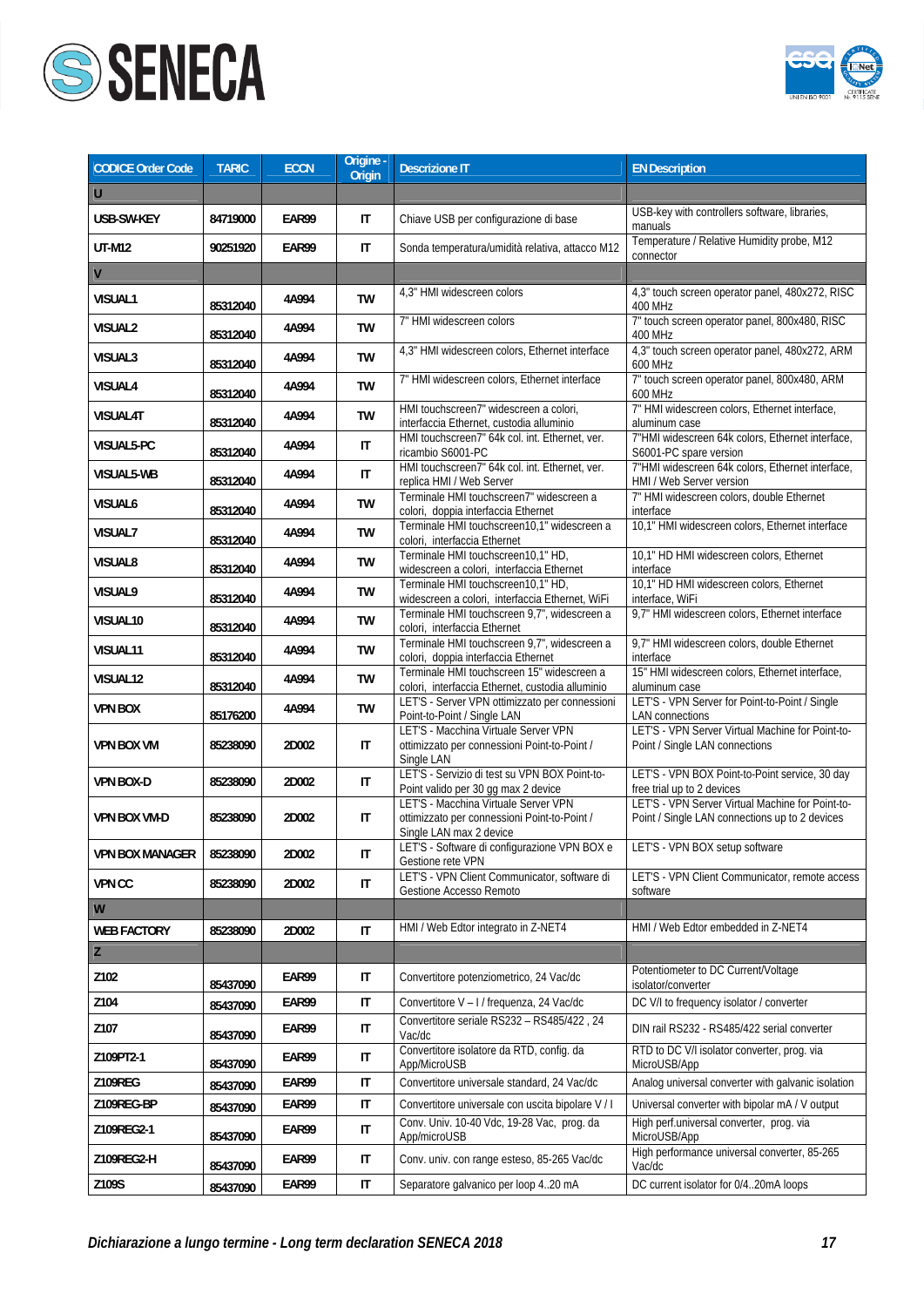



| <b>CODICE Order Code</b> | <b>TARIC</b> | <b>ECCN</b> | Origine -<br><b>Origin</b> | <b>Descrizione IT</b>                                                    | <b>EN Description</b>                                                        |
|--------------------------|--------------|-------------|----------------------------|--------------------------------------------------------------------------|------------------------------------------------------------------------------|
| Z109S-DI                 | 85437090     | EAR99       | IT                         | Sep. galvanico per loop di corrente a elevato<br>isolamento              | DC wide range current isolator for 0/420mA<br>loops                          |
| Z109TC2-1                | 85437090     | EAR99       | $\mathsf{I}\mathsf{T}$     | Convertitore da TC, prog. Via Micro USB / App,<br>24 Vac/dc              | TC to DC isolator / converter, prog. via<br>MicroUSB/App                     |
| Z109UI2                  | 85437090     | EAR99       | $\mathsf{I}\mathsf{T}$     | Convertitore mA-V con separazione galvanica,<br>24 Vac/dc                | DC current / voltage converter                                               |
| Z109UI2-1                | 85437090     | EAR99       | $\mathsf{I}\mathsf{T}$     | Convertitore mA-V, prog. via MicroUSB/App, 24<br>Vac/dc                  | DC current / voltage converter, prog. via Micro<br>USB/App                   |
| Z-10-D-IN                | 85389091     | 5A991       | $\mathsf{I}\mathsf{T}$     | Modulo 10 ingressi digitali / RS485 - ModBUS<br><b>RTU</b>               | 10-CH Digital Input module / RS485 ModBUS<br><b>RTU</b>                      |
| Z-10-D-OUT               | 85389091     | 5A991       | $\mathsf{I}$               | Modulo 10 uscite digitali / RS485 - ModBUS<br><b>RTU</b>                 | 10-CH Digital Output module / RS485 ModBUS<br>TU                             |
| Z110D                    | 85437090     | EAR99       | IT                         | Sep. galvanico autoalimentato bicanale per loop<br>4-20 mA               | DC current isolator (self-powered) double channel                            |
| Z110S                    | 85437090     | EAR99       | IT                         | Sep. galvanico autoalim. monocanale per loop 4-<br>20 mA                 | DC current isolator (self-powered) single channel                            |
| Z111                     | 85437090     | EAR99       | IT                         | Convertitore frequenza / V - I, 24 Vac/dc                                | Frequency to DC isolator / converter                                         |
| Z112A                    | 85437090     | EAR99       | IT                         | Amplificatore per contatti digitali 1 canale                             | On/Off sensors digital amplifier, single channel                             |
| Z112D                    | 85437090     | EAR99       | $\mathsf{I}\mathsf{T}$     | Amplificatore per contatti digitali 2 canali                             | On/Off sensors amplifier, double channel                                     |
| Z113-1                   | 85437090     | EAR99       | $\mathsf{I}\mathsf{T}$     | Doppia soglia allarme con ingresso univ. e uscita<br>a relè              | Double threshold with universal analog input                                 |
| Z113D                    | 85437090     | EAR99       | $\mathsf{I}\mathsf{T}$     | Soglia di allarme 2 uscite relè, 24 Vac/dc                               | DC current / voltage, double alarm trip module                               |
| Z113S                    | 85437090     | EAR99       | IT                         | Soglia di allarme 1 uscita relè, 24 Vac/dc                               | DC current / voltage single alarm trip module                                |
| Z113T                    | 85437090     | EAR99       | $\mathsf{I}\mathsf{T}$     | Soglia di allarme 3 uscite relè, 24 vac/dc                               | DC current / voltage triple alarm trip module                                |
| Z170REG-1                | 85437090     | EAR99       | $\mathsf{I}\mathsf{T}$     | Conv. universale, prog. via Micro USB/App, 24<br>Vac/dc                  | DC duplicator / isolator prog. Via MicroUSB/App                              |
| Z190                     | 85437090     | EAR99       | IT                         | Sommatore - sottrattore, 24 Vac/dc                                       | DC Current/Voltage Adder/subtracter                                          |
| Z201                     | 85437090     | EAR99       | IT                         | Conv. 5-10 Aac / V-I, alim. 10-40 Vdc, 19-28 Vac                         | AC Current to DC I/V Conv.1940Vdc - 1928 Vac                                 |
| Z201-H                   | 85437090     | EAR99       | $\mathsf{I}\mathsf{T}$     | Conv. 5-10 Aac / V-I, alim. 85-265 Vac/dc                                | AC Current to DC I/V Isolator/Conv.85265Vac/dc                               |
| Z202                     | 85437090     | EAR99       | $\mathsf{I}\mathsf{T}$     | Conv. 0500 Vac / V-I, alim. 10-40 Vdc, 19-28<br>Vac                      | AC Voltage(500 A);to DC I/V Conv.1940 Vdc-<br>19.28 Vac                      |
| Z202-H                   | 85437090     | EAR99       | IT                         | Convertitore 0500 Vac / V-I, alim. 85-265<br>Vac/dc                      | AC Voltage(500 A);to DC I/V<br>Isolator/Conv.85265Vac/dc                     |
| Z202-LP                  | 85437090     | EAR99       | $\mathsf{I}\mathsf{T}$     | Conv. 0500 Vac / V-I, loop powered (5-28 Vdc)                            | 500 VAC-540 VDC to 420 mA Converter, loop<br>pow.                            |
| Z203-1                   | 85437090     | EAR99       | $\mathsf{I}\mathsf{T}$     | Analizzatore di rete monofase fino a 500 Vac /<br>5A                     | Single phase network analyzer. standard                                      |
| Z204-1                   | 85437090     | EAR99       | $\mathsf{I}\mathsf{T}$     | Convertitore Vac/dc TRMS con uscita analogica<br>e ModBus                | AC/DC high voltage converter, analog out,<br>ModBUS RTU                      |
| Z-4DI-2AI-2DO            | 85389091     | 5A991       | IT                         | Modulo misto 4DI, 2 AI, 2DO, RS485 - ModBUS<br><b>RTU</b>                | Module with 2 AI, 2 DO, 4 DI, ModBUS RTU                                     |
| $Z-3AO$                  | 85389091     | 5A991       | $\mathsf{I}\mathsf{T}$     | Modulo 3 uscite analogiche / RS485 - ModBUS<br>RTU                       | 3-CH analog output module / RS485 ModBUS<br><b>RTU</b>                       |
| Z-4AI                    | 85389091     | 5A991       | IT                         | Modulo a 4 ingressi analogici V-I / RS485 -<br>ModBUS RTU                | 4-CH analog input module / RS485 ModBUS RTU                                  |
| Z-4AI-D                  | 85437090     | EAR99       | IT                         | Convertitore A/D 4 ingressi analogici 24 Vac/dc                          | 4-CH analog input DC current-voltage A/D<br>converter                        |
| Z-4RTD2                  | 85389091     | 5A991       | IT                         | Modulo 4 ingressi termoresisternze / RS485 -<br>ModBUS RTU               | 4-CH RTD input module / RS485 ModBUS RTU                                     |
| $Z-4TC$                  | 85389091     | 5A991       | IT                         | Modulo ingressi analogici 4 TC / RS485 -<br>ModBUS RTU                   | 4-CH thermocouple input module / RS485<br>ModBUS RTU                         |
| $Z-4TC-D$                | 85437090     | EAR99       | IT                         | Convertitore A/D 4 termocoppie, 24 Vac/dc                                | Thermocouples A/D converter                                                  |
| Z-6DI-2DO                | 85389091     | 5A991       | IT                         | Modulo 6 DI 2 DO RS485 - ModBUS RTU                                      | 6CH Digital Input - 2CH Digital Output RS485-<br>ModBUS RTU                  |
| Z-8AI                    | 85389091     | 5A991       | IT                         | Modulo 8 ingressi analogici / RS485 - ModBUS<br>RTU                      | 8-CH analog input module / RS485 ModBUS RTU                                  |
| Z-8R-10A                 | 85437090     | 5A991       | IT                         | Scheda interfaccia 8 relè 24 Vdc, portata 250<br>Vac - 10 A              | 8 relay board with 250 Vac - 10 A                                            |
| Z-8NTC                   | 85389091     | 5A991       | IT                         | Modulo 8 ingressi NTC / RS485 ModBUS RTU                                 | 8-CH NTC input module / RS485 ModBUS RTU                                     |
| Z-8TC                    | 85389091     | 5A991       | IT                         | Modulo 8 ingressi da termocoppie / RS485 -<br>ModBUS RTU                 | 8-CH thermocouple input module / RS485<br>ModBUS RTU                         |
| Z-AIR                    | 85176200     | 5A991       | IT                         | Radiomodem 868MHz 0.5W con ant.<br>omnidirettiva integrata               | Radiomodem with integrated antenna IP65                                      |
| Z-AIR-1                  | 85176200     | 5A991       | IT                         | Radiomodem 868MHz con antenna<br>omnidirettiva, direttiva RED, cavo 5 mt | Radiomodem 868MHz with omnidirectional<br>antenna, RED compliant, 5 mt cable |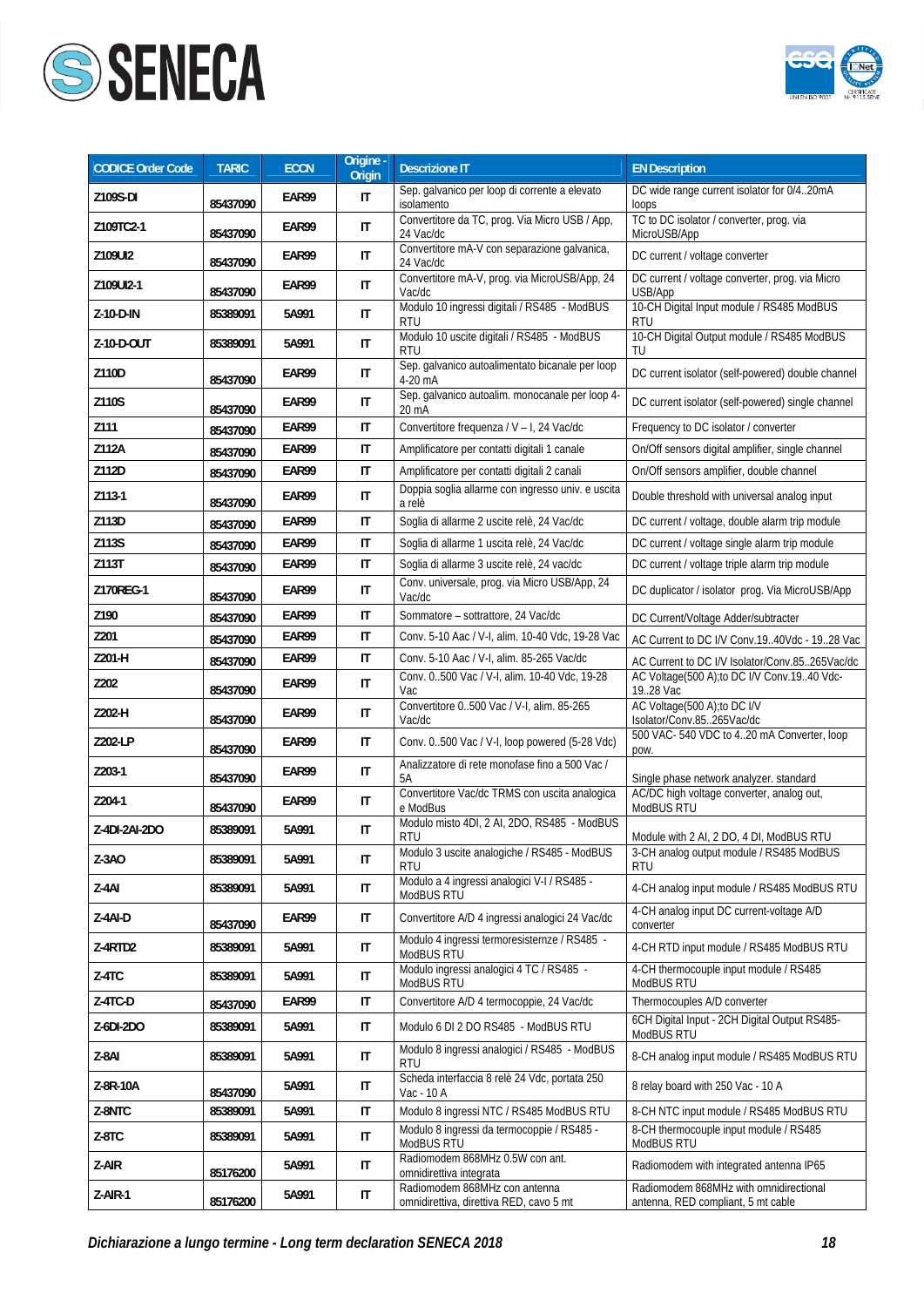



| <b>CODICE Order Code</b> | <b>TARIC</b> | <b>ECCN</b> | Origine -<br>Origin    | <b>Descrizione IT</b>                                                     | <b>EN Description</b>                                                         |
|--------------------------|--------------|-------------|------------------------|---------------------------------------------------------------------------|-------------------------------------------------------------------------------|
| Z-AIR-1-10               | 85176200     | 5A991       | IT                     | Radiomodem 868MHz con antenna<br>omnidirettiva, direttiva RED, cavo 10 mt | Radiomodem 868MHz with omnidirectional<br>antenna, RED compliant, 10 mt cable |
| Z-AIR-SETUP              | 85238090     | 2D002       | IT                     | Software di configurazione Z-AIR                                          | Z-AIR software configurator                                                   |
| Z-AIR-1-SETUP            | 85238090     | 2D002       | IT                     | Software di configurazione Z-AIR1                                         | Z-AIR-1 configurator                                                          |
| ZC-16DI-8DO              | 85389091     | 5A991       | IT                     | Modulo 16 DI - 8 DO CANopen / ModBUS                                      | 16 CH DI / 8 CH DO module / CANopen-RS485<br>ModBUS RTU                       |
| ZC-24DI                  | 85389091     | 5A991       | IT                     | Modulo 24 ingressi digitali CANopen / ModBUS                              | 24-CH digital input CANopen / ModBUS                                          |
| ZC-24DO                  | 85389091     | 5A991       | $\mathsf{I}\mathsf{T}$ | Modulo 24 uscite digitali CANopen / ModBUS                                | 24-CH digital output CANopen / ModBUS                                         |
| ZC-3AO                   | 85389091     | 5A991       | IT                     | Modulo 3 uscite analogiche (mA, V) CANopen                                | 3-CH analog output (mA, V) CANopen module                                     |
| ZC-4RTD                  | 85389091     | 5A991       | IT                     | Modulo 4 ingressi P100, Ni100, Pt500, Pt1000 /<br>CANopen                 | 4-CH RTD input CANopen module                                                 |
| ZC-8AI                   | 85389091     | 5A991       | IT                     | Modulo 8 ingressi analogici (mA, V) CANopen                               | 8-CH analog input (mA, V) CANopen module                                      |
| ZC-8TC                   | 85389091     | 5A991       | IT                     | Modulo 8 ingressi termocoppia (J,K,E,N,S,R,B,T)<br>CANopen                | 8-CH Thermocouple (J,K,E,N,S,R,B,T) CANopen<br>module                         |
| Z-CALC                   | 85238090     | 2D002       | IT                     | Z-CALCULUS, contabilizzatore consumi<br>energetici OPC                    | Z-CALCULUS, energy counter software based on<br>OPC                           |
| ZC-SG                    | 85389091     | 5A991       | IT                     | Modulo 1 ingresso strain gauge CANopen                                    | 1-CH strain gauge CANopen module                                              |
| Z-DAO-PID                | 85389091     | 5A991       | $\sf IT$               | Modulo I/O universale PID / RS485 - ModBUS<br><b>RTU</b>                  | 1 CH AI / RS485 ModBUS RTU with PID<br>regulation                             |
| Z-D-IN                   | 85389091     | 5A991       | IT                     | Modulo 5 ingressi digitali / RS485 - ModBUS<br><b>RTU</b>                 | 5 CH DI module / RS485 ModBUS RTU                                             |
| $Z-D-IO$                 | 85389091     | 5A991       | IT                     | Modulo di controllo 6 DI, 2 DO / RS485 ModBUS<br>RTU                      | 6 CH DI / 2 CH DO module / RS485 ModBUS<br><b>RTU</b>                         |
| Z-D-OUT                  | 85389091     | 5A991       | IT                     | Modulo 5 uscite a relè / RS485 - ModBUS RTU                               | 5 CH DO Relay module / RS485 ModBUS RTU                                       |
| ZE-2AI                   | 85389091     | 5A991       | $\mathsf{I}\mathsf{T}$ | Modulo 2 ingressi analogici, ModBUS RTU /<br>ModBUS TCP-IP                | Module with 2 analog inp., ModBUS RTU /<br>ModBUS TCP-IP                      |
| ZE-4DI-2AI-2DO           | 85389091     | 5A991       | IT                     | Modulo misto 2 AI 2 DO, 4 DI, ModBUS RTU /<br>ModBUS TCP-IP               | Module with 2 Al, 2 DO, 4 DI, ModBUS<br>RTU/ModBUS TCP-IP                     |
| Z-FLOWCOMPUTER           | 90268020     | 4A994       | $\mathsf{I}\mathsf{T}$ | Flow computer per liquidi, gas e vapore, HMI<br>4.3"                      | Universal energy & flow computer with 4,3" HMI                                |
| Z-GPRS2-SEAL             | 85176200     | 5A991       | IT                     | Datalogger GSM/GPRS, I/O integrato,<br>telecontrollo, SEAL                | GSM/GPRS datalogger, built-in IO, telecontrol<br>functions                    |
| Z-GPRS3                  | 85176200     | 5A991       | IT                     | Datalogger avanzato GSM/GPRS, I/O integrato,<br>all. vocali               | Advanced GSM/GPRS datalogger, built-in IO,<br>voice alarm                     |
| Z-KEY-0                  | 85176200     | 5A991       | IT                     | Industrial Gateway - Serial Device Server                                 | Industrial Gateway - Serial Device Server                                     |
| Z-KEY-PLUS               | 85176200     | 5A991       | IT                     | Industrial Gateway - Serial Device Server, funz.<br>avanzate              | Industrial Gateway - Serial Server - advanced<br>functions                    |
| Z-LINK1-LO               | 85176200     | 5A991       | IT                     | Radiomodem 869 MHz, RS232/RS485 con<br>tecnologia LoRa                    | 869 MHz radiomodem with RS232/RS485 and<br>LoRa technology                    |
| Z-LINK1-NM               | 85176200     | 5A991       | IT                     | Radiomodem 869 MHz, RS232/RS485                                           | 869 MHz radiomodem with RS232/RS485<br>interface                              |
| Z-LOGGER-SEAL            | 85176200     | 5A991       | $\mathsf{I}\mathsf{T}$ | Modulo gestione allarmi, datalogger, webserver                            | Datalogger, alarm module, web server with built-in<br>Ю                       |
| Z-LOGGER3                | 85176200     | 5A991       | IT                     | Modulo avanzato gestione allarmi, datalogger,<br>webserver                | Advanced datalogger, alarm module, web server<br>with built-in IO             |
| Z-MINIRTU                | 85371091     | 5A991       | IT                     | Apparato telecontrollo GSM/GPRS, IO integrato,<br>Straton                 | GSM/GPRS telecontrol unit, built-in IO, Straton<br>SoftPLC                    |
| Z-MODEM                  | 85176200     | 5A991       | IT                     | Modem industriale GSM - GPRS Quadband                                     | GSM - GPS Quadband industrial modem                                           |
| Z-MODEM-3G               | 85176200     | 5A991       | IT                     | Modem industriale 3G con interfaccia micro USB                            | 3G industrial modem with micro USB interface                                  |
| Z-NET3                   | 85238090     | 2D002       | IT                     | Software di configurazione sistemi Z-TWS3                                 | Z-TWS3 based system configurator, Web Editor<br>included                      |
| Z-NET4                   | 85238090     | 2D002       | IT                     | Configuratore sistemi I/O e controller Serie Z-PC                         | Z-PC system configurator, Web Editor included                                 |
| Z-PASS1-0                | 85176200     | 5A991       | IT                     | VPN Industrial Gateway - Serial Device Server                             | VPN Industrial Gateway - Serial Device Server                                 |
| Z-PASS1-IO               | 85176200     | 5A991       | IT                     | Industrial Gateway - Serial Device Server, I/O<br>integrati               | Industrial Gateway - Serial Device Server, built-in<br>I/O                    |
| Z-PASS2-A                | 85176200     | 5A991       | IT                     | VPN Industrial Gateway, 3G+/Ethernet Router,<br><b>RS485</b>              | VPN Industrial Gateway, 3G+/Ethernet Router,<br><b>RS485</b>                  |
| Z-PASS2-B                | 85176200     | 5A991       | IT                     | VPN Industrial Gateway, 3G+/Ethernet Router,<br>RS232/RS485               | VPN Industrial Gateway, 3G+/Ethernet Router,<br>RS232/RS485                   |
| Z-PASS2-IO               | 85176200     | 5A991       | IT                     | Industrial Gateway - Router, I/O integrati,<br>modem pentaband, GPS       | Industrial Gateway - Router, built-in I/O,<br>pentaband modem, GOS            |
| Z-PASS2-IO-4G            | 85176200     | 5A991       | IT                     | Remote Control Unit, 4G/ETH router, RS485,<br>GPS                         | Remote Control Unit, 4G/ETH router, RS485, GPS                                |
| Z-PASS2-S-A              | 85371091     | 5A991       | IT                     | Remote Control Unit, 3G+ router, RS485                                    | Remote Control Unit, 3G+/Eth router, RS485                                    |

*Dichiarazione a lungo termine - Long term declaration SENECA 2018 19*